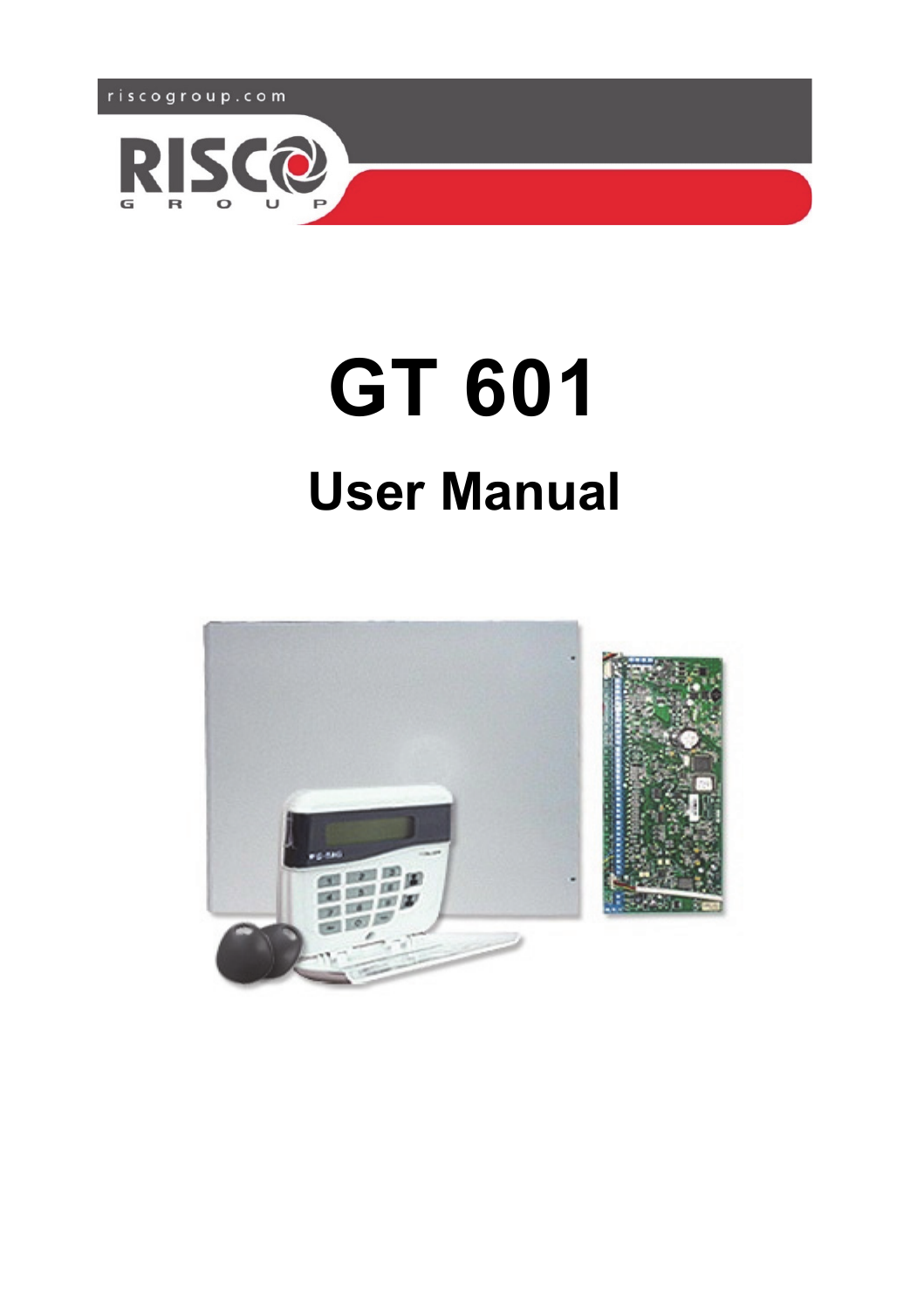# **Contents**

| Adding Areas to a System with Area(s) Already Set Group Master & Group Main Codes |  |
|-----------------------------------------------------------------------------------|--|
|                                                                                   |  |
|                                                                                   |  |
|                                                                                   |  |
|                                                                                   |  |
|                                                                                   |  |
|                                                                                   |  |
|                                                                                   |  |
|                                                                                   |  |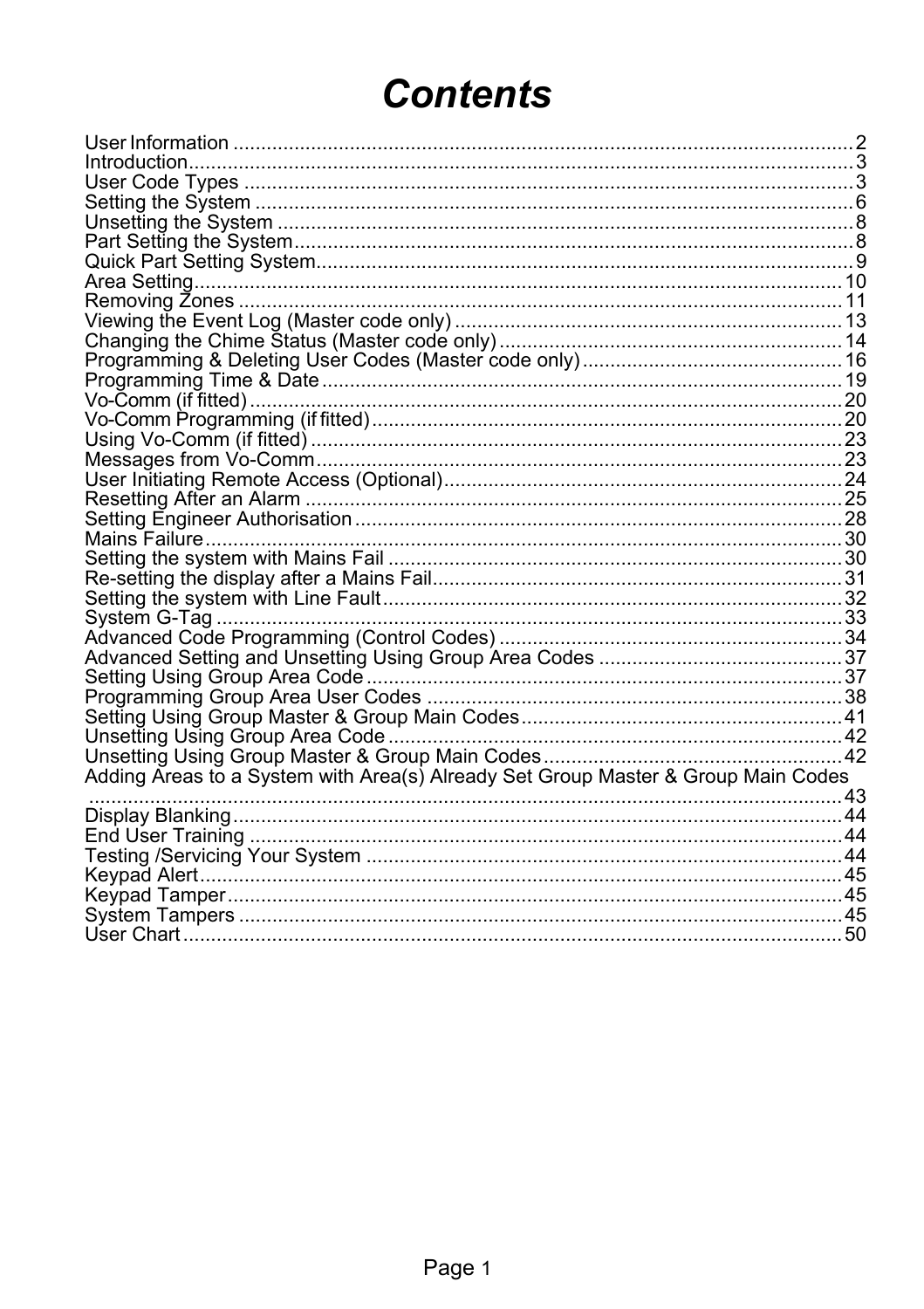| <b>Customer Name:-</b>                                             |             |
|--------------------------------------------------------------------|-------------|
| <b>Customer Address:-</b>                                          |             |
|                                                                    |             |
|                                                                    |             |
| <b>System Information</b>                                          |             |
| No of Keypads                                                      |             |
| Keypad 1 Location                                                  | <b>Type</b> |
| Keypad 2 Location                                                  | <b>Type</b> |
| Keypad 4 Location                                                  | Type        |
| Keypad 5 Location                                                  | <b>Type</b> |
| Keypad 6 Location                                                  | Type        |
| Keypad 7 Location                                                  | Type        |
|                                                                    |             |
| Keyswitch 1 Location, Area 1, User Code No.                        |             |
| Keyswitch 2 Location, Area 2, User Code No.                        |             |
| Keyswitch 3 Location, Area 3, User Code No.                        |             |
| Keyswitch 4 Location, Area 4, User Code No.                        |             |
| Keyswitch 5 Location, Area 5, User Code No.                        |             |
| Keyswitch 6 Location, Area 6, User Code No.                        |             |
| Keyswitch 7 Location, Area 7, User Code No.                        |             |
|                                                                    |             |
|                                                                    |             |
| <b>External Proximity Reader 1 Location</b>                        |             |
| <b>External Proximity Reader 2 Location</b>                        |             |
| <b>Internal Proximity Reader 1 Location</b>                        |             |
| <b>Internal Proximity Reader 2 Location</b>                        |             |
| <b>Installation Company Name:-</b>                                 |             |
|                                                                    |             |
| <b>Installation Company Address:-</b>                              |             |
|                                                                    |             |
| <b>Installation Company: Tel.</b><br>Fax.                          |             |
| E-mail                                                             |             |
| Web Address                                                        |             |
| <b>Other Information:-</b>                                         |             |
|                                                                    |             |
| Note: THIS SECTION MUST BE COMPLETED BY THE INSTALLATION ENGINEER. |             |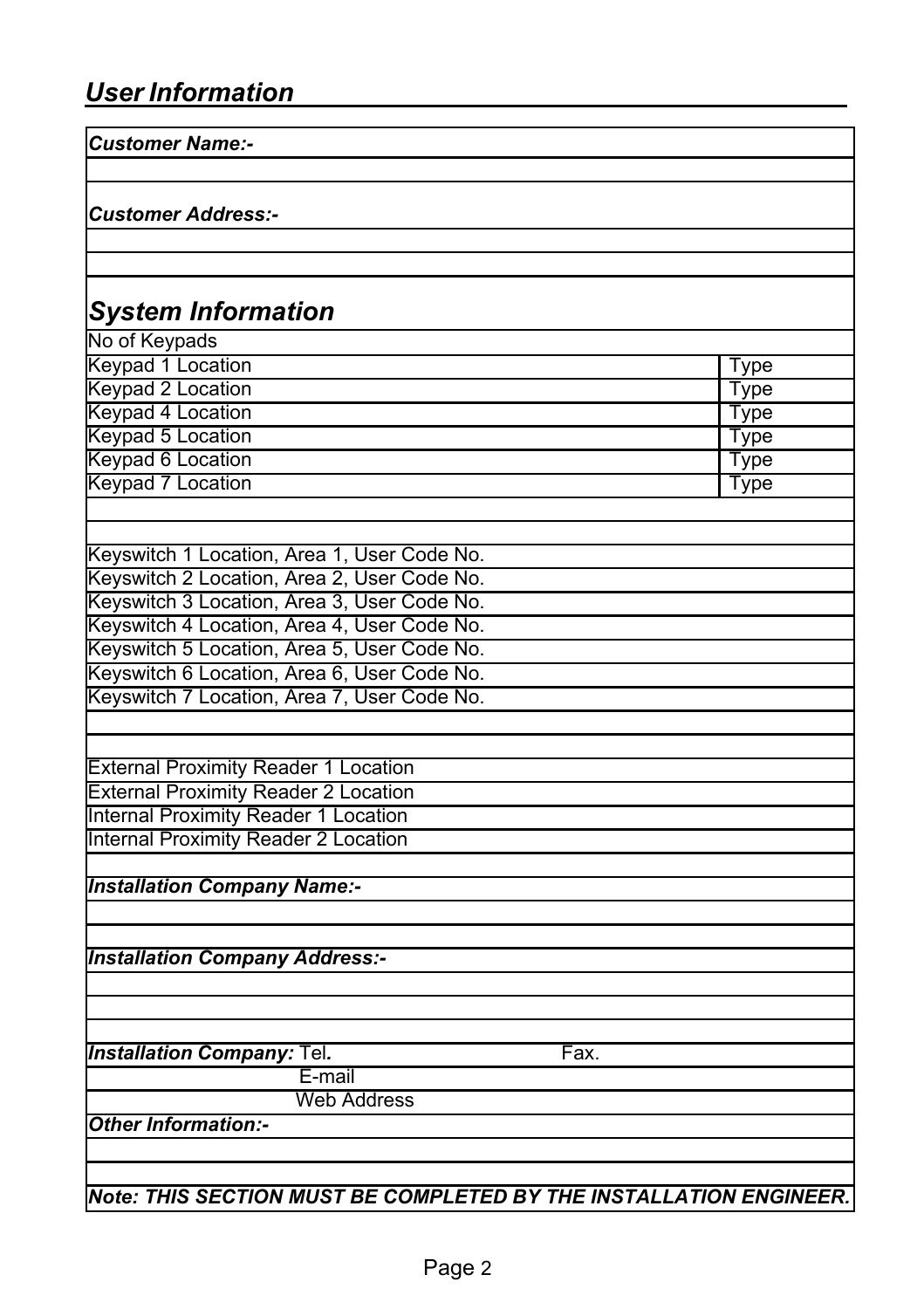## *Introduction*

The *GT 601* Control Panel can control up to 136 zones with 99 individual Users. Control of the system is via Remote Keypads (RKPs). Control is also possible via Proximity Reader(s). Facility is provided for Central Station and/or Vo- Comm (message communication) to inform of system status and alarm events. Vo- Comm messages may be sent to standard land line telephones or mobile telephones. Please take time to familiarise yourself with the type of equipment fitted to your premises as it will prove invaluable whilst using this manual.

#### *IMPORTANT USER INFORMATION*

If the Control Panel is *non EN* then all displays will be shown and *"ENTER CODE CHECK"* will not be displayed. *All information displays will remain until cleared by the User.* 

#### *User Code Types*

Master Level User Code BS / EN2 (default) - *5678*  EN3 (default)- *005678* 

Several types of User Codes are available on the *GT 601,* and each type allows different levels of access. The *GT 601* Control Panel can have a total of 99 User codes programmed by a Master Level User Code, the User number 1 will always be a Master Level User but the remaining 98 User Codes may be programmed to the required level of access.

#### *You will be advised by your installation company on the code length required.*

The Code Levels should be viewed as four groups, Global codes that give system control, Area codes that give area control, Group codes giving control of more than 1 area and Control codes giving control off outputs.

The User Code levels available and the functions available for the levels are:-

#### *Global Code Levels (affecting full system)*

- Set Only Only Allows for the setting of the system.
- Main Allows Setting, Part Setting, Area Setting, Zone Remove, System Test, Unsetting.
- Master Allows Setting, Part Setting, Area Setting, Zone Remove, System Test, Viewing the Log, Chime On/Off, Program User Codes, Set Time/Date, Unsetting.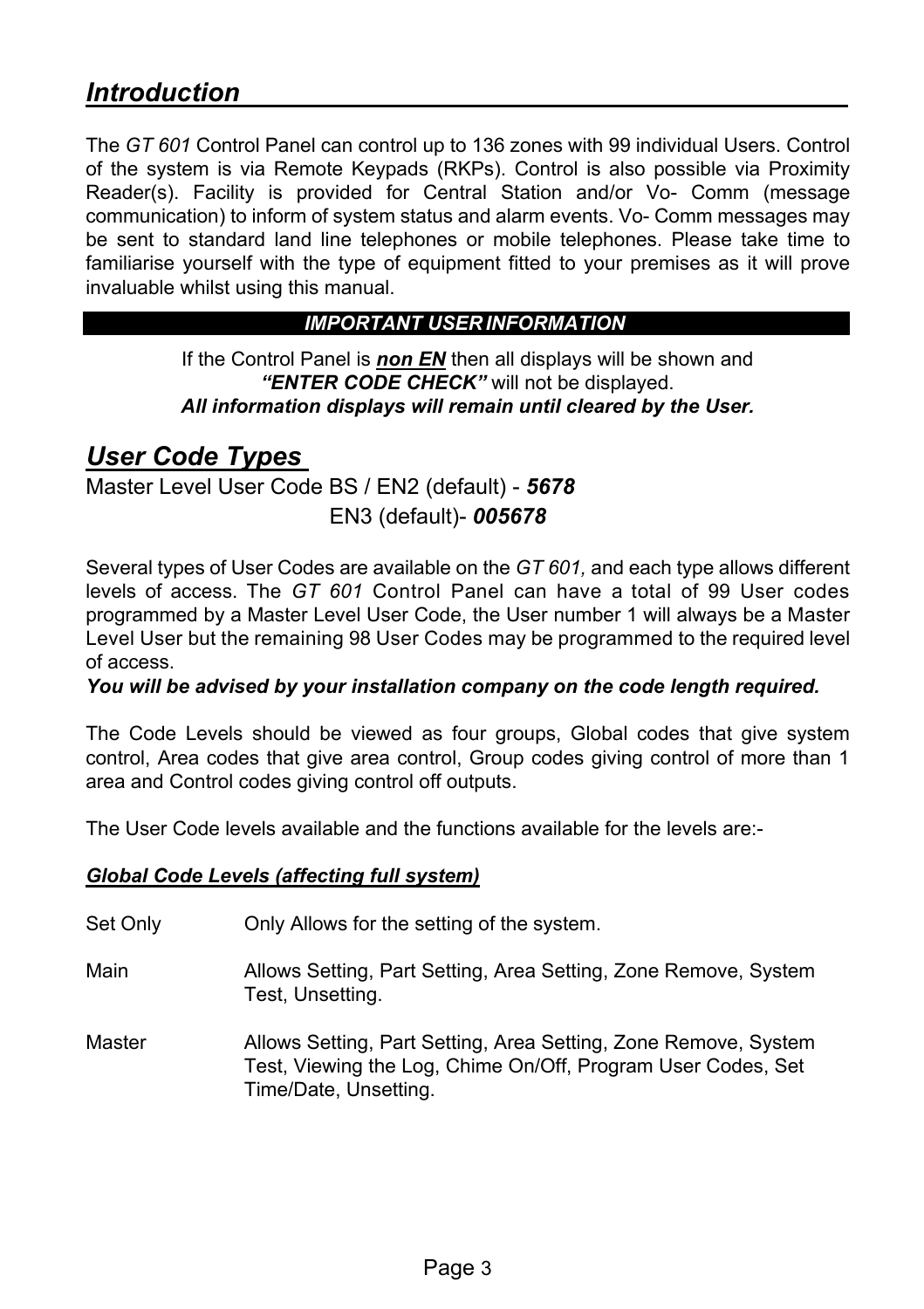#### *Area Code Levels (affecting areas only)*

| Area 1        | Allows Area 1 Setting, Area 1 Part Setting, Area 1 Unsetting.                                                                          |
|---------------|----------------------------------------------------------------------------------------------------------------------------------------|
| Cleaner       | Full System Setting (from unset system), Cleaner Area Unsetting<br>(from set system), Cleaner Part Set (from part cleaner set system). |
| Area 2        | Allows Area 2 Setting, Area 2 Part Setting, Area 2 Unsetting.                                                                          |
| Area 3        | Allows Area 3 Setting, Area 3 Part Setting, Area 3 Unsetting.                                                                          |
| Areas 4 - 7   | Allows Areas 4 - 7 Setting, Areas 4 - 7 Part Setting, Areas 4 - 7<br>Unsetting.                                                        |
| Main 1        | Allows Area 1 Setting, Area 1 Part Setting, Area 1 Zone Remove,<br>Area 1 Test, Area 1 Unsetting.                                      |
| Main 2        | Allows Area 2 Setting, Area 2 Part Setting, Area 2 Zone Remove,<br>Area 2 Test, Area 2 Unsetting.                                      |
| Main 3        | Allows Area 3 Setting, Area 3 Part Setting, Area 3 Zone Remove,<br>Area 3 Test, Area 3 Unsetting.                                      |
| Mains $4 - 7$ | Allows Areas 4 - 7 Setting, Areas 4 - 7<br>Part Setting, Areas 4 - 7 Zone Remove, Areas 4 - 7 Test,<br>Areas 4 - 7 Unsetting.          |

#### *Group Code Levels (affecting group or groups of areas)*

| Group Master | Allows Setting, Part Setting, Area Setting, Zone Remove, System<br>Test, Viewing the Log, Chime On/Off, Program User Codes, Set<br>Time/Date, Unsetting. Will also allow setting/unsetting of individual<br>areas for greater system control |
|--------------|----------------------------------------------------------------------------------------------------------------------------------------------------------------------------------------------------------------------------------------------|
| Group Main   | Allows Setting, Part Setting, Area Setting, Zone Remove, System<br>Test, Unsetting. Will also allow setting/unsetting of individual<br>areas for greater system control                                                                      |

Group Area Allows group setting/unsetting/part setting of a selected group of areas.

*Group Area Codes are classed as an Advanced User Function as they allow for greater flexibility on systems that are using multiple areas. For details on using Group Area Codes please refer to the section Advanced Setting and Unsetting Using Group Area Codes on page 38*.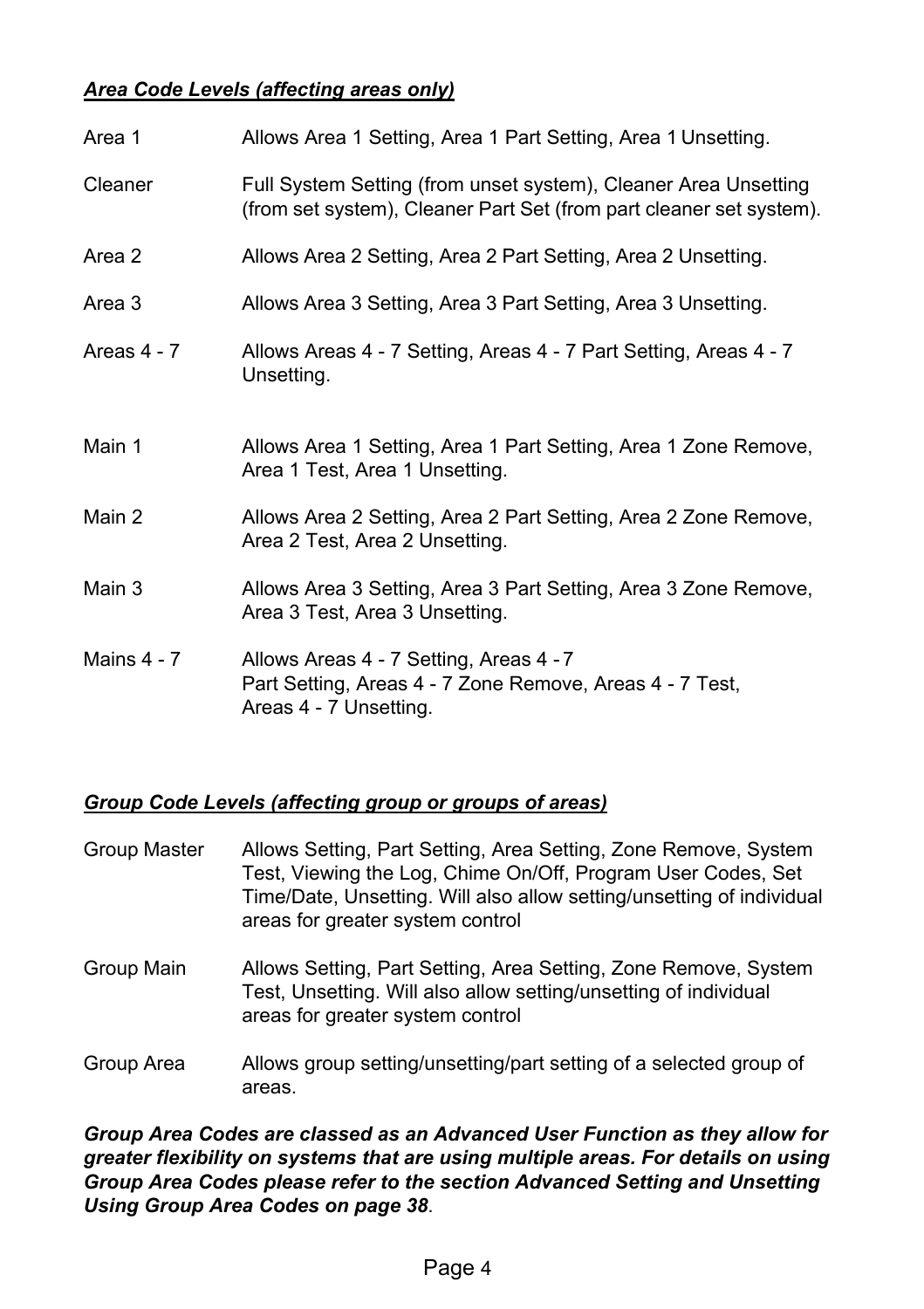#### *Control Code Levels (affecting an output)*

Control Allows an output that has been pre-programmed by the installation company to be operated. May also have an attribute of Can or Can't Unset. *Control level codes can never Set a system.*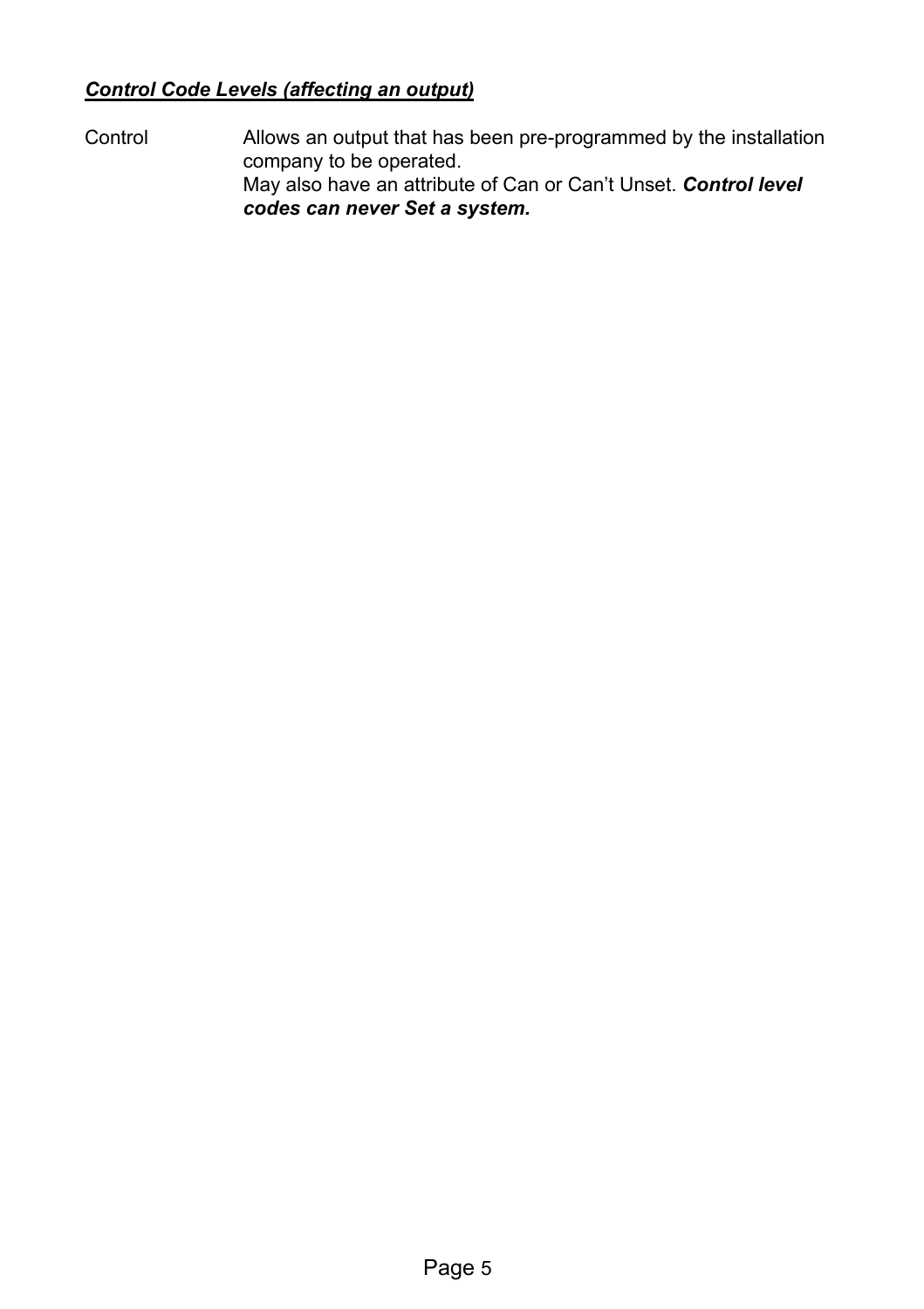## *Setting the System*

- 1) With the display showing:-
- 2) Enter your *User* code.

(Followed by YES if a *Master* or *Main* type code has been used). The display will show: and a continuous exit tone will sound. (See "Pre-Exit Check" note below and/or "Pre-Exit Check in Wireless Installations" on page 7)  $\overline{T}$  Time will count down



| EXIT!1<br>All Zones ON | 15 |
|------------------------|----|
|                        |    |

- *Note: Count down in display depends on the setting mode programmed by the Engineer.*
- 3) Exit the premises via the authorised exit route. (The exit tone will change if any detectors are violated during exit).
- 4) Once the premises are secure listen, (from outside the protected area) that the exit tone returns to the continuous tone.
- 5) Wait until the exit tone finishes before leaving.

#### *Note: 1 Setting the system with an area code will set only the area(s) associated with that code.*

*Note: 2 Setting an unset system with a cleaner code will set the full system.* 

#### *Note: 3 To Set the system with cleaner on-site Press CODE YES YES 0*

#### *Pre-Exit Check*

At the start of the setting procedure any non-exit routes that are open will sound a fault tone. The display will show, for example:-

If the fault clears within 20 seconds then the exit will begin, otherwise the display will return to Day (Unset) Mode.

| Zone 008 12hr |  |
|---------------|--|
| All Zones ON  |  |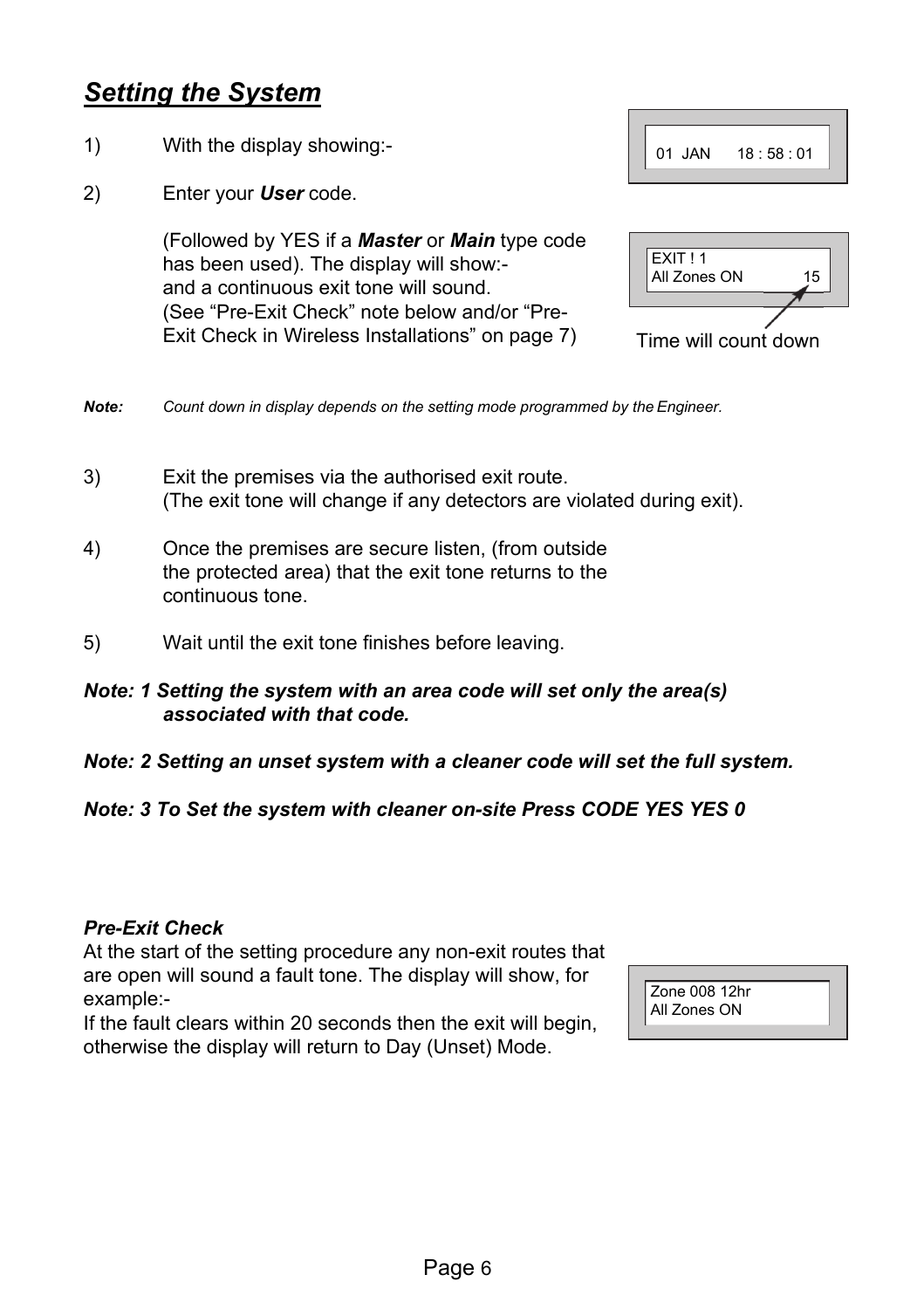#### *Pre-Exit Check in Wireless Installations*

This feature is only applicable in wireless fitted installations. A zone (PIR, door contact etc.) will be rendered 'Not Ready' if it has not been heard by your Control Panel for 20 minutes.

When attempting to set your system, the Control Panel Keypad may show one of the following:-

*Note: ### is the Zone Number* 

| Zone ###<br>Can't Set! Check |
|------------------------------|
| Or                           |



#### *To Set the System*

- 1) Enter your User code:
- 2) Proceed to the Zone/Detector stated and operate the device. (See note below).
- 3) Repeat the setting procedure on page 6.
- *Note: Door Contact Activate it by opening and closing the door. PIR - Activate it by walking in front of the PIR Shock Detector - Active it by tapping until the GREEN LED is seen.*

## *Setting & Unsetting the System via a Key switch*

One of two types of key switch(es) may have been fitted to your system.

#### *Normal*

To set the system with a normal key switch, insert the key and turn to the ON position then remove the key and exit.

To unset, insert the key and turn to the OFF position.

#### *Biased*

To set the system with a biased key switch, insert the key and turn it then return the key to the original position, remove the key and exit.

To unset, repeat this operation.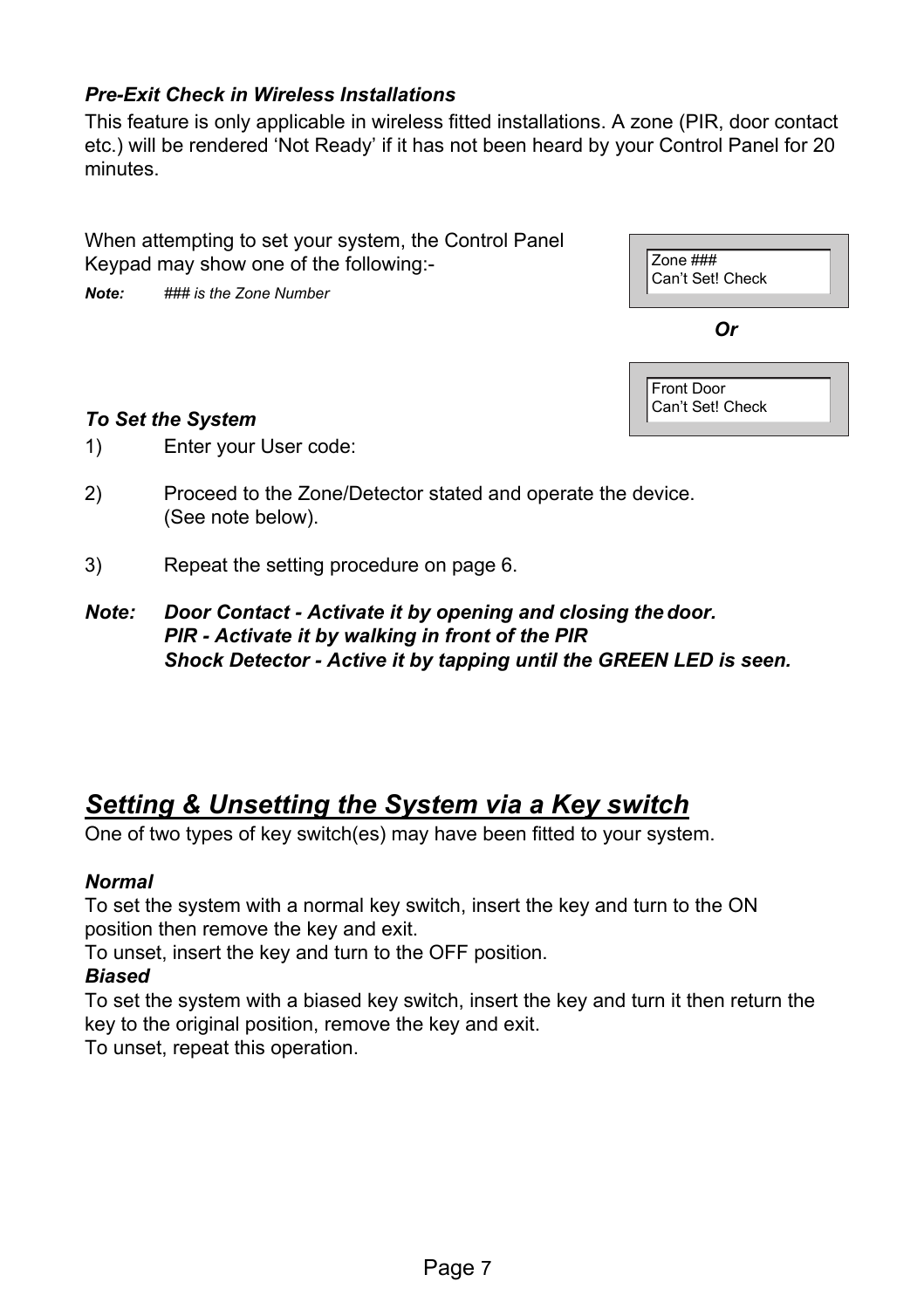## *Unsetting the System*

- 1) Enter the premises via the authorised entry route (the broken entry tone will sound). Proceed to the keypad.
- 2) At the keypad enter a valid code, the display will show:-

| 01 JAN 18:58:01 |
|-----------------|

- 3) The system is now unset.
- *Note: If an Area Code has been entered, only the area associated with that code will be unset.*
- *Note: If a Cleaner Code has been entered, only the cleaner area will be unset.*

## *Part Setting the System (using Master & Main type codes)*

- 1) With the display showing:-
- 2) Enter a *Master* or *Main* type code, the display will show for example:-
- 3) Press 1, 2 or 3 (for Part 1, 2 or 3), the display will show for example:-

| 01 JAN 18:58:01                                              |
|--------------------------------------------------------------|
| Do you want to . $\overline{\phantom{a}}$<br>Set the System? |
| EXIT!1                                                       |

Part 1

15

- *Note: If a Global code (Master or Main) has been used, all areas that are being set will be Part 1 set.*
- *Note: If an Area Main code has been used only Part 1 set for that associated area will occur.*
- *Note: Your installation company will have informed you what zones are being removed (omitted) for the Part Set you are using. Refer to the System Attributes section for what zones have been programmed as Part Set zones.*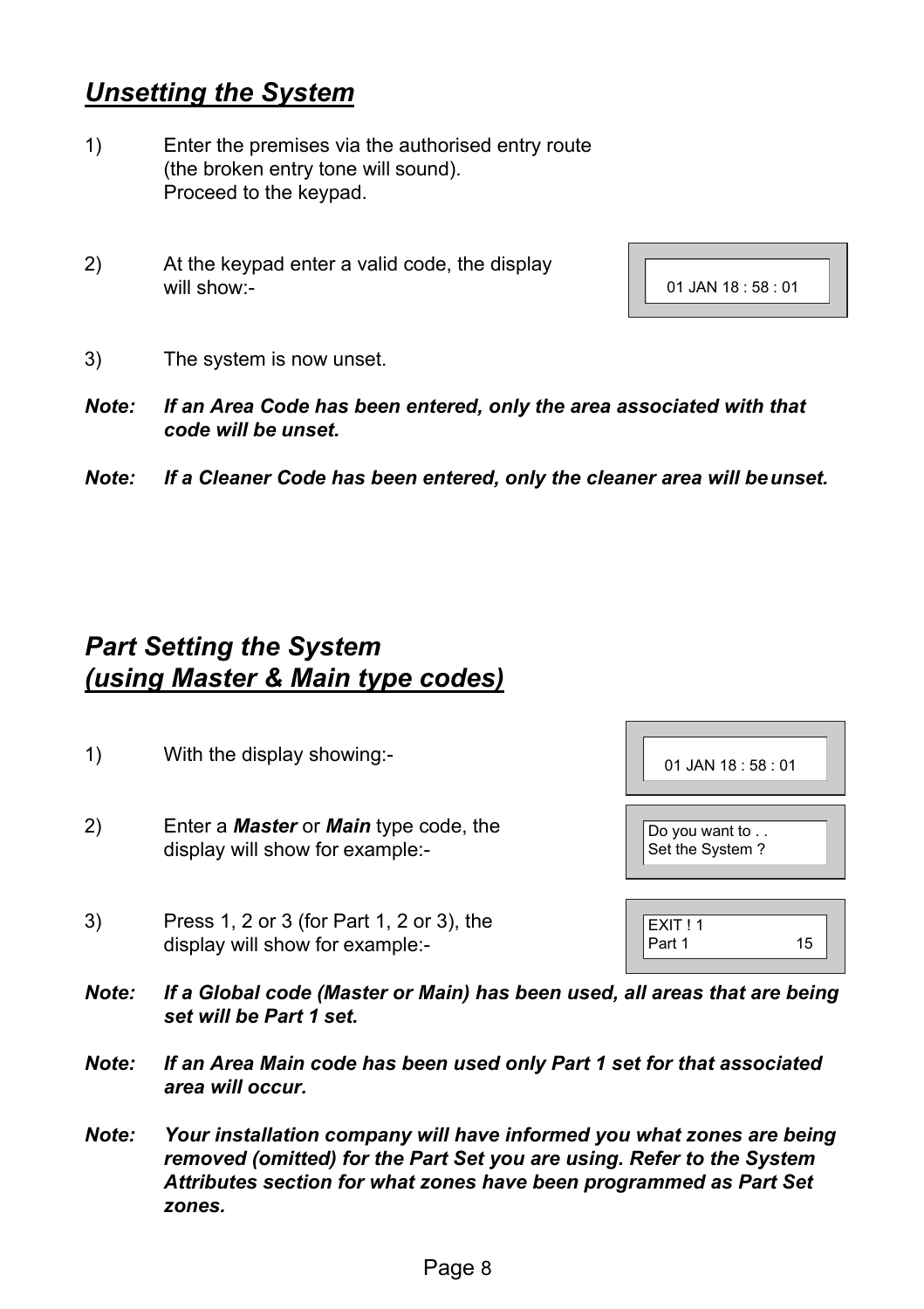- 4) The exit tone may or may not be heard depending on the system settings.
- 5) Exit the premises or retire to an unprotected part of the system. At the end of the exit time either the exit sounder will stop, or a single beep will be emitted (depending on system settings).

## *Part Setting System (using Area 1, 2 or 3 codes, Area codes 4 - 7)*

- 1) With the display showing:-
- 2) Enter an Area Code (1-7), the exit tone will sound and the display will show for example:-
- 3) Press NO then 1, 2 or 3 (for the Part Set you require), the display will show for example:-
- 4) The exit sounders may or may not be silent, this will depend on the system settings.
- 5) Exit the premises or retire to an unprotected part of the system. At the end of the exit time either the exit sounder will stop, or a single beep will be emitted (depending on system settings).

## *Quick Part Setting System*

If required there is a quick method to Part Set the system regardless of the level of code being used (except Control Level). To Part 1 Set the system Enter YES, YES CODE. The system will now start to Part 1 Set.

| 01 JAN 18:58:01 |  |  |
|-----------------|--|--|
|                 |  |  |

| EXIT I 1     |  |
|--------------|--|
| All Zones ON |  |
|              |  |

| FXIT!1 |  |
|--------|--|
| Part 1 |  |
|        |  |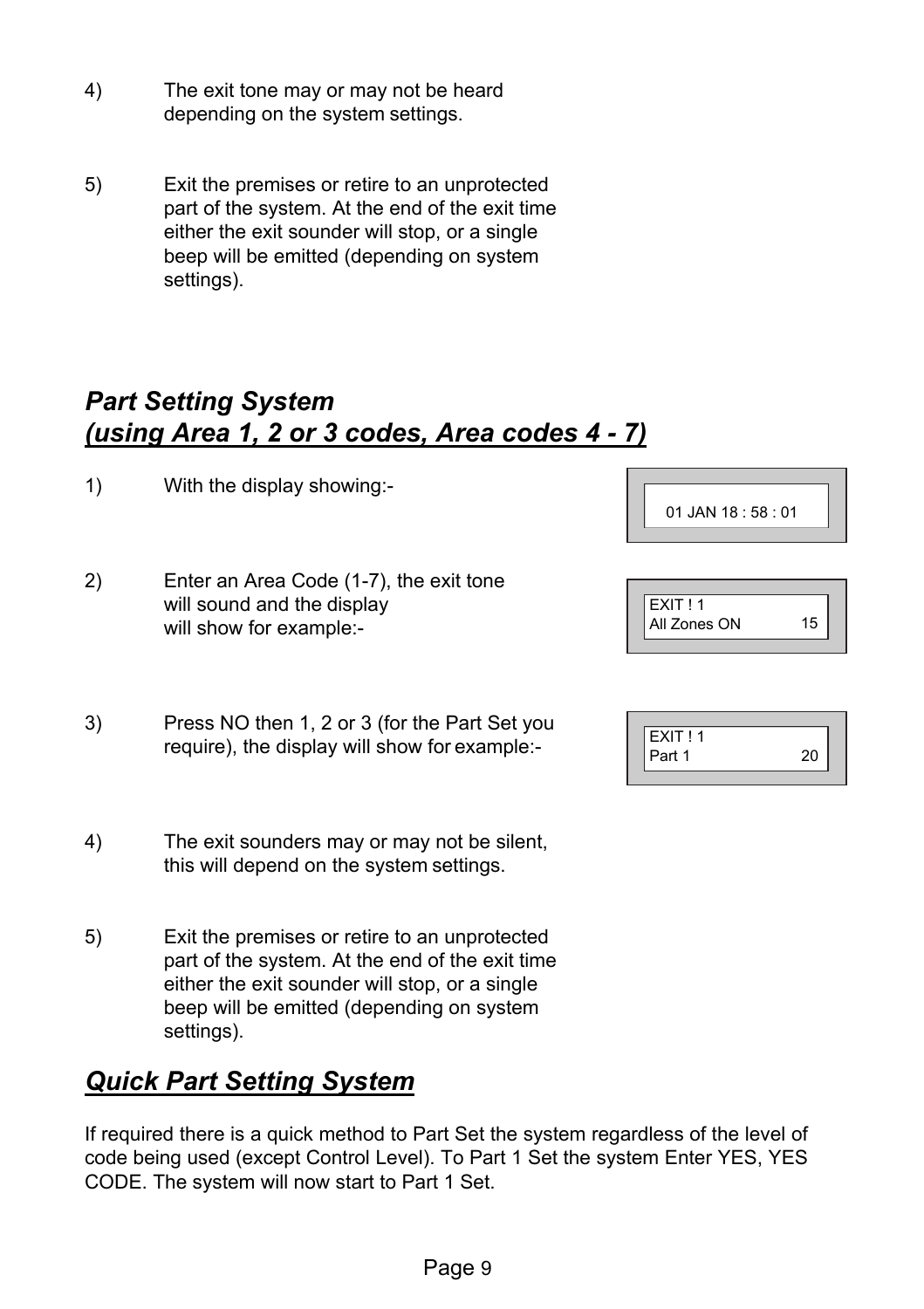## *Area Setting (using Master or global Main codes)*

Areas will need to have been set up by the installation company.

- 1) With the display showing:-
- 2) Enter a *Master* or *global Main* code, the display will show for example:-
- 3) Press YES to start setting the system, the exit tone will sound, and the display will show:-

4) To turn Area 1 Off press YES, 1 *and / or*  To turn Area 2 Off press YES, 2 *and / or*  To turn Area 3 Off press YES, 3 *and / or*  To turn the Cleaner Area Off press YES, 0

> As areas are turned off, they will be removed from the display.

- 5) Exit the premises or retire to an un-protected area (as detectors are violated the continuous exit tone will change).
- *Note: Areas must first be programmed by the installation company before they will appear on the display.*

## *Area Setting (using Area codes)*

Area codes are only effective to their own area except for the cleaner area. This may be turned off by an area code (only if all areas are in the unset condition).

| $01$ JAN 18 : 58 : 01             |
|-----------------------------------|
| Do you want to<br>SET the System? |

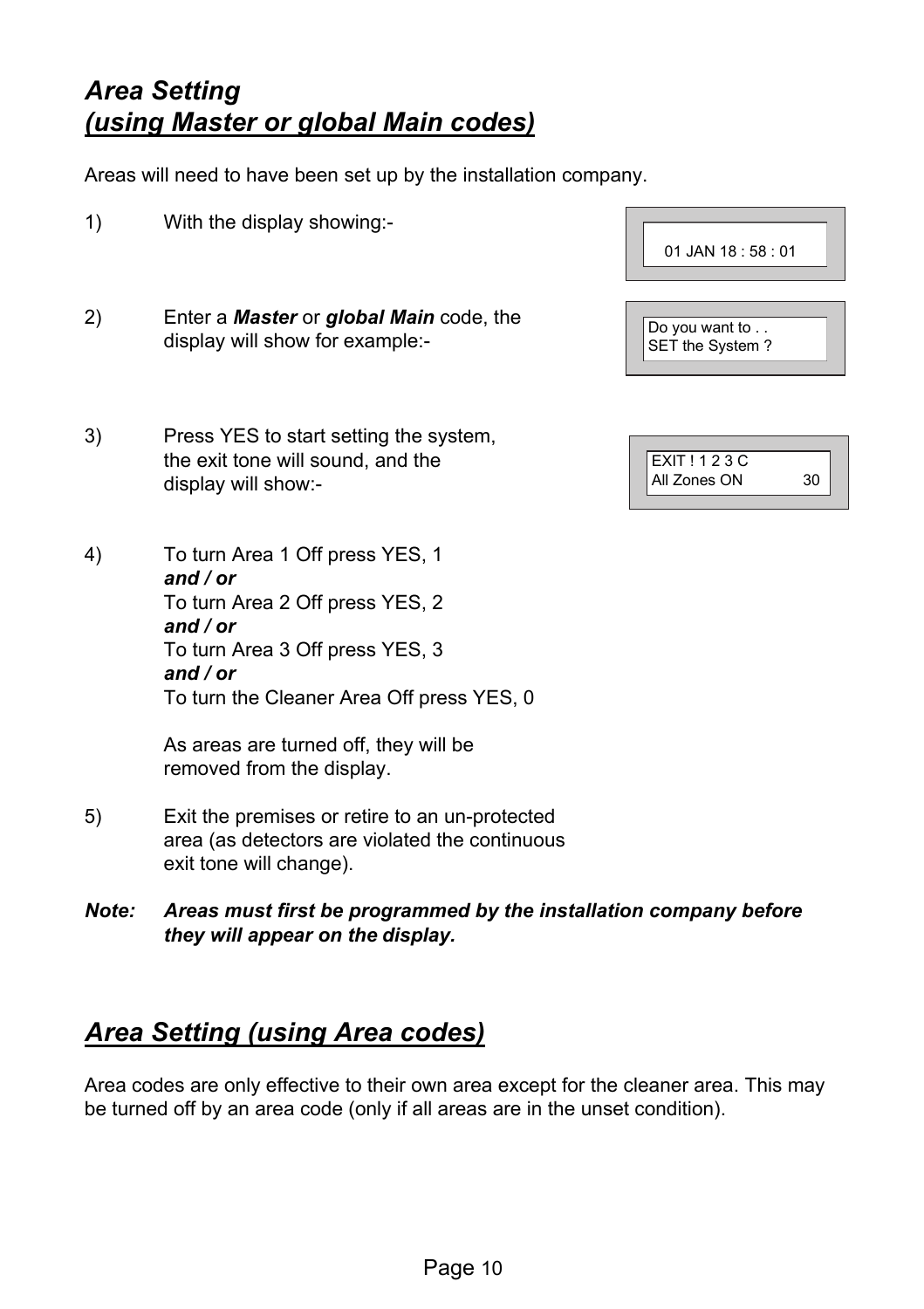## *Removing Zones (Master & Main codes only)*

If programmed by the installation company individual zones may be removed, this may only be done by a *Master* or *Main* level of code. If a zone has *not* been programmed as 'Remove' an error message will be displayed when trying to remove it. *It should be noted that if an Area Main code is being used, only zones associated with that area may be removed.* 

| 1) | With the display showing:-                                                                                                                                                                                                                                 | 01 JAN 18:58:01                          |
|----|------------------------------------------------------------------------------------------------------------------------------------------------------------------------------------------------------------------------------------------------------------|------------------------------------------|
| 2) | Enter a <b>Master</b> or <b>Main</b> level code,<br>the display will show:-                                                                                                                                                                                | Do you want to<br>SET the System?        |
| 3) | Press NO, the display will show:-                                                                                                                                                                                                                          | Do you want to<br><b>REMOVE Zones?</b>   |
| 4) | Press YES, the display will show:-                                                                                                                                                                                                                         | Enter Zone No. - -<br>then + YES or - NO |
| 5) | Enter the zone number you wish to<br>remove followed by YES (pressing<br>NO will 'un-remove' a zone), the<br>display will show:-                                                                                                                           | Enter Zone No. - -<br>then + YES or - NO |
| 6) | Repeat step 5 until you have removed all<br>the required zones.                                                                                                                                                                                            |                                          |
| 7) | Press 0 to escape, the display will show:-                                                                                                                                                                                                                 | Do you want to<br>SET the System?        |
| 8) | Press YES, the continuous exit tone will<br>sound.                                                                                                                                                                                                         |                                          |
| 9) | Exit the premises via the authorised<br>exit route (the exit tone will change as detectors<br>are violated). When the premises are secure<br>listen that the exit tone returns to thecontinuous<br>tone. Wait until the exit tone finishes before leaving. |                                          |

#### *Note: Zone remove is only effective for the one set.*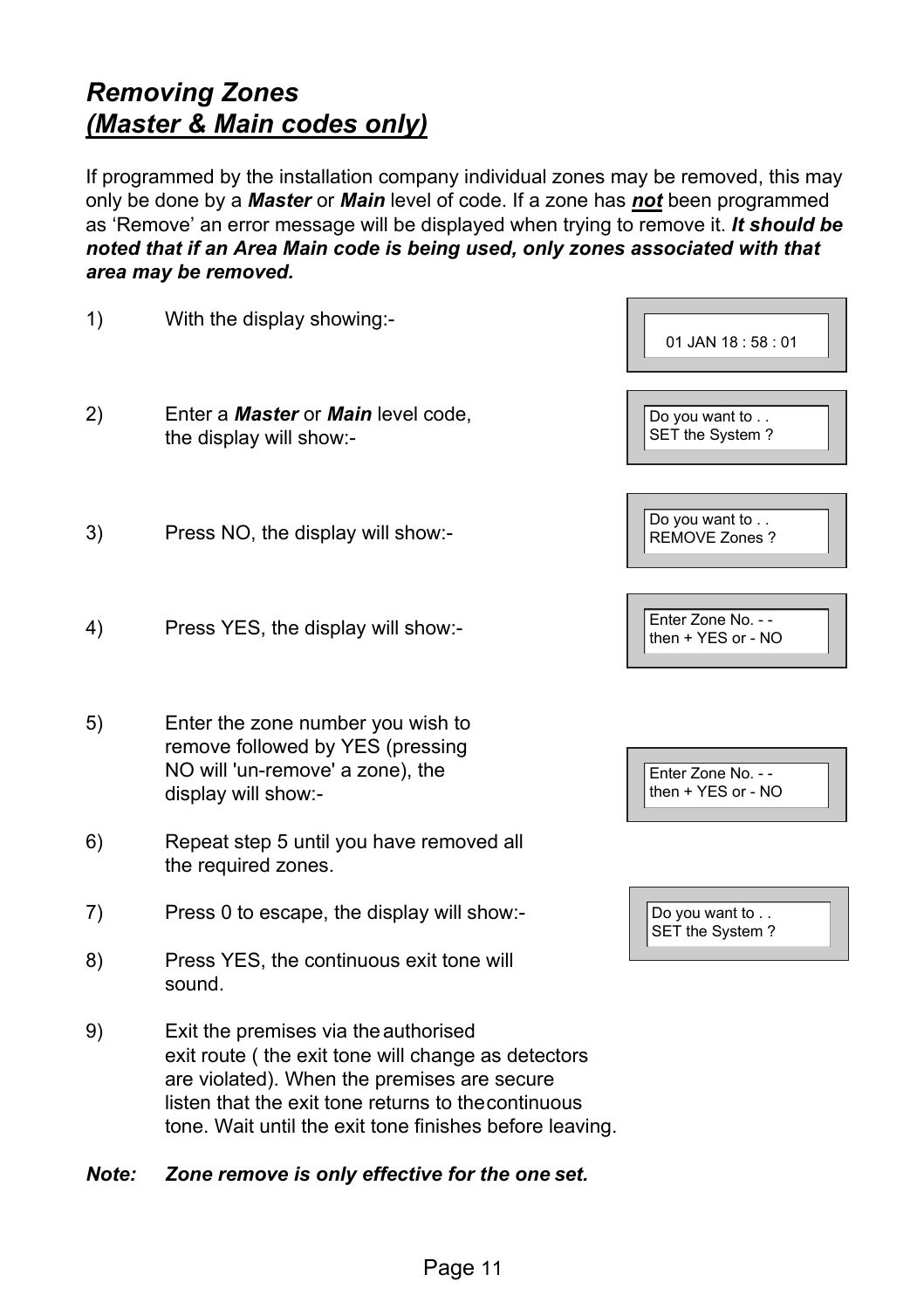## *Testing the System (Master & Main codes only)*

| 1) | With the display showing:-                                                  | 01 JAN 18:58:01                                       |
|----|-----------------------------------------------------------------------------|-------------------------------------------------------|
| 2) | Enter a <b>Master</b> or <b>Main</b> level code,<br>the display will show:- | Do you want to<br>SET the System?                     |
| 3) | Press NO, the display will show:-                                           | Do you want to<br><b>REMOVE Zones?</b>                |
| 4) | Press NO, the display will show:-                                           | Do you want to<br>TEST the System?                    |
| 5) | Press YES, the display will show:-                                          | Test ALL Areas ?                                      |
| 6) | Press YES to test the full system.                                          |                                                       |
|    | or                                                                          |                                                       |
|    | NO. Then select the area you wish to test. Then press                       |                                                       |
|    | Yes. The display will show:-<br>for 3 seconds.                              | $1 =$ Status $4 =$ Strobe<br>$6 =$ Sounder $9 =$ Bell |
| 7) | The display will then show:-                                                | < All Zones ok >                                      |

8) Pressing 1 will enter zone Status mode (All zones will show on the display and will be deleted as each zone is triggered). Press 0 to escape. Pressing 6 will silence the internal sounder, Pressing 4 will toggle the Strobe On/Off, Pressing 9 will toggle the Bell On/Off

TESTING . . .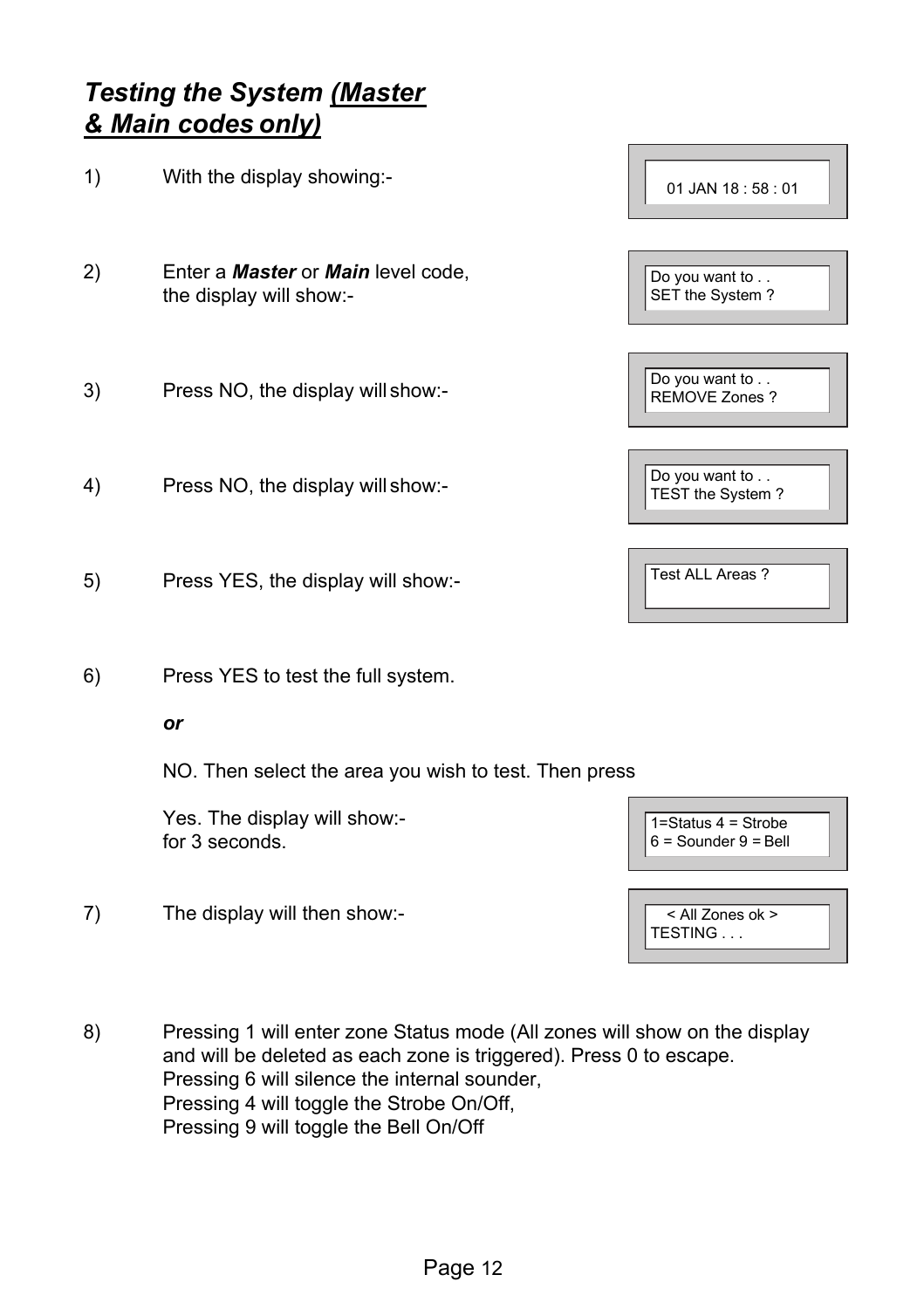- 9) Whilst in Test mode any zones violated will sound the internal sounder (if it has not been silenced) and show on the display.
- 10) When you have finished testing the system press 0 twice, the display will show:-

01 JAN 18 : 58 : 01

## *Viewing the Event Log (Master code only)*

- 1) With the display showing:-
- 2) Enter a *Master Code*, the display will show, for example:-
- 3) Press NO three times, the display will show:-
- 4) Press YES, the display will show, for example:-

01 JAN 18 : 58 : 01

Do you want to . . SET the System ?

Do you want to . . View the LOG ?

Read Log 01 JAN 18 : 58 : 01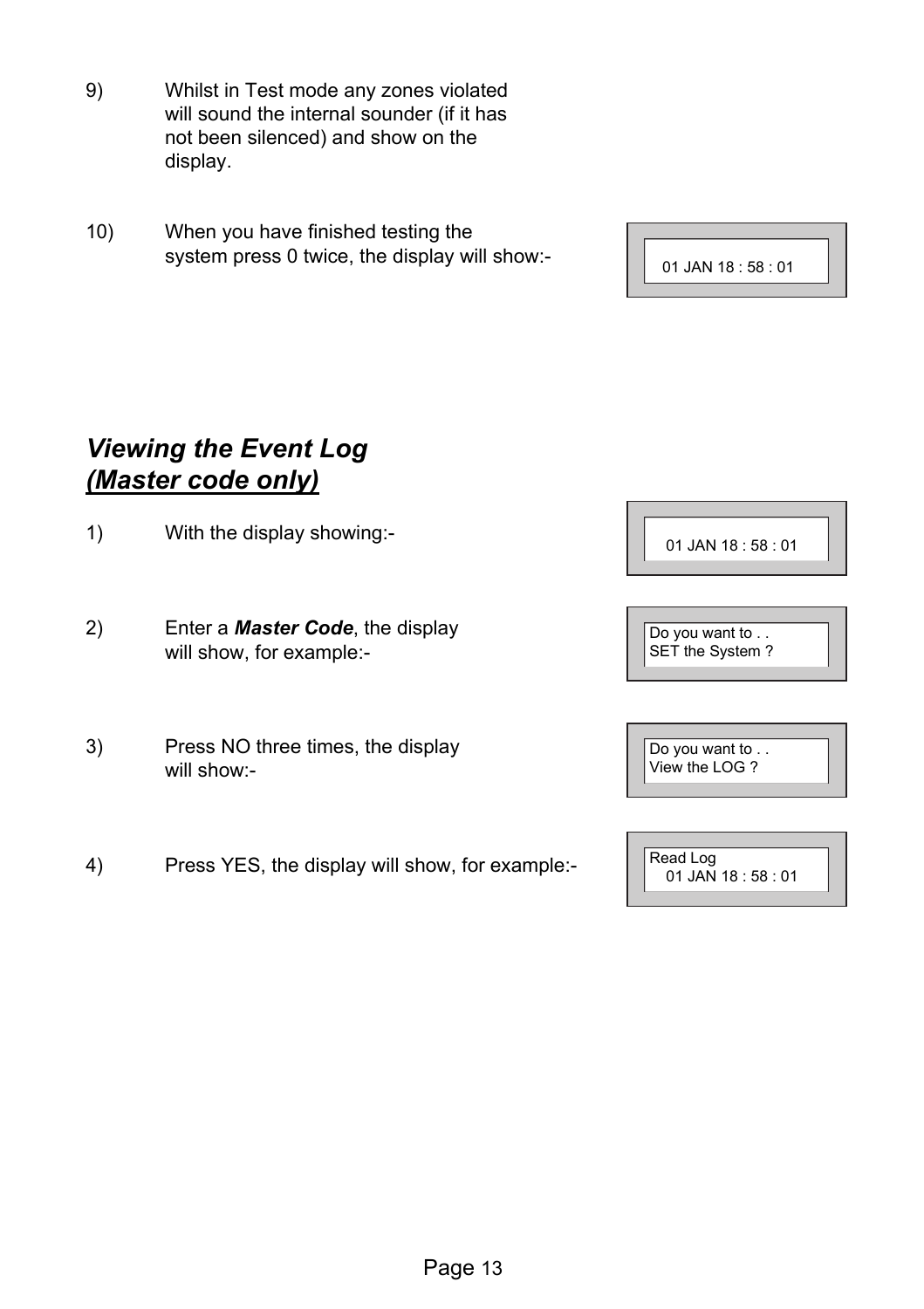5) This is the most recent event in the log.

Whilst viewing the Log,

Pressing NO will move back to the previous event.

Pressing YES will move forward to the next event.

Pressing 7 will take you to back to the last event of the previous day.

Pressing 9 will take you forward to the first event of the next day.

Whilst viewing a zone descriptor pressing 5 will show the zone number

6) When you have finished viewing the Log press 0 twice the display will show:-

01 JAN 18 : 58 : 01

## *Changing the Chime Status (Master code only)*

The Chime zones will have previously been programmed by the installation company. A Master level code may change the status of the Chime between On and Off. To do so proceed as follows:-

| 01 JAN 18:58:01                   |  |
|-----------------------------------|--|
|                                   |  |
| Do you want to<br>SET the System? |  |
| Do you want to                    |  |

Change Chime ?

1) With the display showing:-

- 2) Enter a *Master Code*, the display will show for example:-
- 3) Press NO four times, the display will show:-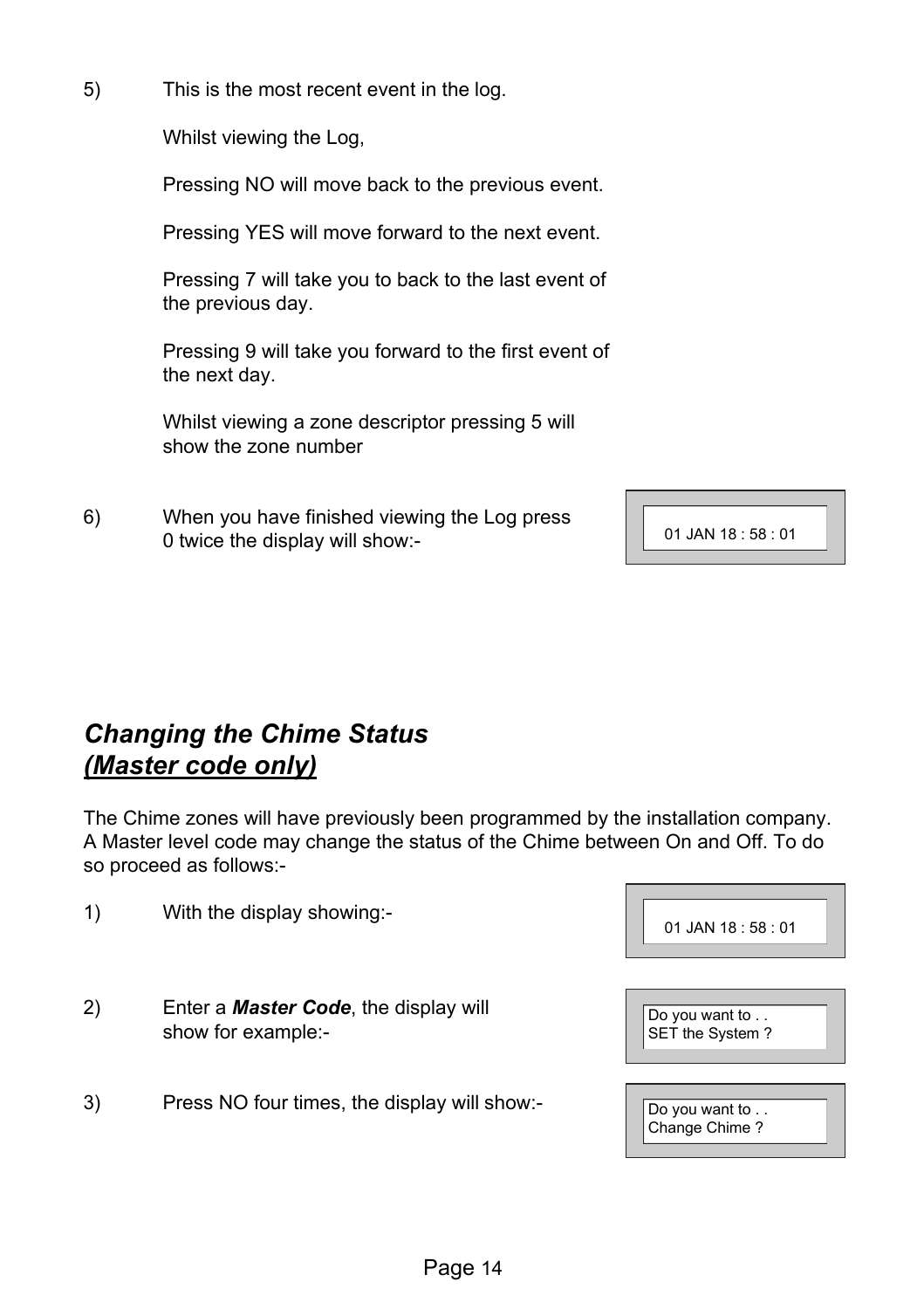4) Press YES, the display will show for example:-

*Or:-* 

- 5) Press NO to change the status of the Chime, then press YES, the display will show:-
- 6) Press 0 to escape, the display will show:-

| Chime is Off ok?                |
|---------------------------------|
| Chime is On ok?                 |
| Do you want to<br>Change Chime? |
| $01$ JAN 18 : 58 : 01           |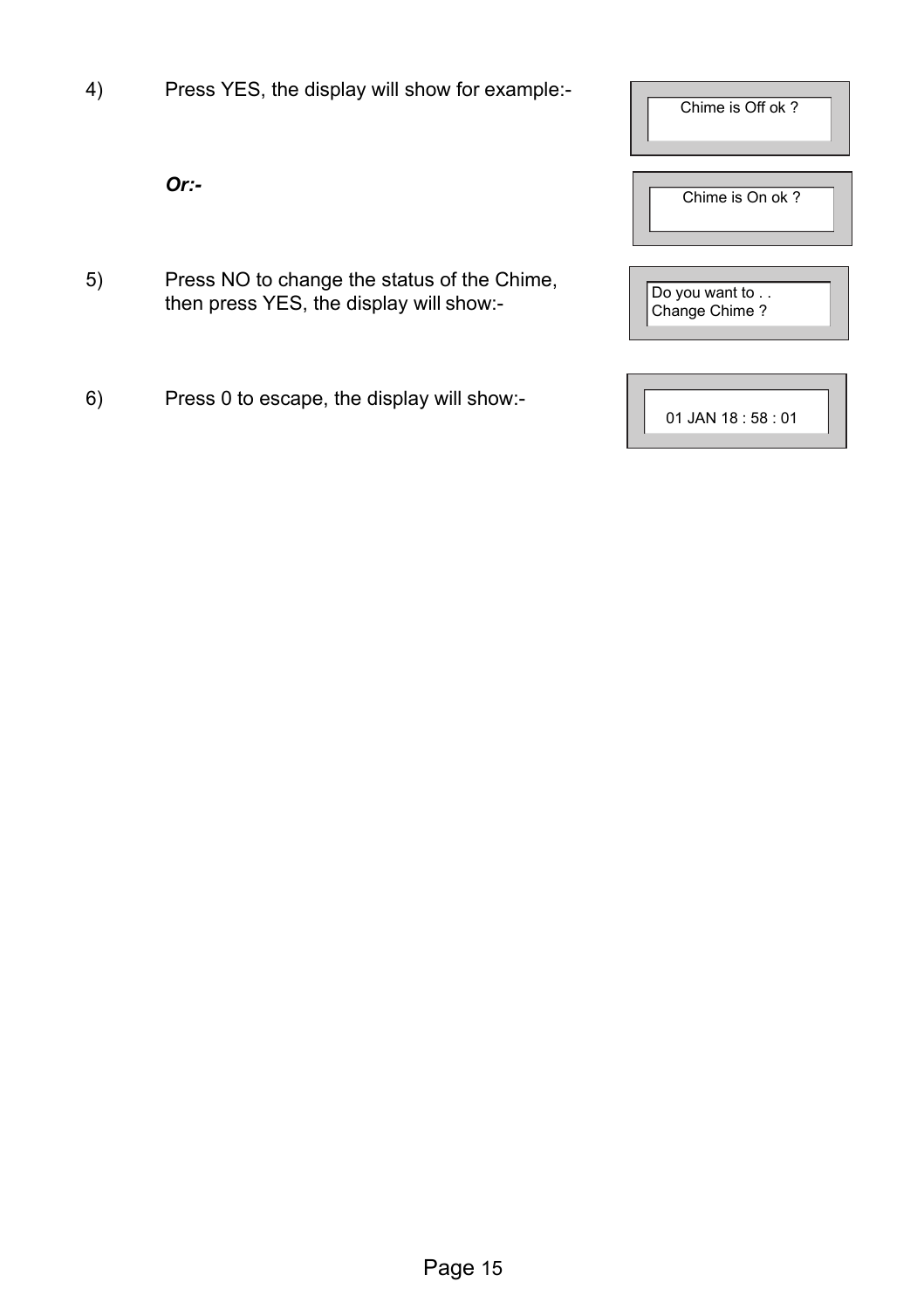## *Programming & Deleting User Codes (Master code only)*

You will be advised by your installation company on the code length required. *Under no circumstances should the actual user code be written down.* 

If your installation company has given you key switches for the operation of your system, the last five user codes may have been reserved for use by these key switches.

#### *If your engineer has indicated that some of the user numbers on your system have been reserved, you should not use them whilst programming user codes. If you do so your system may be adversely affected.*

| 1) | With the display showing:-                                                                                                                  | 01 JAN 18:58:01                      |
|----|---------------------------------------------------------------------------------------------------------------------------------------------|--------------------------------------|
| 2) | Enter a Master Code, the display will show:-                                                                                                | Do you want to<br>SET the System?    |
| 3) | Press NO five times, the display will show:-                                                                                                | Do you want to<br>Prog. USER CODES ? |
| 4) | Press YES, the display will show:-                                                                                                          | Enter User No.<br>+YES or NO: View   |
| 5) | Enter the user number that you<br>wish to program followed by YES, the<br>display will show:-                                               | Now Enter Code<br>$---$ Then YES     |
|    | If you need to see allocated user numbers.<br>press NO then keep pressing YES to view<br>used or spare numbers. If spare, press NO.         |                                      |
| 6) | Either Enter the User Code you require<br>followed by YES<br>(If you wish to Delete a Code enter six Zeros<br>followed by YES)<br><b>Or</b> |                                      |
|    | Present your G-Tag to the Reader The display will<br>show:-                                                                                 | Code Type<br>$=$ Master<br>ok?       |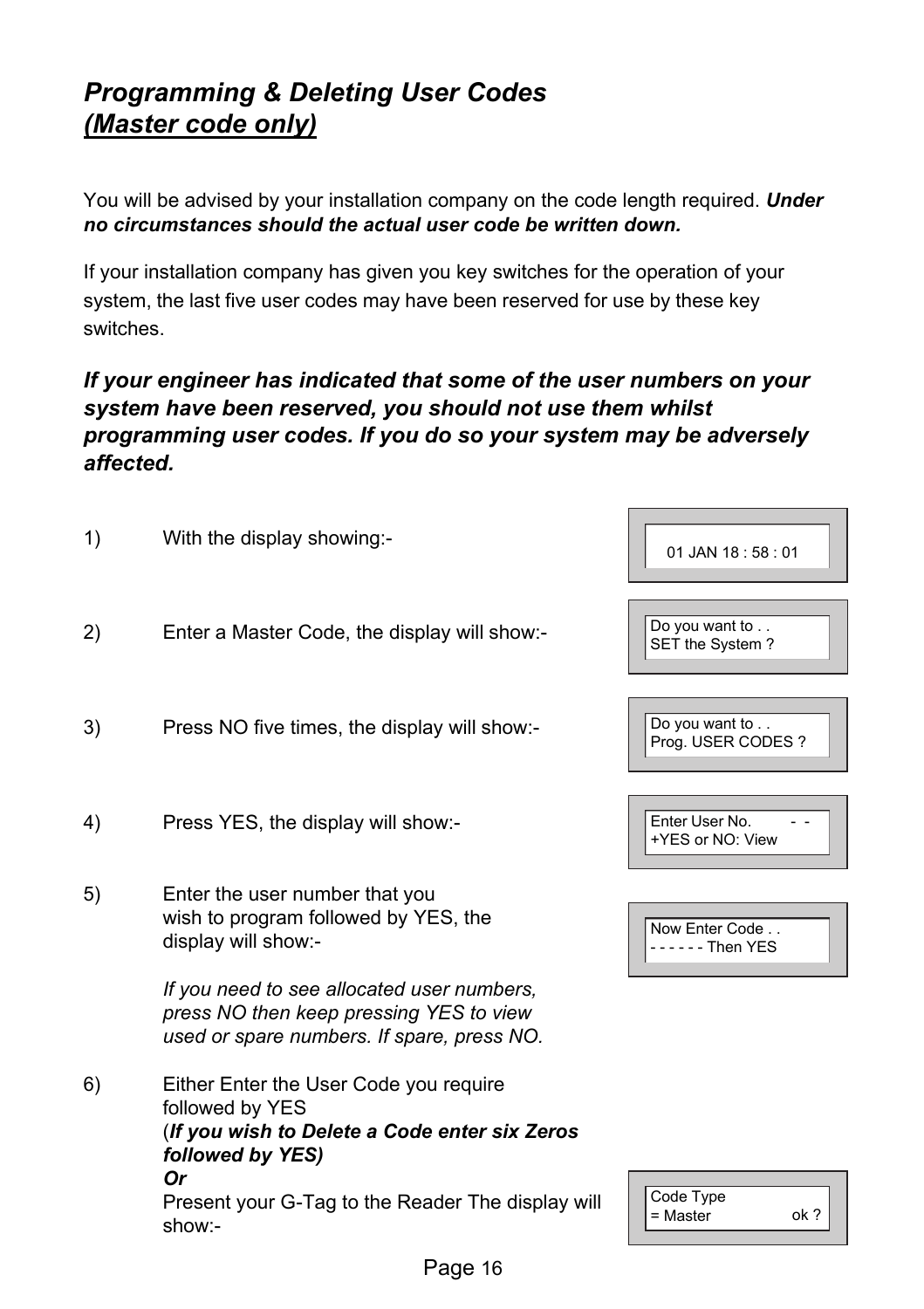- *7)* Press NO until the Code Type you require is displayed then press YES. Display will show:- *(See pages 3, 4 and 5 for Code Types).*
- 8) Code Groups are only used in conjunction with controlling outputs. This is dealt with in the Advanced Code Programming section (page 38) of this manual, Press YES to accept None.
- 9) The display will show:- This determines if using this user code to Set or Unset the system will trigger the Vo-Comm. (For more details on Vo-Comm please refer to the Vo-Comm section). Press NO until the setting you require is displayed (YES or NO). Then press Yes.
- *Note: The Vo-Comm will need to be programmed for this option to work (please refer to the Vo-Comm section in this manual).*
- 10) The display will show, for example:-
- 11) If you wish to accept the Username shown press YES and jump to step 15

#### *Or*

If you wish to change the Username shown press NO, the display will show:-

12) You may now enter up to nine characters for the username using the layout shown below for the allocation of characters.



Code Group = None ok ?

VoComm Trigger  $=$  On Ok ?



|  | User 1 Name |  |  |
|--|-------------|--|--|
|  |             |  |  |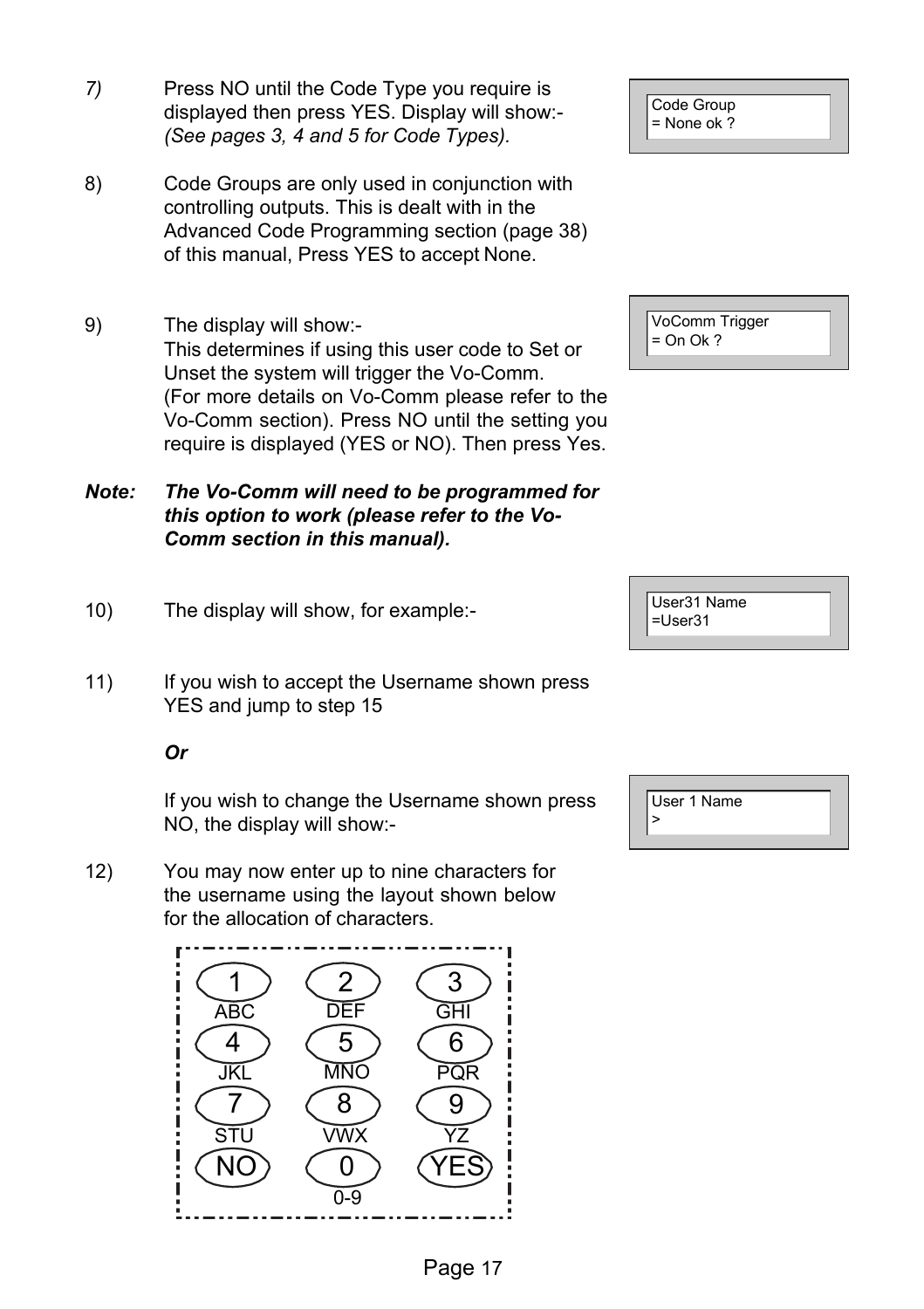- 13) Referring to the character map enter the required character (pressing the 3 key will display 'G', pressing it again will show 'H' and again will show 'I '), once the correct character is displayed press YES and the display will move on to the next position.
- 14) Continue entering characters (up to 9). If you require a blank space press YES while the '-' is displayed
- 15) As you press YES for the ninth character (or if you have jumped from step 11) the display will change to:-

| Do you want to<br>Prog. USER CODES ? |
|--------------------------------------|
|                                      |

16) If you wish to program other User Codes return to step 4

#### *Or*

Press 0 to return to:-

01 JAN 18 : 58 : 01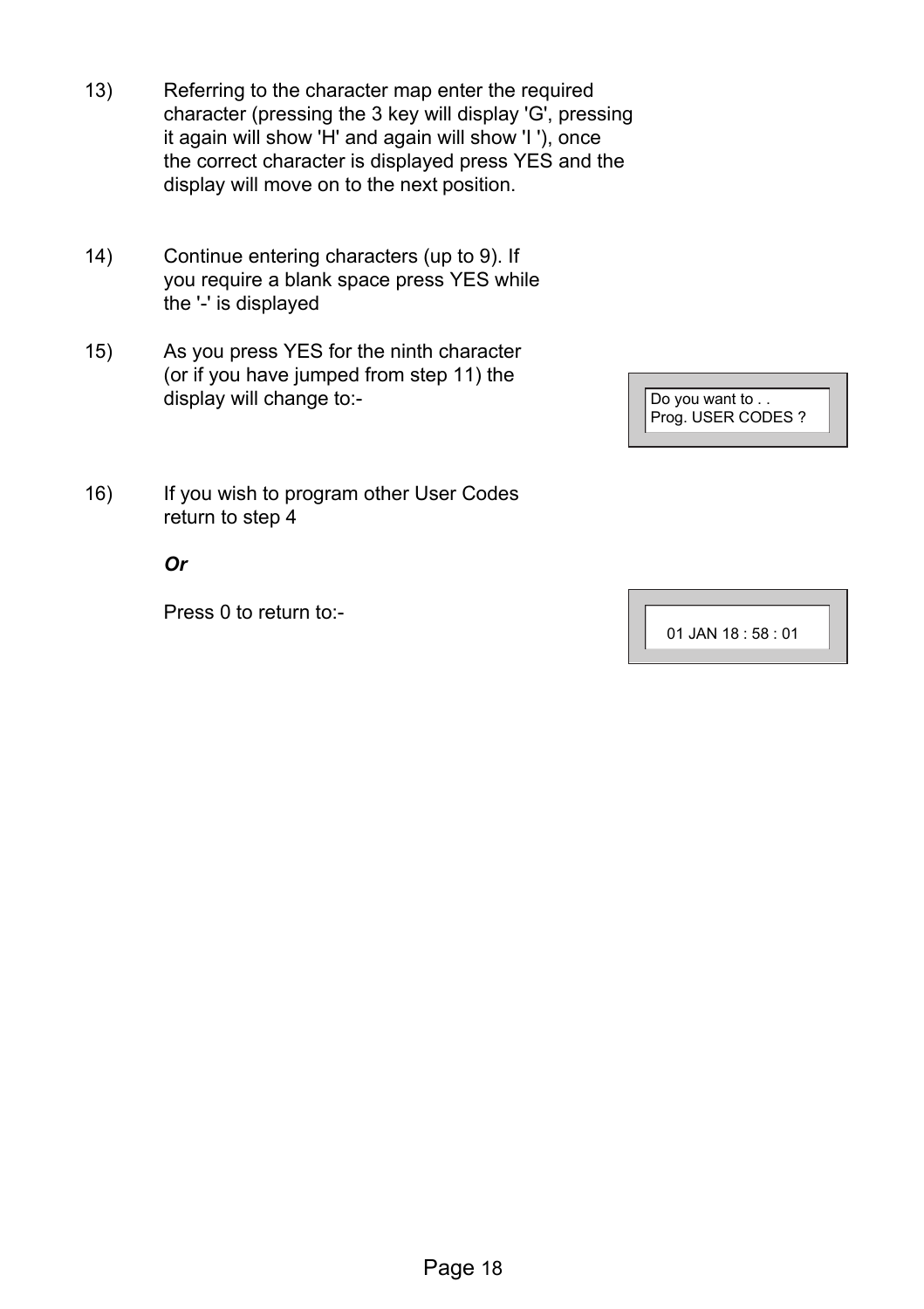## *Programming Time & Date*

1) With the display showing:- 2) Enter a Master Code, the display will show:- 3) Press NO six times, the display will show:- 4) Press YES, the display will show:- 5) Press YES for Auto Adjust for British Summer Time the display will show:- 6) Press NO to change, display will show:- 7) Enter the last two digits of the Year then press YES. Display will show:- 8) Press YES. Display will show:- 9) Enter the Date in the form dd/mm followed by YES. Display will show:- 10) Enter the Time using the 24Hr Clock format then YES. Display will show:- 11) Press 0 to return to Unset. 01 JAN 18 : 58 : 01 Do you want to . . SET the System ? Do you want to .. Set DATE / TIME ? Summer - Adjust is On ok ? Year is 20xx ok ? Enter Year<br>20 - - Th Then YES  $\overline{Y_{\text{PAP}}}$  is 2010 ok ? Enter Day / Month - - / - - Then YES Enter Hrs : Mins - - : - - Then YES Do you want to . . Set Date / Time ?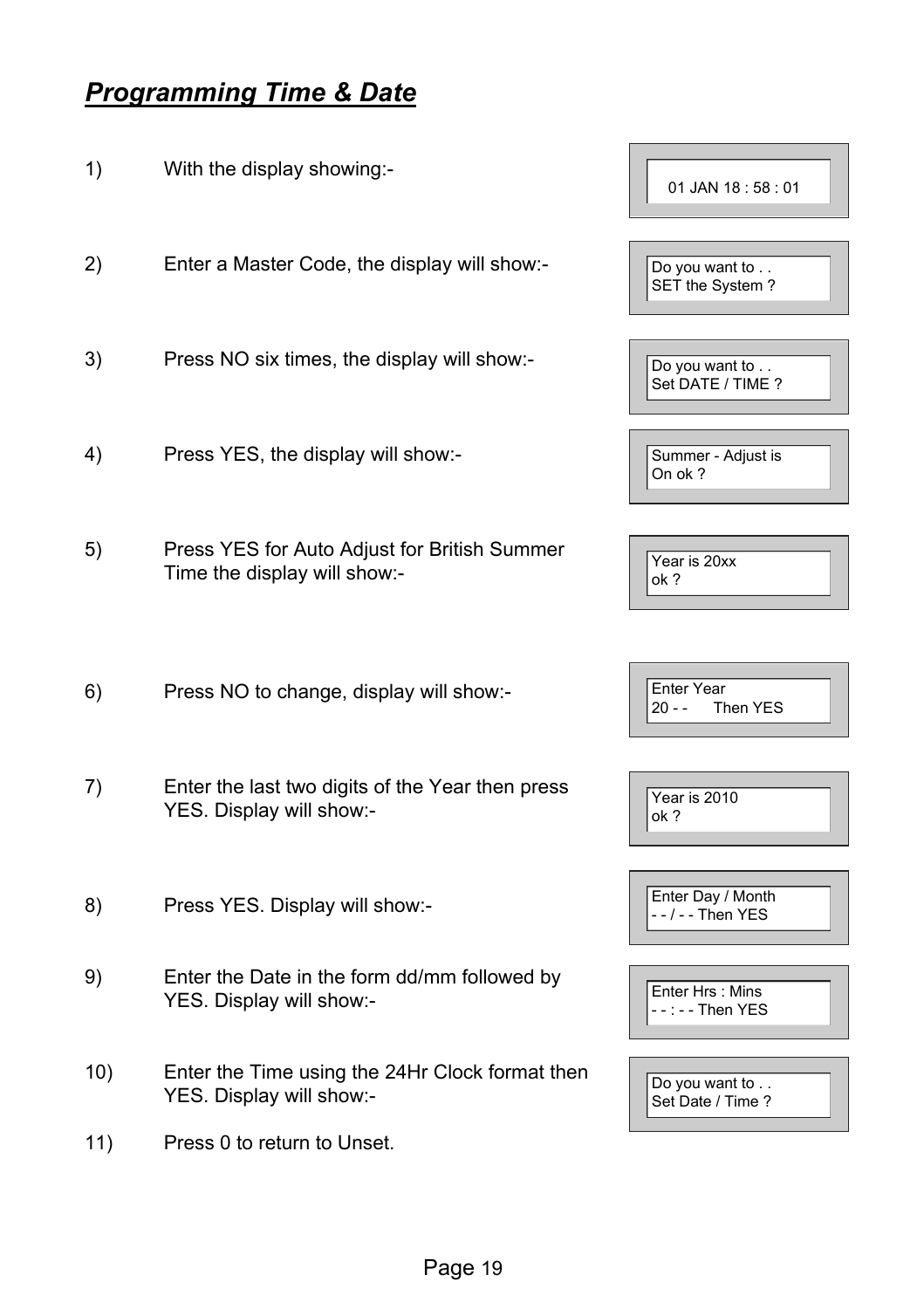## *Vo-Comm (if fitted)*

Vo-Comm is a method of transmitting signals to a standard landline or mobile telephone giving information regarding the status of your security system. This may be in addition to, or instead of central station communications. It should be noted that Vo-Comm should not under any circumstances be used to ring the Emergency Services directly. It will not be possible to program 999, 911 or 112 as the telephone numbers that the Vo-Comm will dial.

Before Vo-Comm can work several options will need to be programmed. Please read below for information.

 $\overline{\phantom{a}}$ 

## *Vo-Comm Programming (if fitted)*

| 1) | With the display showing:-                                         | 00:00:01<br>01 Jan                   |
|----|--------------------------------------------------------------------|--------------------------------------|
| 2) | Enter a valid <b>Master</b> Level<br>Code.<br>Display will show:-  | Do you want to<br>SET the System?    |
| 3) | Press NO 7 times.<br>Display will show:-                           | Do you want to<br>Set-Up VoComm?     |
| 4) | Press YES.<br>Display will show:-                                  | VoComm<br>$=$ Off                    |
| 5) | Press NO until display will shows:-                                | VoComm<br>> 0n                       |
| 6) | Press YES.<br>Display will show:-                                  | VoComm Tel. No.1<br>Is Un-Programmed |
|    |                                                                    | Or for example                       |
|    |                                                                    | VoComm Tel. No.1<br>12345678910      |
| 7) | To enter or change this<br>number Press NO.<br>Display will show:- | VoComm Tel. No.1                     |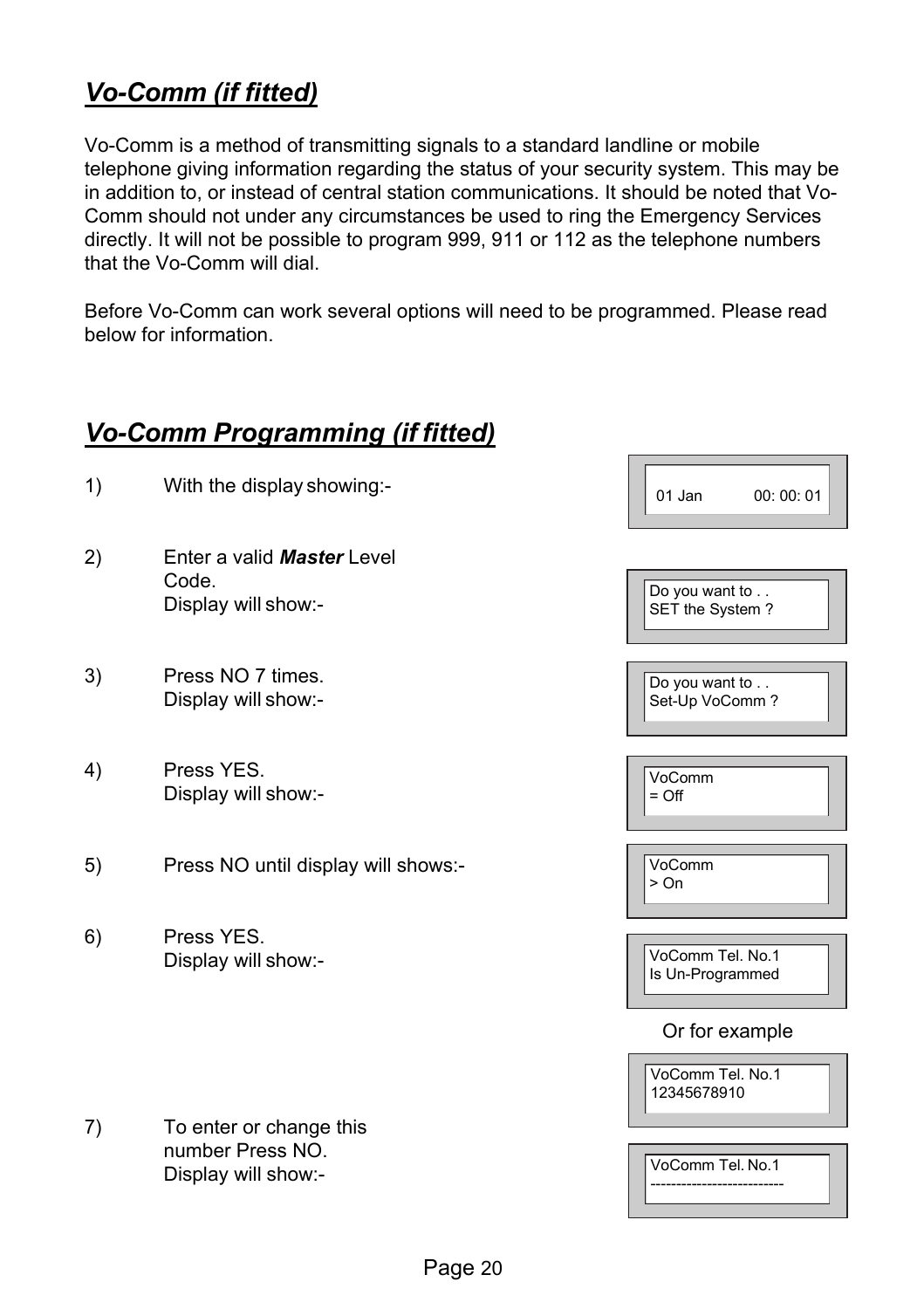| 8)   | Enter the telephone number<br>you require followed by YES.                                                            |                                      |
|------|-----------------------------------------------------------------------------------------------------------------------|--------------------------------------|
| 9)   | Display will show:-                                                                                                   | VoComm Tel. No.2<br>is Un-Programmed |
| 10)  | To enter or change the<br>number repeat from step 7                                                                   |                                      |
| 11)  | Display will show:-                                                                                                   | VoComm Tel. No.3<br>is Un-Programmed |
| 12)  | To enter or change the<br>number, repeat from step 7.                                                                 |                                      |
| (13) | Display will show:-                                                                                                   | VoComm Tel. No.4<br>is Un-Programmed |
| 14)  | To enter or change the<br>number repeat from step 7.                                                                  |                                      |
| 15)  | Display will show:-                                                                                                   | Site ID<br>$= 00$                    |
| 16)  | Press NO twice.<br>Display will show:-                                                                                | Site ID<br>$=$<br>$-$                |
| 17)  | Enter a unique Site ID for<br>the premises (00 to 99)<br>followed by YES.                                             |                                      |
|      | This Site ID will identify what system is calling you.                                                                |                                      |
| 18)  | Display will show:-<br>To change this press NO until the required<br>setting (On or Off) is displayed then press YES. | Open Reporting<br>$=$ On             |
|      | The term Open relates to the system being Unset.                                                                      |                                      |

With Open Reporting turned On the Vo-Comm will report the system being opened (Unset) for all users who have had the attribute of Vo-Comm Trigger = On allocated in the User Code Programming.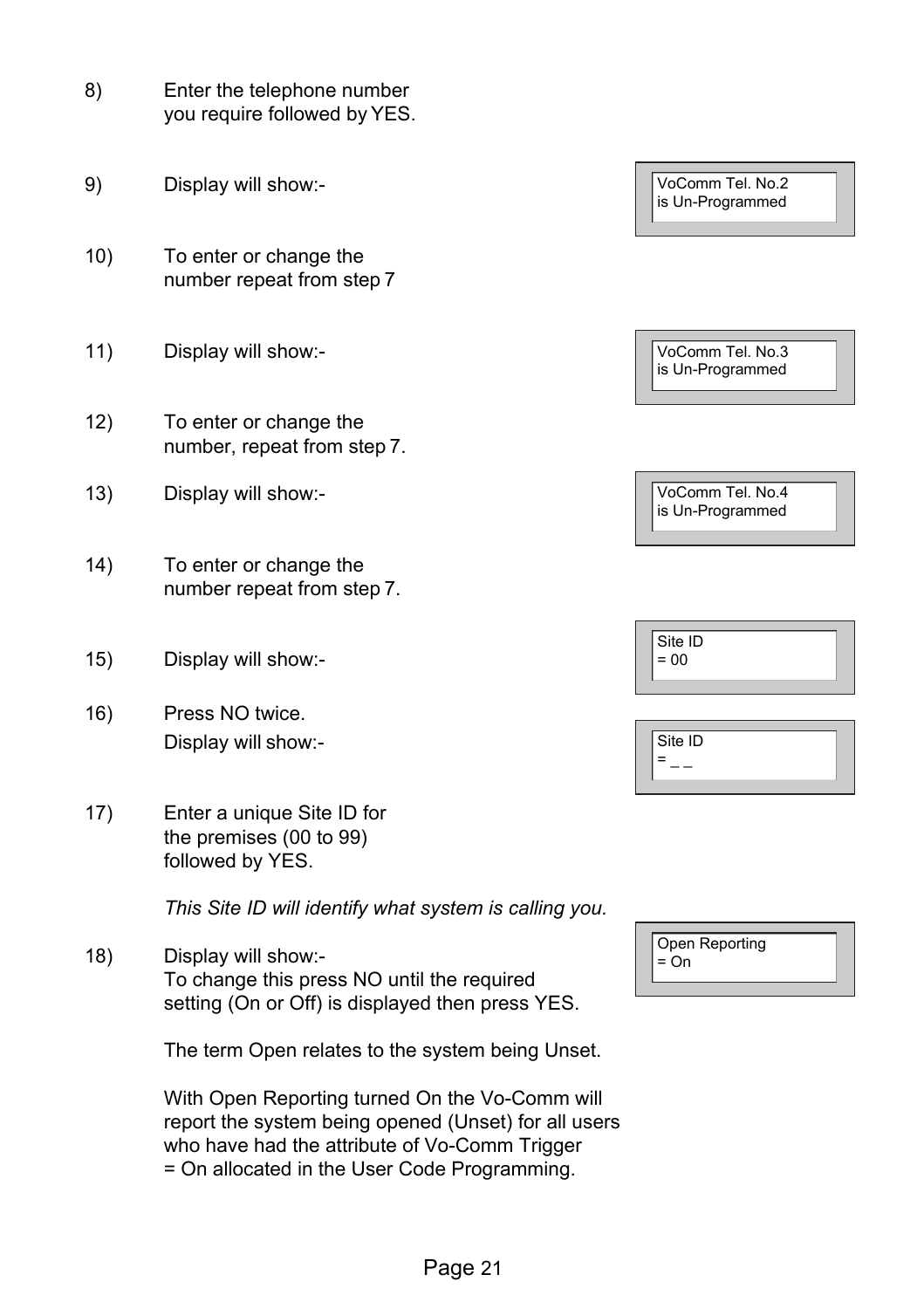19) The display will show:-

The term Close relates to the system being Set.

With Close Reporting set to anything other than Off the Vo-Comm will report the system being closed (Set) for all users who have had the attribute of Vo-Comm Trigger = On allocated in the User Code Programming.

20) Options available are

| Off      | No system Close are reported        |
|----------|-------------------------------------|
| Full Set | Only Full Sets are reported         |
| Any Set  | All Sets (Full & Part) are reported |

Press NO until your required setting is shown then press YES. Display will show:-

- 21) Press NO (this is dealt with in the using Vo-Comm section. The display will show:-
- 22) Press 0 to return to:-

Close Reporting  $=$  Off

Make an Alarm Test Call ?

Do you want to . . Set-Up VoComm ?

| 01 Jan | 00:00:01 |
|--------|----------|
|--------|----------|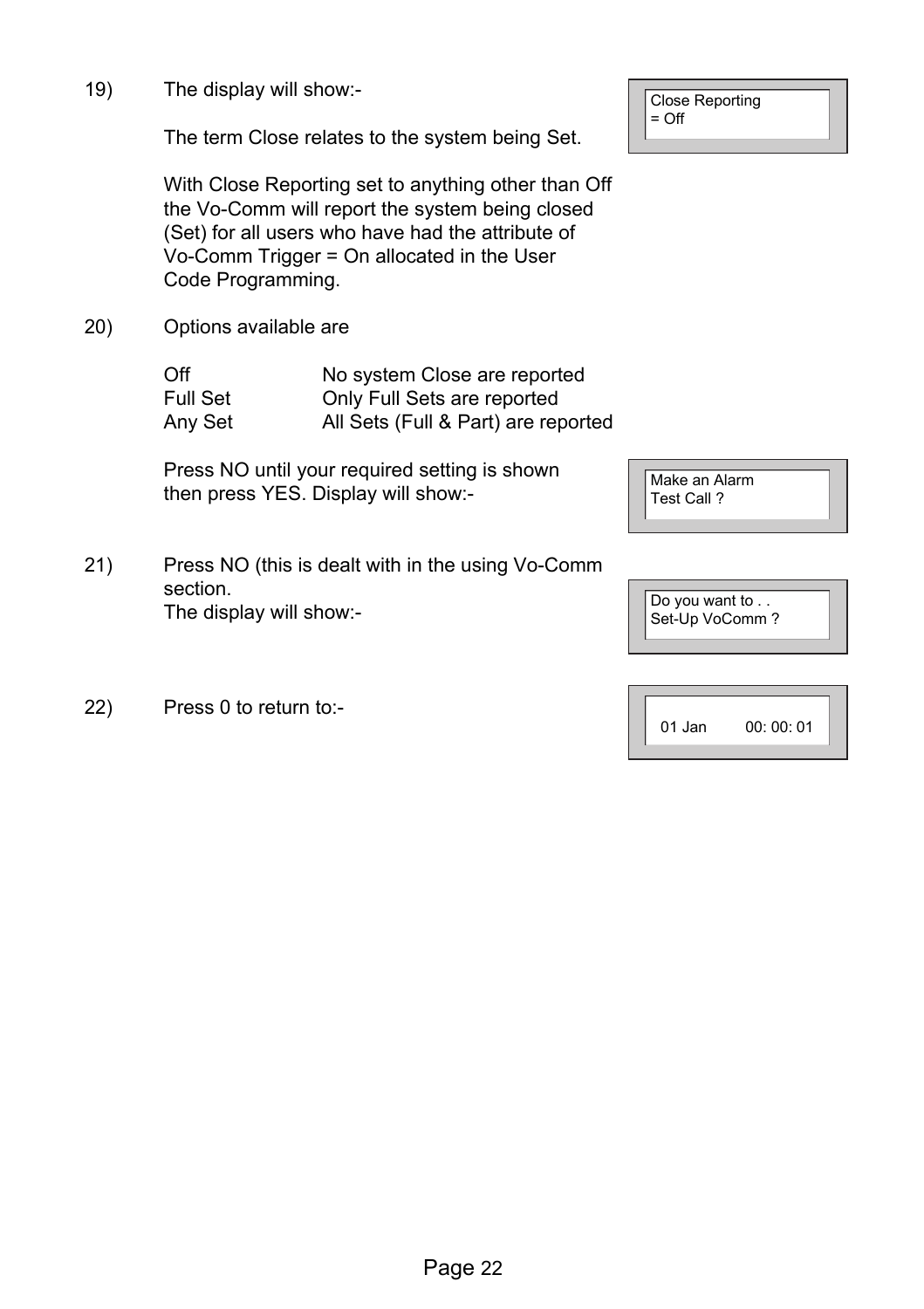## *Using Vo-Comm (if fitted)*

Once Vo-Comm has been programmed (see previous page) the Vo-Comm will operate in one of two ways.

- 1) Alarms Only The Vo-Comm will only communicate when an alarm occurs on a Closed (Set) system. This mode is active when the Open / Close option is Off.
- 2) Alarms & Status The Vo-Comm will communicate when an alarm occurs or when the system is Closed or Opened (Set or Unset).

#### *Receiving a Call from Vo-Comm*

When Vo-Comm calls you, it will start to pass its message as soon as you pick up the telephone.

At the end of the message you will hear a single tone, at this point press a *numeric*  key on your telephone keypad *twice*. A rising tone will be heard that indicates that the call has been acknowledged.

If the alarm is activated, entering a valid User Code will automatically cancel this message.

*If you do not acknowledge the call or hear the rising tone the Vo-Comm will repeat the message several times and then go on to dial the remaining telephone numbers until the call is acknowledged.* 

## *Messages from Vo-Comm*

Two types of message will be sent by Vo-Comm. Either a status message or an alarm message.

#### *Typical Status Message*

'*Site 05 Close User 01*'

This would indicate Site ID 05 was Closed by User 1

The term Closed = Set The term Open = Unset

*Note: For the Vo-Comm to report Openings and Closings, the Open Reporting for that user must be programmed to on within the Programming User Codes section.* 

#### *Typical Alarm Message*

#### '*Site 05 Alarm Zone 06*'

This would indicate an alarm at Site ID 5 has occurred on Zone 6.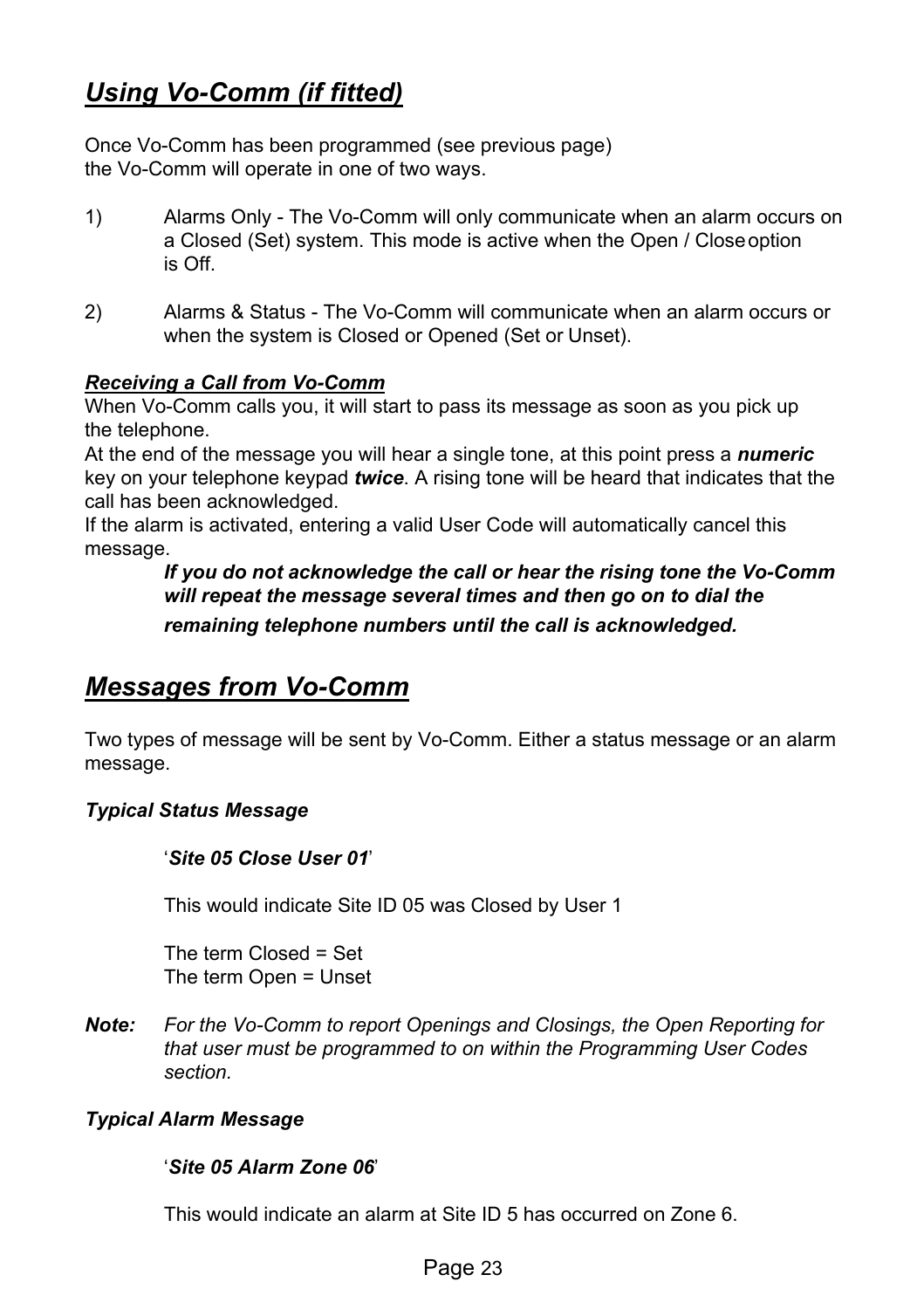## *User Initiating Remote Access (Optional)*

Access Remote allows your installation company to examine your system and reprogram system settings as you need the changes without the need for an engineer to visit your premises.

If your system has remote communications fitted your installation company may have programmed the system so that you initialise the Access Remote call (usually on lines with incoming calls barred).

To initiate the Remote Call, follow the instructions below.

- 1) Negotiate with your installation company when you should initiate the Remote Call.
- 2) With the display showing:-
- 3) Enter a Master Code, the display will show:-
- 4) Press NO seven times, the display will show:-
- 5) Press YES, the display will

show:- Until Dialling commences

Then:-

Until Connection

Then:-

6) When your installation company has finished the display will show:-

*Note:* In the event of any errors the display will show:-

| 01 JAN 18:58:01                   |
|-----------------------------------|
| Do you want to<br>SET the System? |
| Do you want to<br>Access Remote ? |
| Please WAIT                       |
| Please WAIT<br>Dialling           |
| Please WAIT<br>Connect            |
| 01 JAN 18:58:01                   |

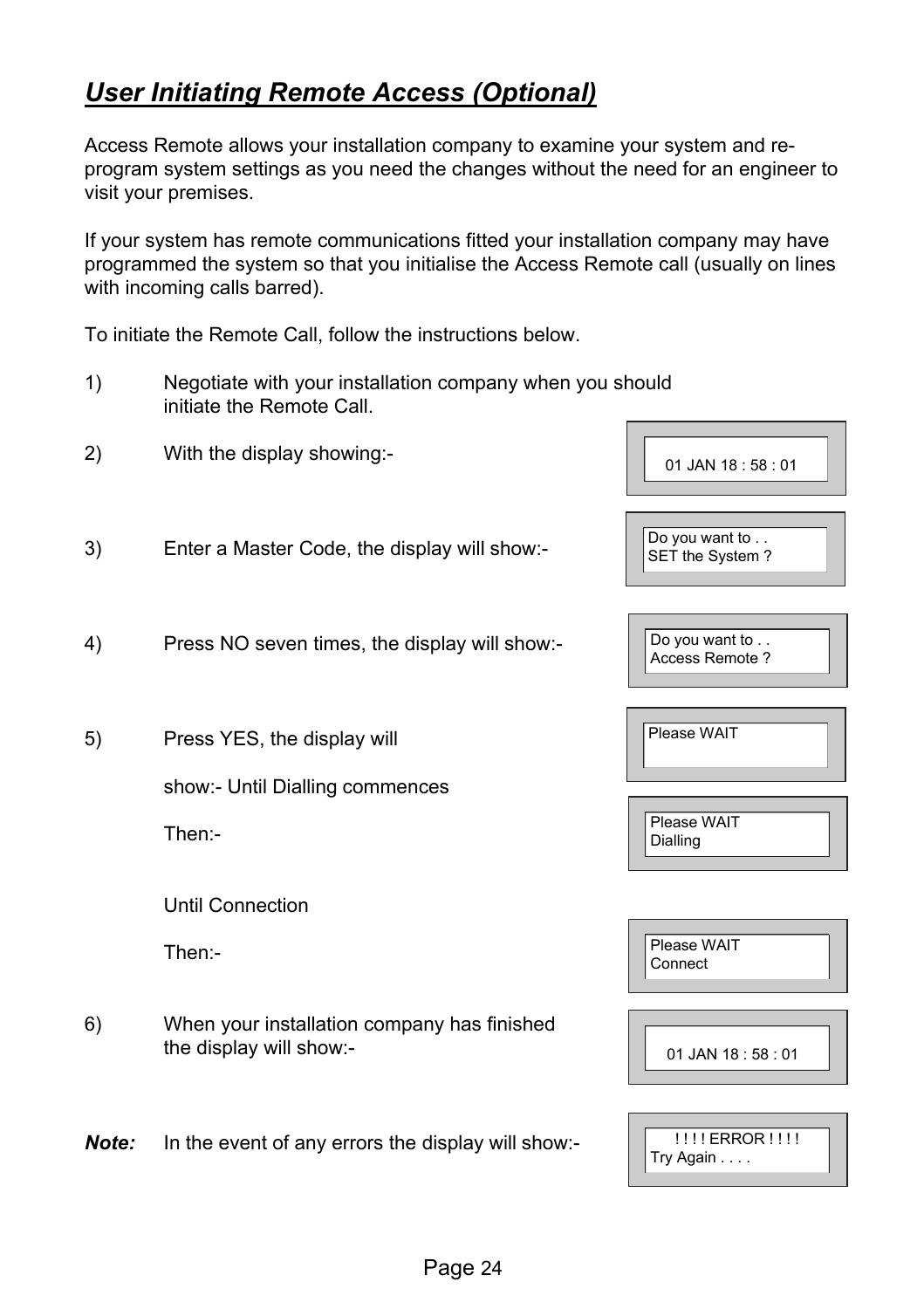## *Resetting After an Alarm*

#### *Fault and Alarm Displays*

Your installation company will have programmed the reset modes for your system so that it complies to your insurance company and legislation requirements.

Your installation company will have informed you as to the type of reset that your system is set for.

#### *Before attempting to reset your system ensure that the system is Un-set.*

1) In the event of a fault or an alarm occurring the internal sounder will sound. (along with the external bells for a full alarm) The display will show:- (if the system is unset).

If the system is set, enter your code to unset it.

2) Press the NO key to view the cause of the Alarm or Fault.

*Note: If NO is NOT pressed then the alarm status will only be displayed for ten seconds.* 

- 3) The display will then show:- Enter your user code again.
- 4) The display will show:-

5) Press *0*. The display will show:-

- 6) Press the NO key to view the cause of the alarm or fault. The display will show, for example.
- 7) If more than 1 event is present the display will show:- The right arrow is now indicating that more events are available for viewing.

!! Enter Code !! !!!! Check !!!!

<<<< ALARM >>>> Press NO to view

Do you want to . . SET the System ?

 $<< <$  ALARM  $>>$ Press NO to view

Zone 005 TAMPER 01 JAN 18:58:01



!! Enter Code !!

!!!! Check !!!!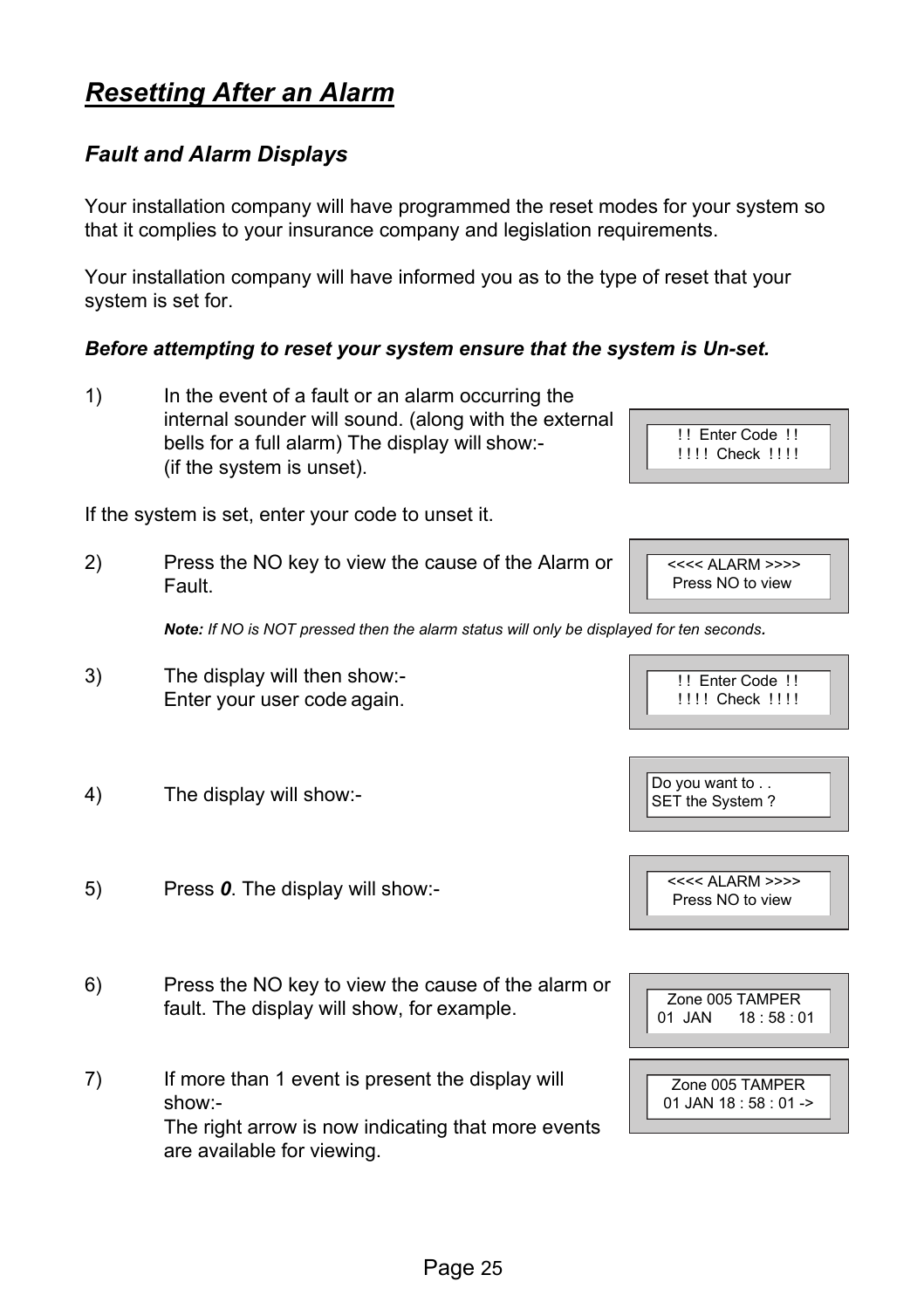8) Press the YES key to view the next event and repeat to view any others (if present). When viewing the last event, the display will show, for example.

Zone 005 TAMPER 01 JAN  $18 \cdot 58 \cdot 01$  <-

<<<< ALARM >>>> Press NO to view

The left arrow now indicates that you are at the end of events. The NO key may be used to scroll back the opposite way.

#### *Re-setting the system.*

- 1) If the system is programmed for Any code reset, enter a *User* code. The display will show:- *Note: If NO is NOT pressed then the alarm status will only be displayed for ten seconds.*
- 2) The display will then show:- Enter your user code again.
- 3) The display will show:- To return to the 'ALARM' display, press 0 then NO to view the cause*.*
- 4) Press YES. The exit tone will sound, and the display will show, for example:-
- 5) Enter the code again to abort the setting.
- 6) The system is now reset *Or*

If a higher level of code is required one of the following displays will be shown:-

Use a *Master* code to reset the system. *Or:-*  Call the installation company *Or:-* 

Call the central station or installation company (as instructed) and quote the number given

Can't Set ! use . . Master Can't Set ! use . . 15  $EXIT!1$ All Zones ON ! ! Enter Code ! ! !!!! Check !!!! Do you want to . . SET the System?

Eng. Code

Can't Set ! use . . Eng. +Anti Code 1234

Can't Set ! use . . Anti Code 1234

*Or:-*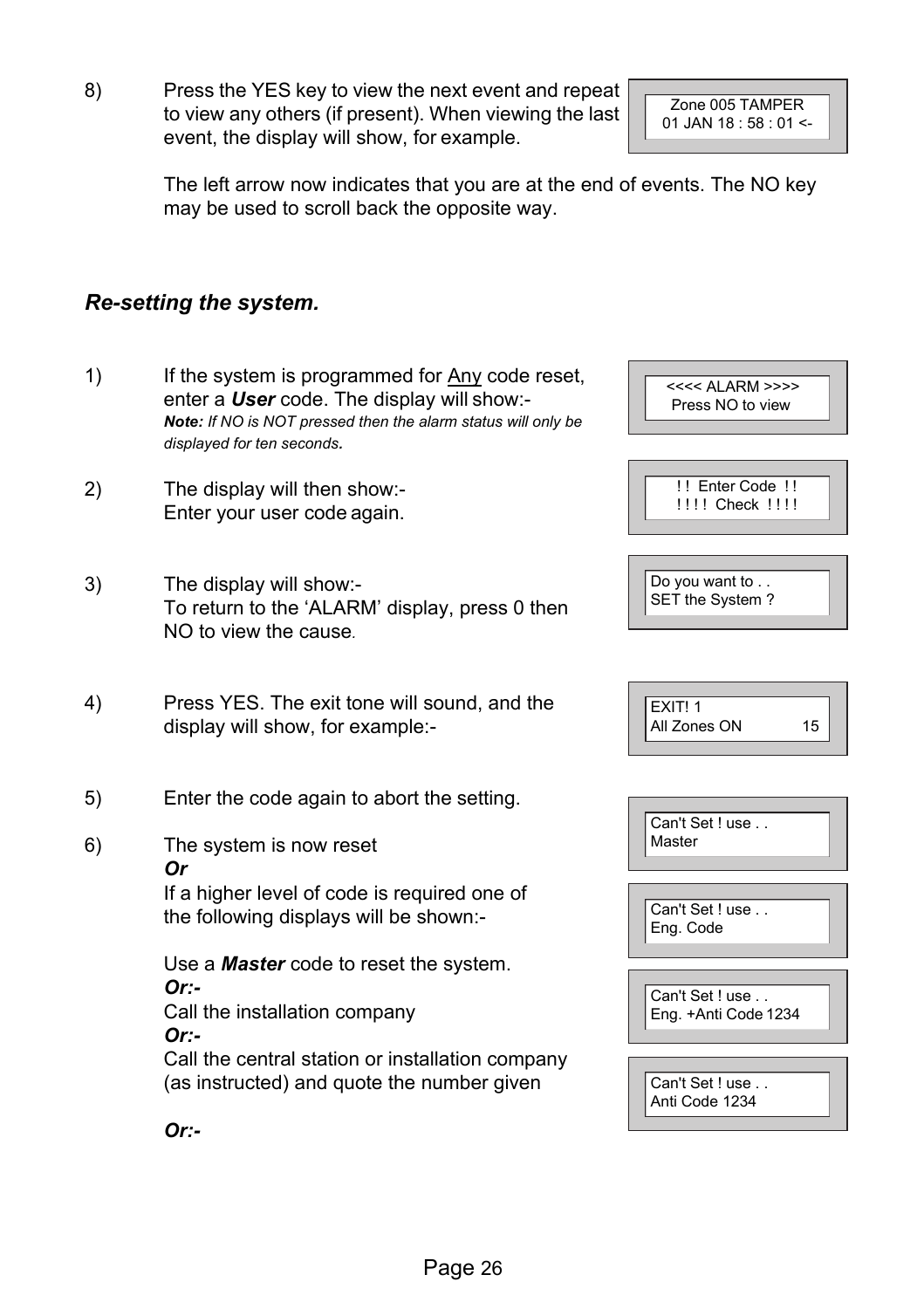- 7) To reset the system with an *Anti-Code*, contact the central station or engineer (as instructed by the installation company) and quote the number given by the display.
- 8) The central station or engineer will give a return Anti-Code, (this may contain the YES & NO keys) for example 5, YES, 2, 4.
- 9) Enter this Anti-Code into the keypad.
- 10) The system is now reset.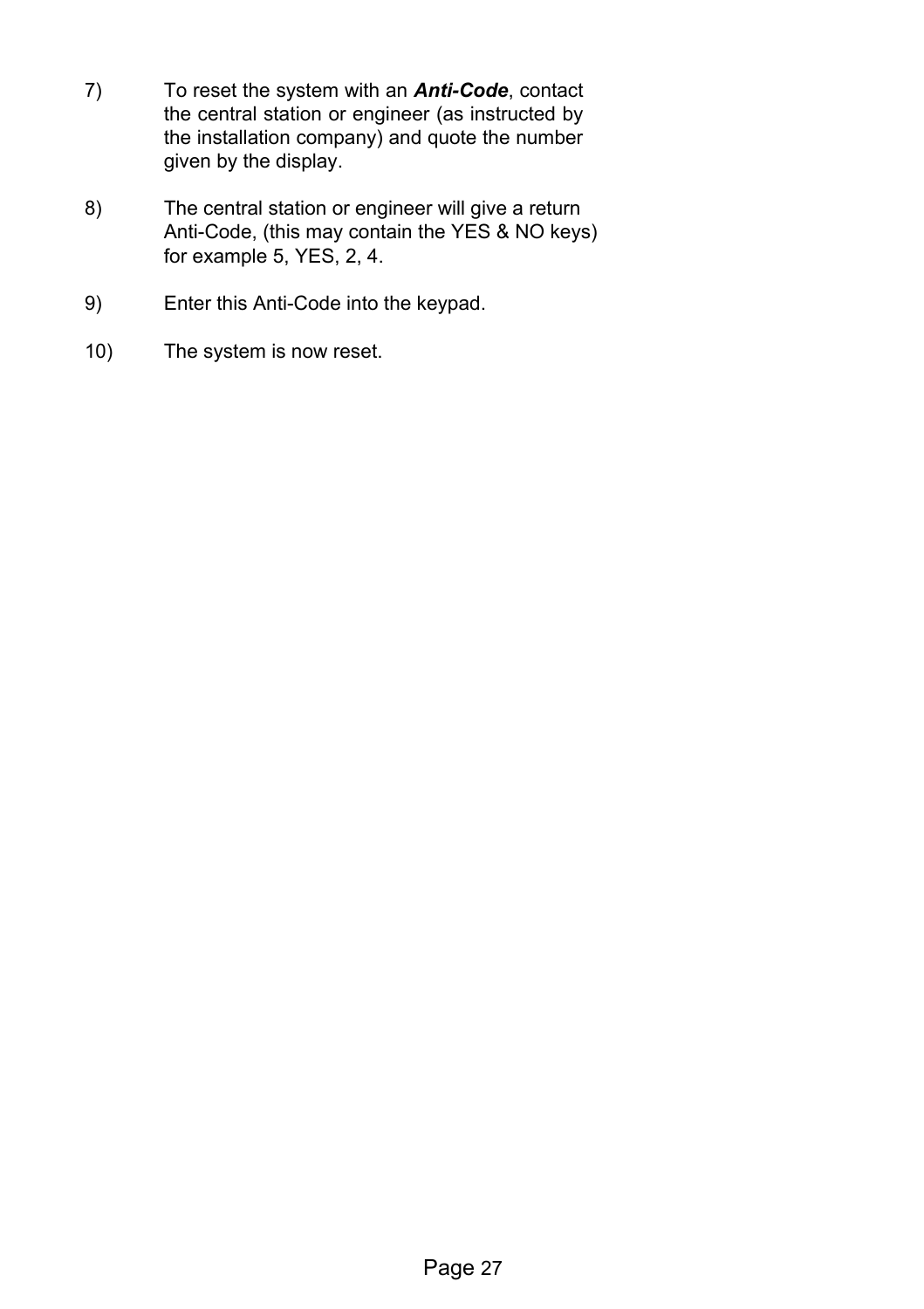## *Setting Engineer Authorisation*

A User Code may be required to authorise an engineer to gain access to the system in the event of service or maintenance schedules. The level of User Code required to authorise the engineer to access the system is set within the User Menu that is accessed via a Master Level Code.

#### *Setting the Engineer Authorisation Level*

- 1) Enter a *Master* User Code. The display will show:-
- 2) Press NO until the display shows:- Then press YES.
- 3) Press NO until the required setting is displayed:-

*Master, Main and Any are user code levels. If None is selected, no user authorisation* will be required to grant engineer access to the alarm system.

- 4) Press YES. The display will show:- (This option is dealt with later).
- 5) Press YES. The display will show:-
- 6) Press 0 to return to:-

#### *Using Engineer Authorisation*

A valid Authorisor code will be required to give an engineer access to the alarm system. This may be done in two ways.

- 1) The engineer will enter his/her code. The display will show:-
- 2) Enter a valid level of User code to grant the engineer access.

| Enter Authorisor<br>$Code \ldots \ldots$ |
|------------------------------------------|
|------------------------------------------|

| <b>Engineer Access</b><br>is Off Ok? |  |
|--------------------------------------|--|
| Do you want to<br>Authorise Engnr?   |  |
|                                      |  |
| 18:58:01<br>.IAN                     |  |

| Do you want to<br>Authorise Engnr? |
|------------------------------------|

Do you want to .. SET the System ?

Engnr Authorisor =Any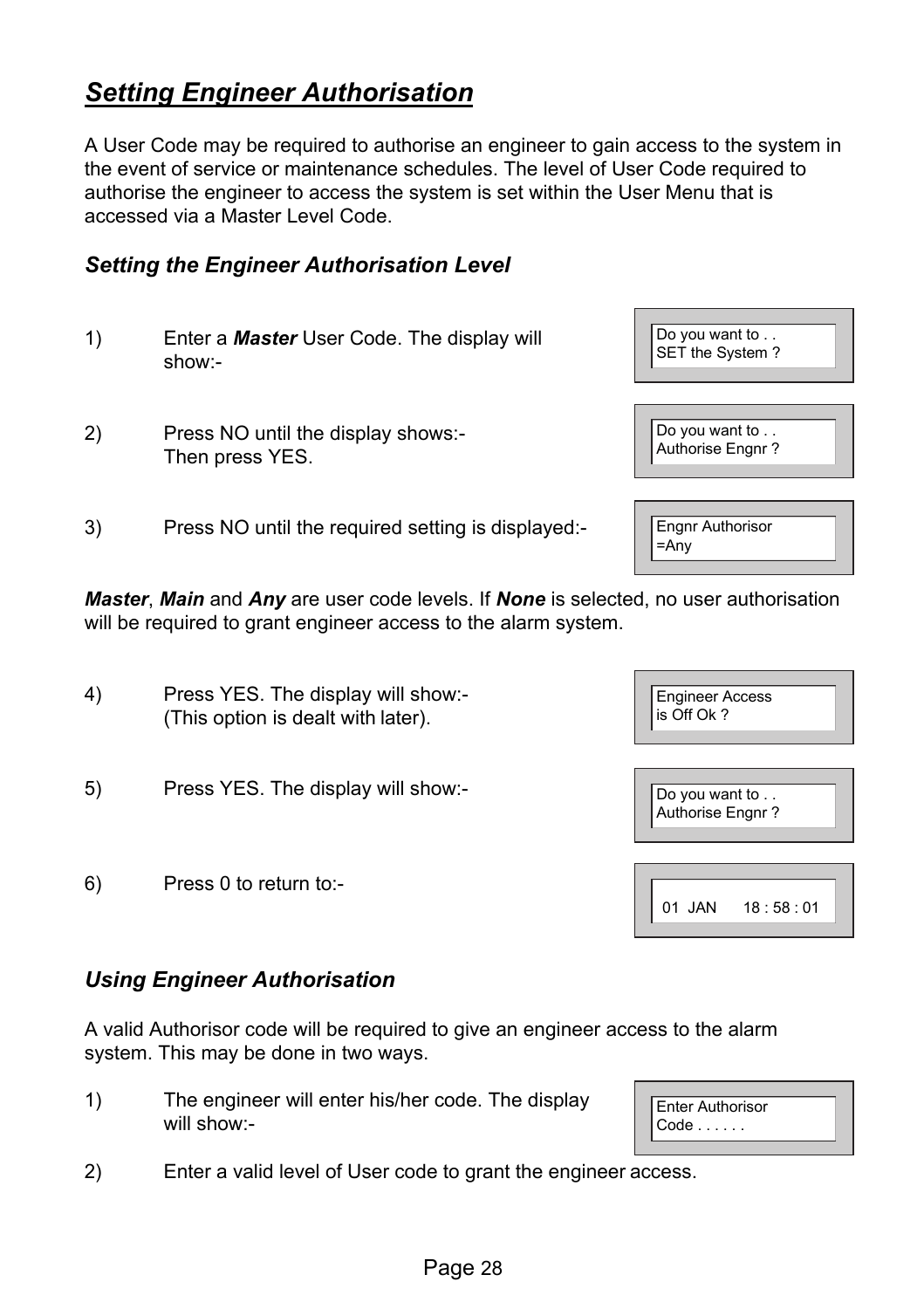| $Or$ |                                                   |                                      |
|------|---------------------------------------------------|--------------------------------------|
| 1)   | Enter a Master User code. The display will show:- | Do you want to<br>SET the System?    |
| 2)   | Press NO until the display shows:-                | Do you want to<br>Authorise Engnr?   |
| 3)   | Press YES. The display will show, for example:-   | <b>Engnr Authorisor</b><br>$=$ Any   |
| 4)   | Press YES. The display will show:-                | <b>Engineer Access</b><br>is Off Ok? |
| 5)   | Press NO. The display will show:-                 | <b>Engineer Access</b><br>is On Ok?  |
| 6)   | Press YES. The display will show:-                | Do you want to<br>Authorise Engnr?   |
| 7)   | Press 0 to return to:-                            | 01 JAN<br>18:58:01                   |

Provided that the next code entered is a valid engineer code, access will be granted to him/her without further user intervention.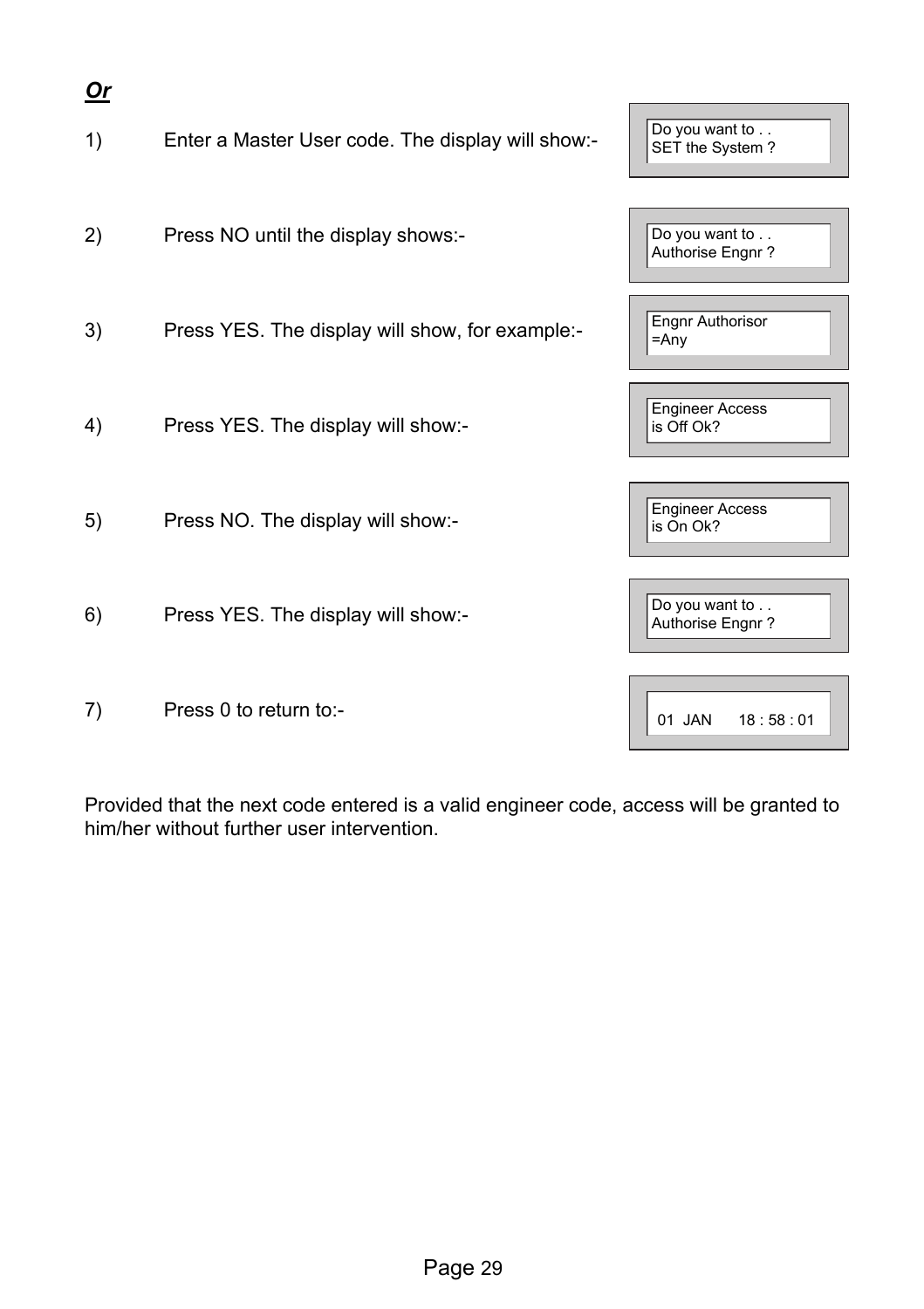## *Mains Failure*

In the event of a Mains Power Failure the display will show:-

At this point the system will revert to battery back-up. The battery will only have a limited time that it can sustain the system for.

*Note: Your installation company will have determined what size battery is required to comply with legislation. It is important that your security system is serviced on a regular basis on order that it continues to comply with the legislation. Servicing may also be a requirement of your insurance policy.* 

In the event of a sustained power cut the system battery will continue to supply the system until the battery voltage falls to a set point, at this stage the display will show:-

A fault sounder will start, enter a valid User Code to stop the fault sounder.

At this point it is essential that you contact your installation company.

#### *Setting the system with Mains Fail*

1) With the display showing:-

In the event of a short-term power cut, where it is known when power will be restored, (e.g. Engineers working on power lines that affect your premises) it might be necessary to set this system. Please follow the steps outlined below:

- *Note: In the event of a mains power failure, the control panel will display that a fault has occurred if the pre-programmed time has been exceeded.*
- 2) Enter your *User* code. The display will show:-
- 3) Enter your *User* code again. The display will then show:- (Followed by YES if a *Master* or *Main* type code has been used).
- 4) Then press *NO*. The display will show:- *Note: The display will alternate between the EXIT display and the Power Cut FAULT display as the time counts down.*

Fuse / Bat. FAULT



!! Enter Code !! !!!! Check !!!!



! ! ! ! Check ! ! ! !

!! Enter Code !! **!!!! Check !!!!**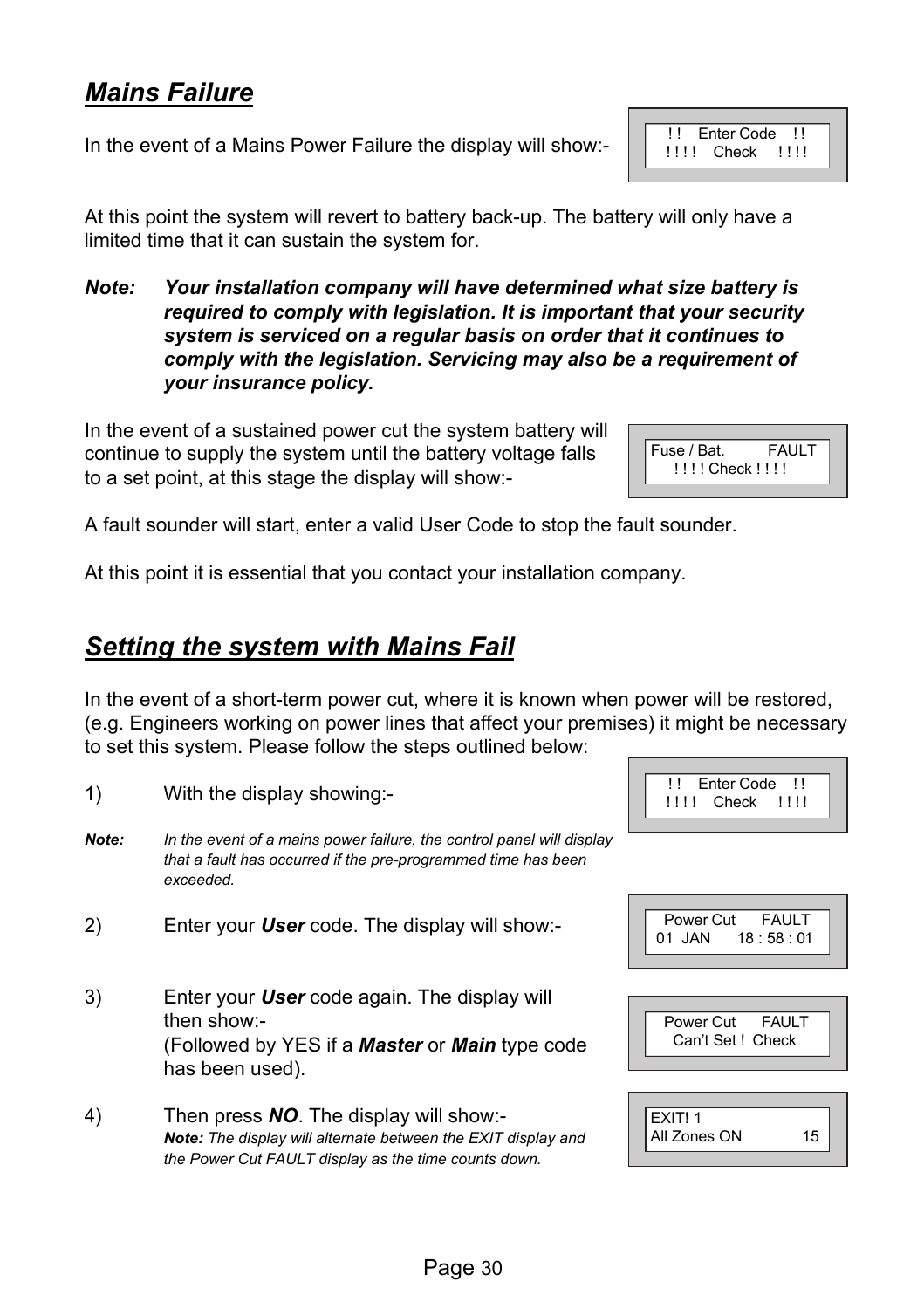- 5) Exit the premises via the authorised exit route.
- 6) Once the premises are secure listen (from outside the protected area) and wait until the exit tone finishes before leaving.

## *Re-setting the display after a Mains Fail*

- *Note: In the event of a Mains Power Failure, the control panel will display that a fault has occurred if the pre-programmed time has been exceeded.*
- 1) In the event of a mains power failure the display will show:-
- 2) Enter your *User* code. The display will show:-

The right arrow is now indicating that more events are available for viewing. Press the YES key to view the next event and repeat to view any others.

When viewing the last event, the display will show, for example.

The left arrow now indicates that you are at the end of events. The NO key may be used to scroll back the opposite way.

- 3) Enter your *User* code again. The display will then show:- (Followed by YES if a *Master* or *Main* type code has been used).
- 4) Enter the code again to abort the setting. The display will show:-

The system is now reset.

| EXIT! 1      |    |  |
|--------------|----|--|
| All Zones ON | 15 |  |









Power Cut FAULT 01 JAN 18 : 58 : 01->

Mains Ok Ack 01 JAN 18 : 58 : 01<-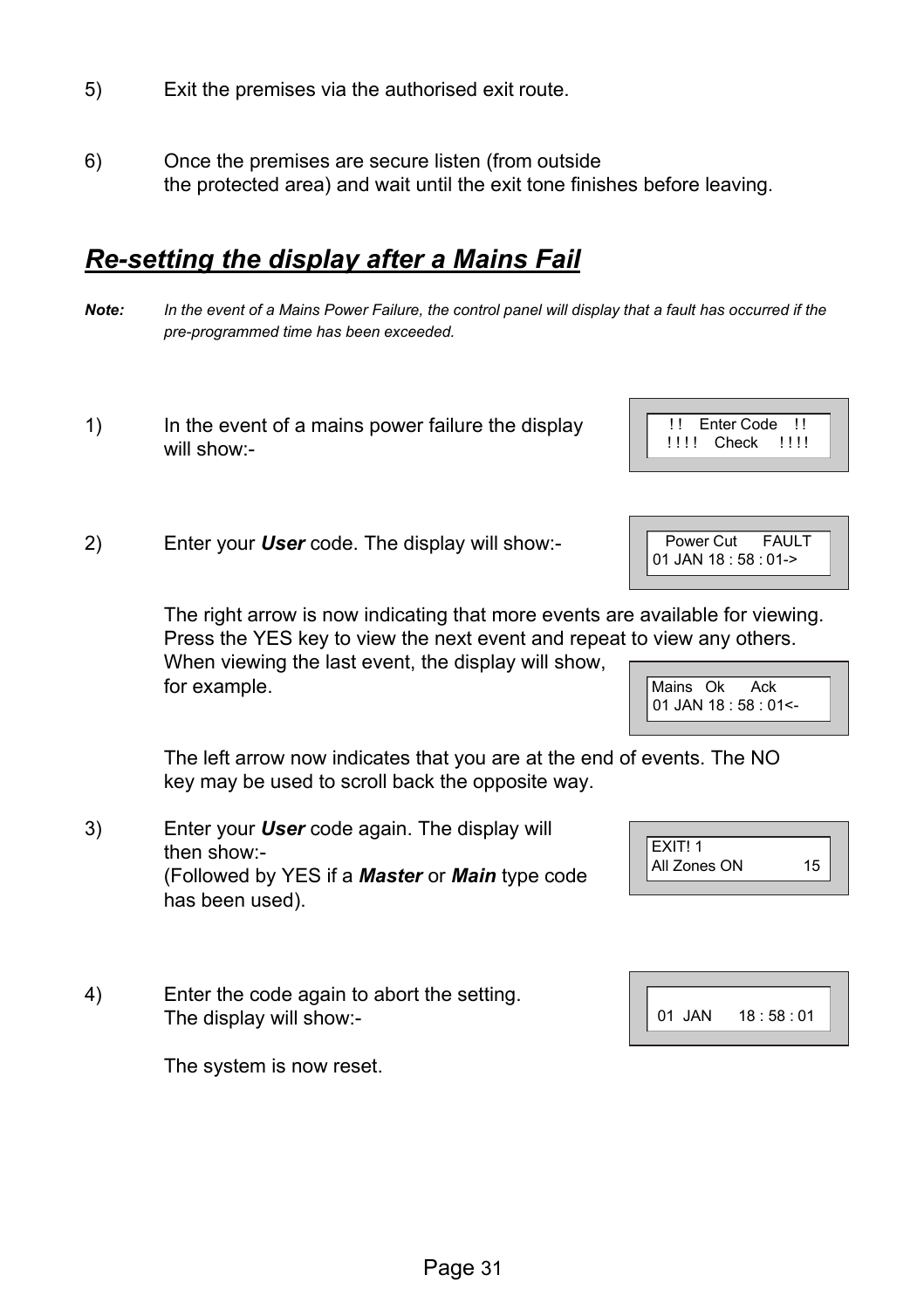#### Page 32

#### *Setting the system with Line Fault*

- 1) With the display showing:-
- 2) Enter your *User* code. The display will then show:- (Followed by YES if a *Master* or *Main* type code has been used).
- 3) Then press *NO*. The display will show:- *Note: The display will alternate between the EXIT display and the Phone Line FAULT display as the time counts down.*

| Phone Line FAULT<br>Can't Set ! Check |
|---------------------------------------|
|                                       |

| EXIT! 1      |    |
|--------------|----|
| All Zones ON | 15 |
|              |    |

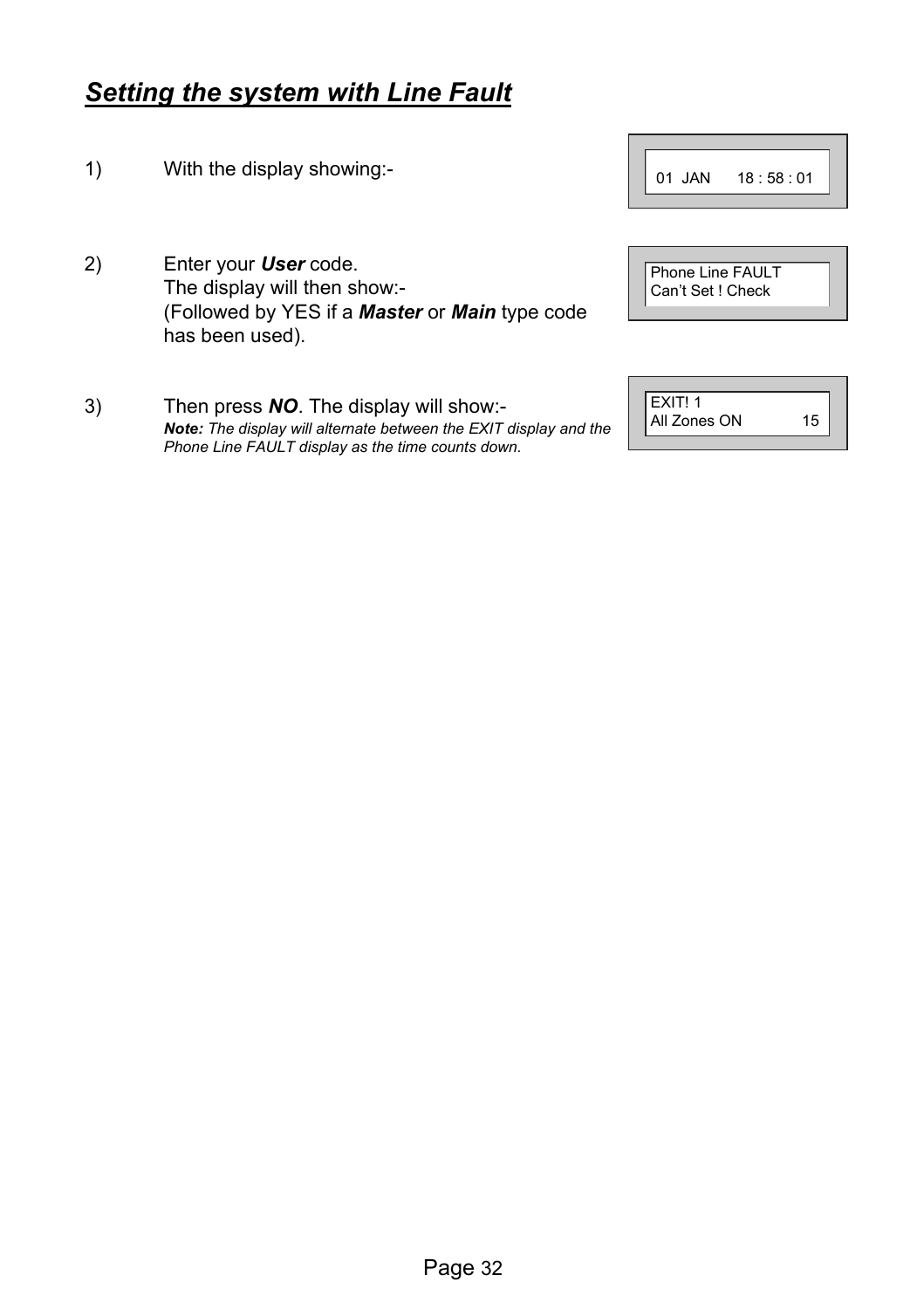## *System G-Tag*

G-Tag Reader is available built into the display area of an LCD RKP. When using G-Tag, the system may be Set / Unset by presenting a valid Tag to the Keypad Reader.

Each Tag is programmed onto the system as an individual User Code therefore giving indication via the system Log of who has set and unset the system. As the Tags are a close-proximity device, the risk of code capture is eliminated.

When programming the G-Tags, follow the normal Programming Codes instructions to the point when you are asked for the Code, for example:-

Now Enter Code . . - - - - - - Then YES

At this point, present your G-Tag to the reader and the code will be entered.

#### *4 Wire Keypads*

Each G-Tag need only to be programmed onto one of the 4 wire keypads in multiple keypad installations.

#### *6 Wire Keypads*

If you have more than one keypad on your system, the G-Tag MUST be programmed into each of the keypads on the same User Number. Because of this, it is essential that you use good housekeeping for the G-Tags. Mark each of the G-Tags and record what User Number the G-Tag has been allocated to.

For multiple 6 wire keypads the sequence for programming the G-Tags would be.

- 1) Enter User Programming Mode.
- 2) Choose what User Number you are using (in this case User 2) for G-Tag (A)
- 3) Program G-Tag (A) onto the first reader.
- 4) At the next Keypad re-enter User Programming Mode.
- 5) Choose the same User Number (2).
- 6) Program the same G-Tag (A) onto the second reader.
- 7) Keep repeating until your G-Tag (A) is programmed onto all readers.
- 8) Now move on to G-Tag (B) on User Number 3.

#### *! Remember to mark your G-Tags !*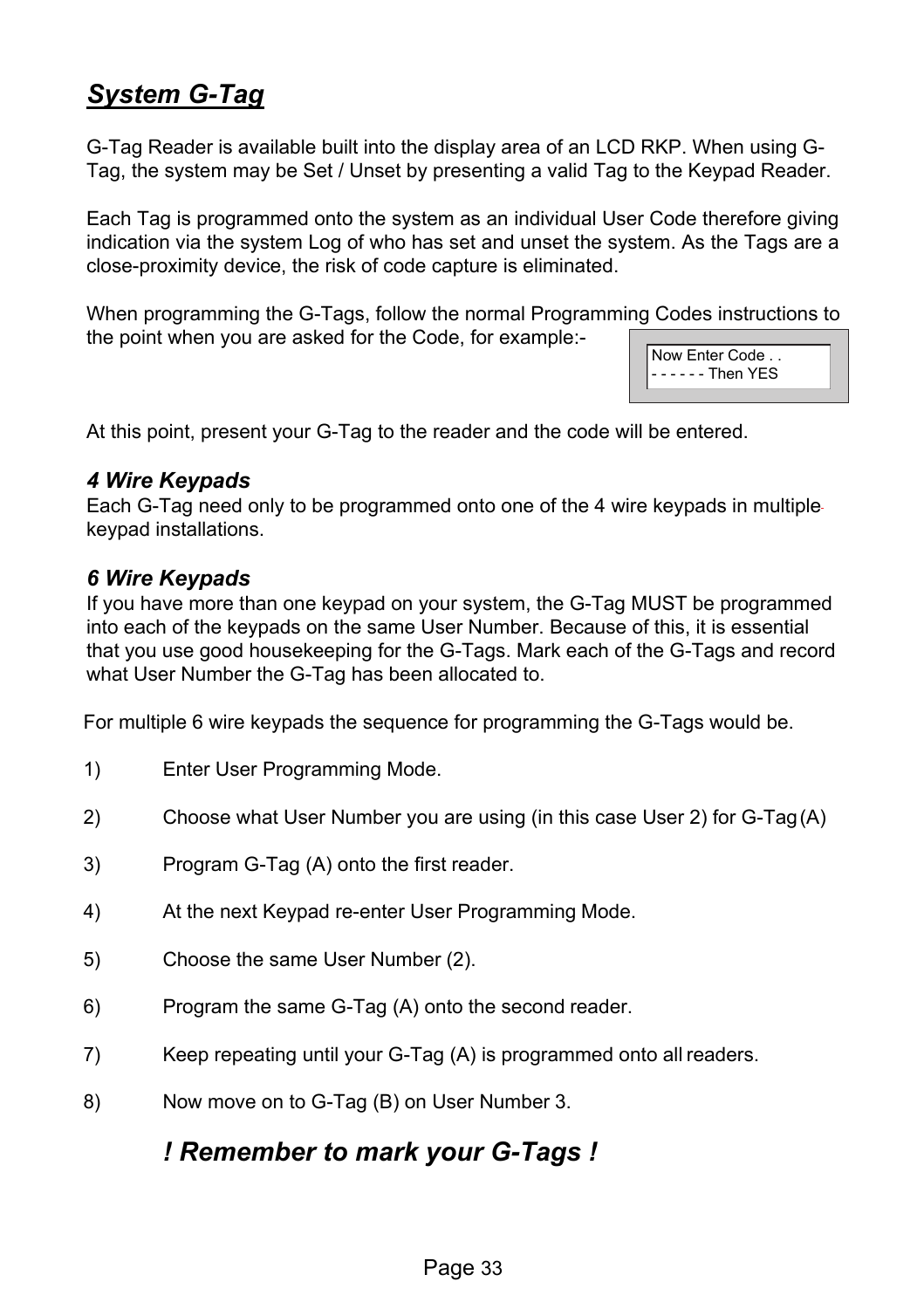## *Advanced Code Programming (Control Codes)*

Codes may be programmed to control Outputs and Unset the system. The Outputs that may be controlled will have been pre-programmed by your installation company and may not be changed by the user. A Master user however does have the ability to allocate the codes (not User No.1) to these Group Outputs

**Contract Contract** 

┑

| 1) | With the display showing:-                                                                                            | 01 JAN 18:58:01                          |
|----|-----------------------------------------------------------------------------------------------------------------------|------------------------------------------|
| 2) | Enter a Master Code, the display may show:-                                                                           | Do you want to<br>SET the System?        |
| 3) | Press NO five times, the display will show:-                                                                          | Do you want to<br>Prog. USER CODES ?     |
| 4) | Press YES, the display will show:-                                                                                    | Enter User No.<br>- -<br>(1-99) Then YES |
| 5) | Enter the user number (1 to 99) that you wish<br>to program followed by YES, the display will<br>show:-               | Now Enter Code<br>- - - - - - Then YES   |
| 6) | Either enter the User Code you require<br>followed by YES                                                             |                                          |
|    | Or                                                                                                                    |                                          |
|    | Present your G-Tag to the Reader                                                                                      |                                          |
|    | The display will show:-                                                                                               | Code Type<br>= Master<br>ok?             |
| 7) | Press NO until the Code Type you require is<br>displayed (Control). Then press YES.<br>The display will show:-        | Code Group<br>$=$ None ok ?              |
|    | Note: This screen will not appear if User No.1 is being<br>programmed. Group Codes are not available for<br>User No.1 |                                          |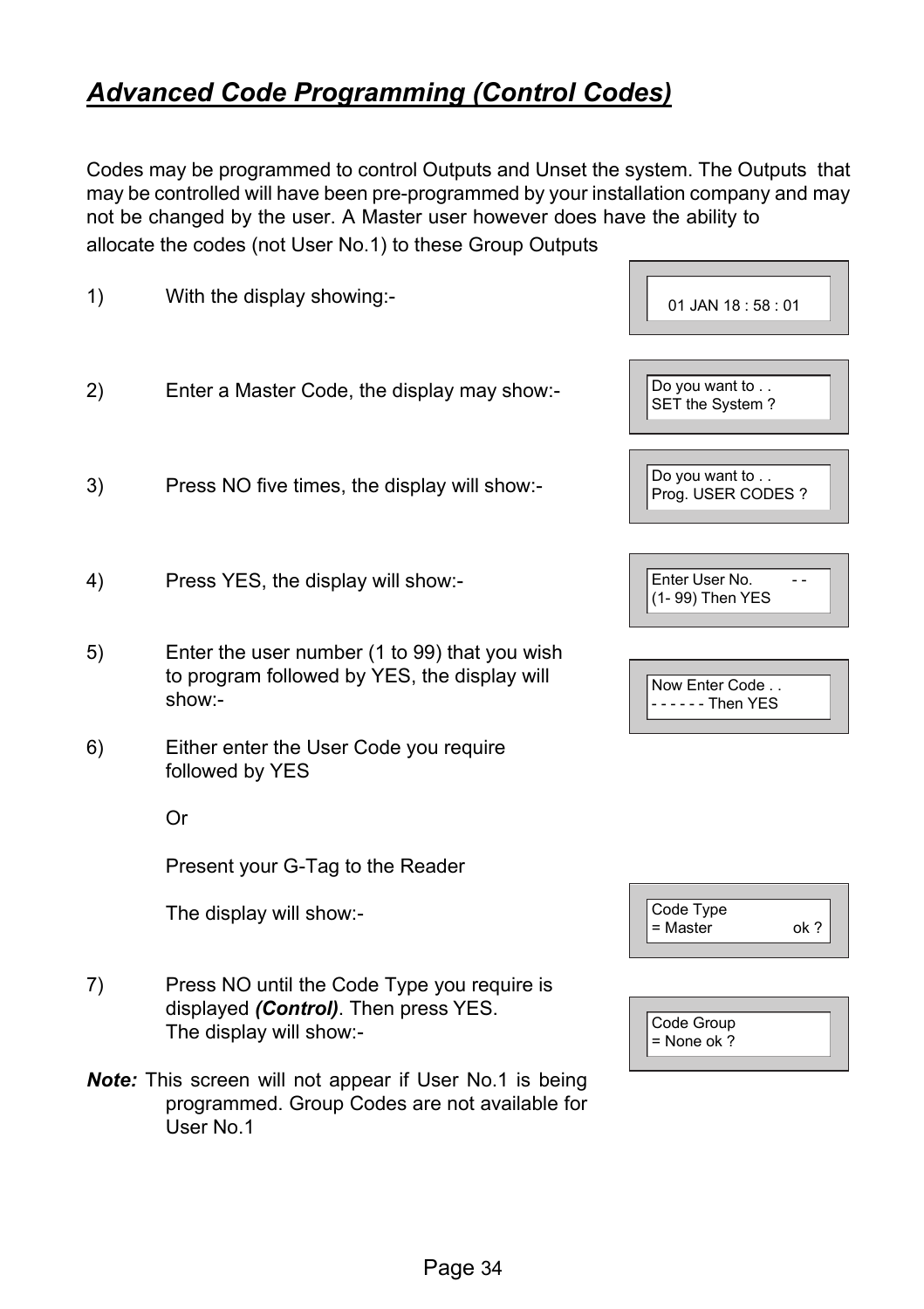- 8) Press NO until the Grp you wish to control is displayed. *(For example, Grp1)*. Then Press YES.
- *Note: If a Code level other than Control has been chosen, the selected Output Group will be activated each time the code is used. The use of the code will be as normal for that level of code.*

*If a Code level of Control, has been selected, the Output Group will be activated each time the code is entered (or G-Tag presented) and is normally used in conjunction with a Magnetic Lock for limited Door Entry capability. This may be given an extra attribute of Can or Can't Unset. A Control Level of Code can never Set the system.* 

9) If you have chosen a Control level of code the display will show:- *(If you are using another level of code and this screen is not displayed go to step 12)* 



#### *Or*





| VoComm Trigger        |  |
|-----------------------|--|
| $\parallel$ = On Ok ? |  |
|                       |  |

- 10) Press NO until the required setting is displayed then Press YES. If Can Unset was chosen the display will show:- *(If Can't Unset was chosen, this screen is not displayed, jump to step 12)*
- *11)* Use the keys 1 7 or 0 for C *(Cleaner)*  to toggle the Area/s you wish to control with this code. When finished press YES. Display will show:-
- 12) This determines if using this user code to Unset the system will trigger the Vo-Comm. (For more details on Vo-Comm please refer to the Vo-Comm section). Press NO until the setting you require is displayed (YES or NO). Then press Yes.
- *Note: The Vo-Comm will need to be programmed for this option to work (please refer to the Vo-Comm section in this manual).*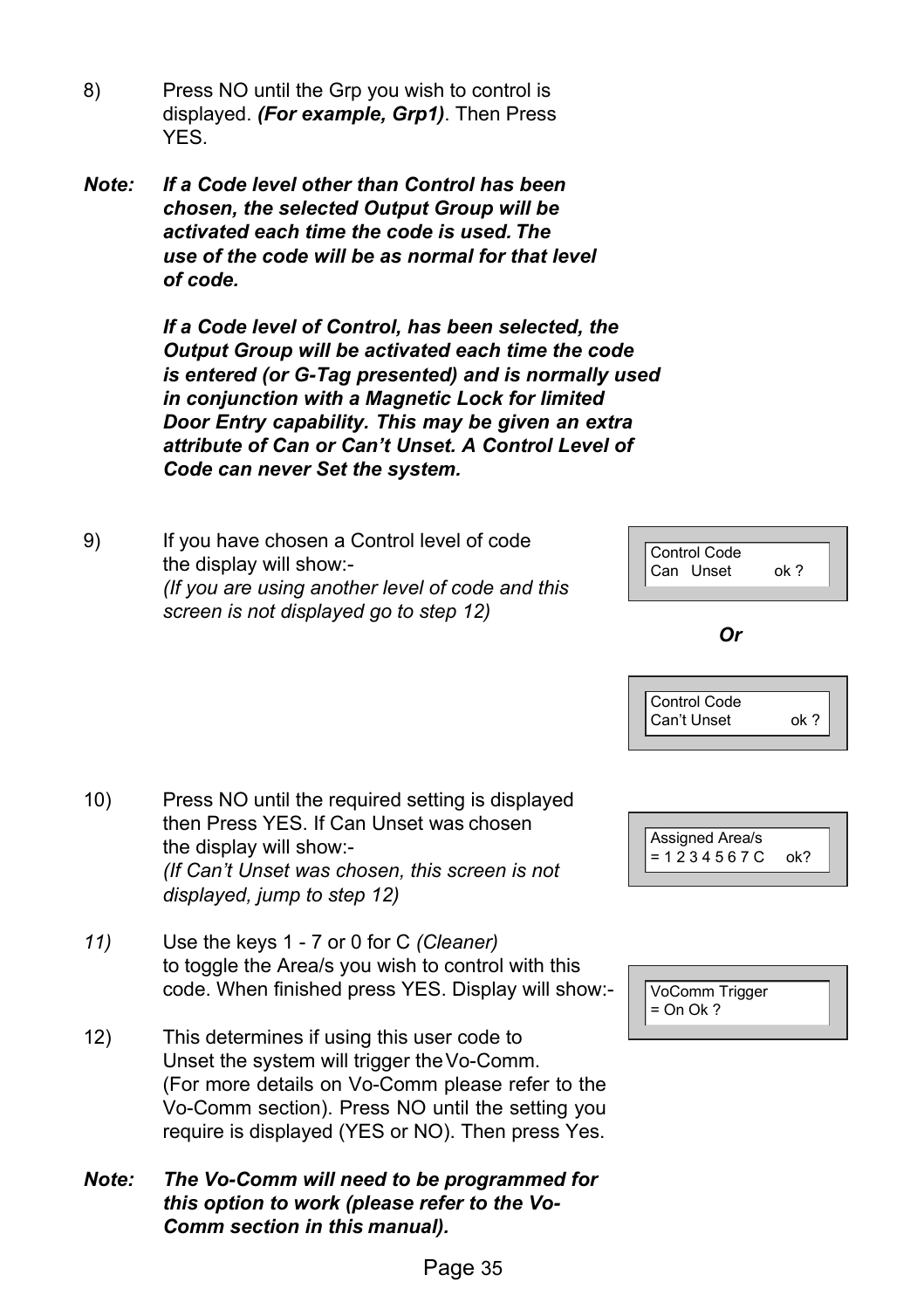Page 36

13) If you wish to accept the Username shown press YES and jump to step 18

User 02 Name = User 02

*Or* 

If you wish to change the Username shown press NO, the display will show:-

14) You may now enter up to nine characters for the username using the layout shown below for the allocation of characters.



- 15) Referring to the character map enter the required character (pressing the 3 key will display 'G', pressing it again will show 'H' and again will show 'I '), once the correct character is displayed press YES and the display will move on to the next position.
- 16) Continue entering characters (up to 9). If you require a blank space press YES while the '-' is displayed
- 17) As you press YES for the ninth character (or if you have jumped from step 13) the display will change to:-
- 18) If you wish to program other User Codes return to step 4

*Or* 

Press 0 to return to:-

User 1 Name  $\overline{ }$ 

Do you want to . . Prog. USER CODES ?

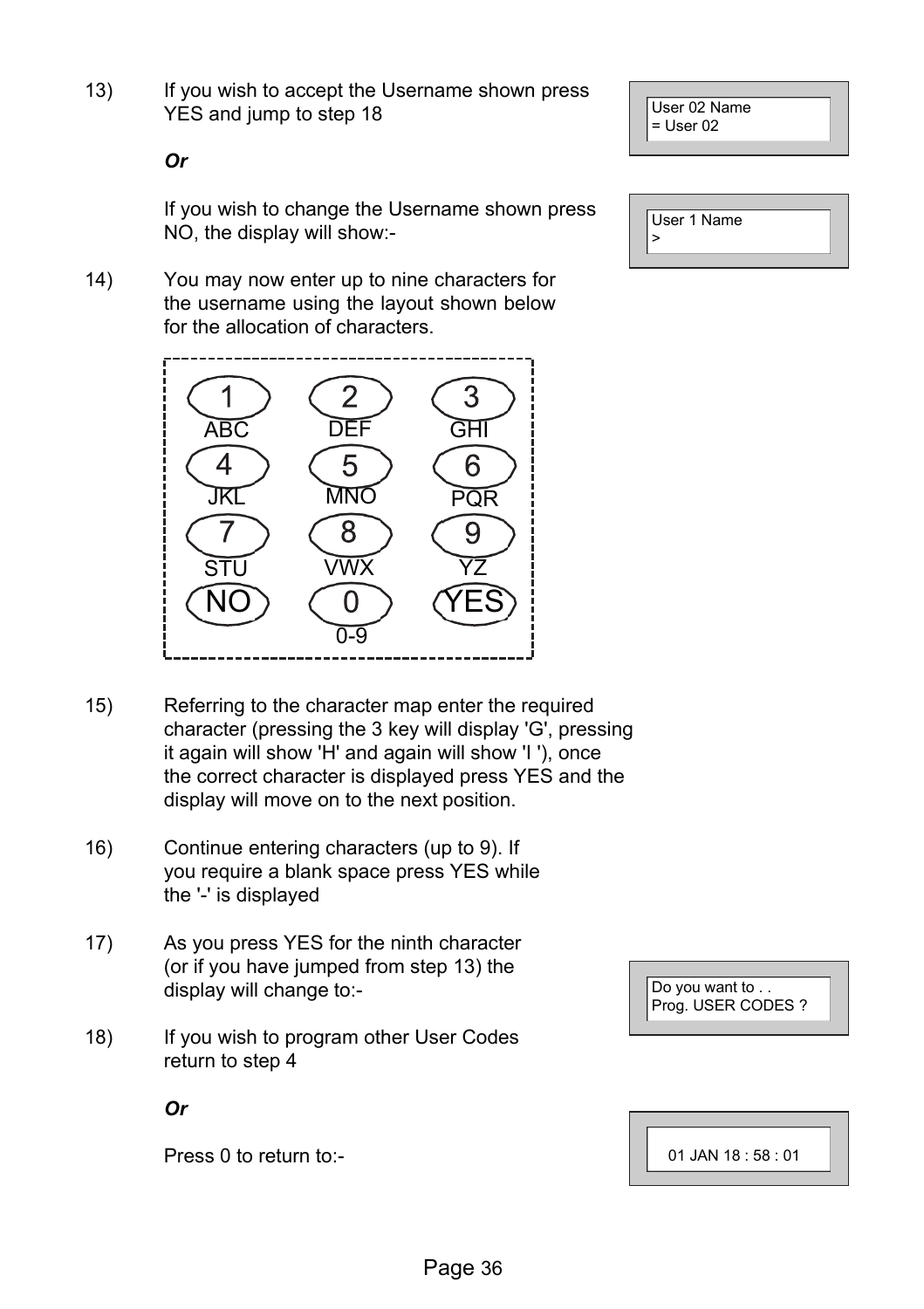## *Advanced Setting and Unsetting Using Group Area Codes*

There are three levels of Group Area Codes.

| Group Master | Allows Setting, Part Setting, Area Setting, Zone Remove, System<br>Test, Viewing the Log, Chime On/Off, Program User Codes, Set<br>Time/Date, Unsetting. Will also allow setting/unsetting of individual<br>areas for greater system control |
|--------------|----------------------------------------------------------------------------------------------------------------------------------------------------------------------------------------------------------------------------------------------|
| Group Main   | Allows Setting, Part Setting, Area Setting, Zone Remove, System<br>Test, Unsetting. Will also allow setting/unsetting of individual<br>areas for greater system control                                                                      |
| Group Area   | Allows group setting/unsetting/part setting of a selected group of<br>areas. Note: Is not able to Set/Unset individual Areas                                                                                                                 |

Group Area Codes are classed as an Advanced User Function as they allow for greater flexibility on systems that are using multiple areas.

An example of this may be when a system has Area 1 already Set, a user with a Group Area Master or Main Code may enter his/her code and change the active areas. This removes the need for an Area Level user to remember more than one Area Code or for a Global Master user to unset an entire system in order to set an extra Area.

In this section we give examples of typical applications for Group Area Codes. Your installation company will give you further information on the scenarios when Group Area Codes may be used on your system.

## *Setting Using Group Area Code*

Follow the instructions as for normal setting. When you are using a Group Area Code only the Area(s) allocated to that code will be set.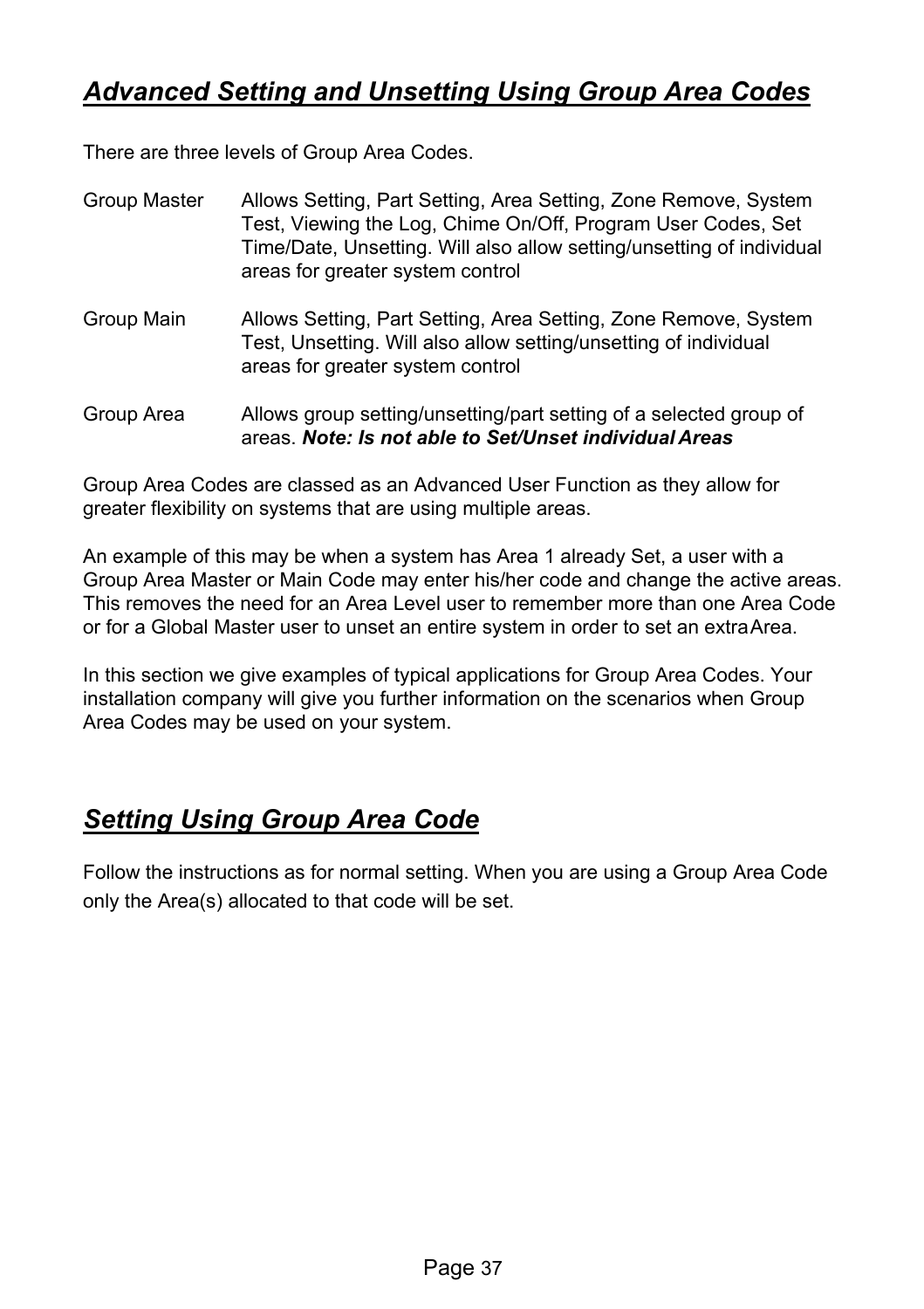#### *Programming Group Area User Codes*

1) With the display showing:- 2) Enter a Master Code, the display may show:- 3) Press NO five times, the display will show:- 4) Press YES, the display will show:- 5) Enter the user number (1 to 99) that you wish to program followed by YES, the display will show:- 6) Either enter the User Code you require followed by YES Or Present your G-Tag to the Reader The display will show:- 7) Press NO until the Code Type you require is displayed *(Grp-Mast)*. Then press YES. The display will show:- *Note:* This screen will not appear if User No.1 is being programmed. Group Codes are not available for User No.1. *8)* Use the keys 1 - 7 or 0 for C *(Cleaner)*  to toggle the Area/s you wish to control with this code. When finished press YES. Display will show:- 01 JAN 18 : 58 : 01 Do you want to . . SET the System ?

Do you want to . . Prog. USER CODES ? Enter User No. --(1- 99) Then YES Now Enter Code . . - - - - - - Then YES

| Code Type<br>= Master | nk ? |  |
|-----------------------|------|--|
|                       |      |  |



| Code Group<br>$=$ None ok ? |  |
|-----------------------------|--|
|-----------------------------|--|

9) Press YES.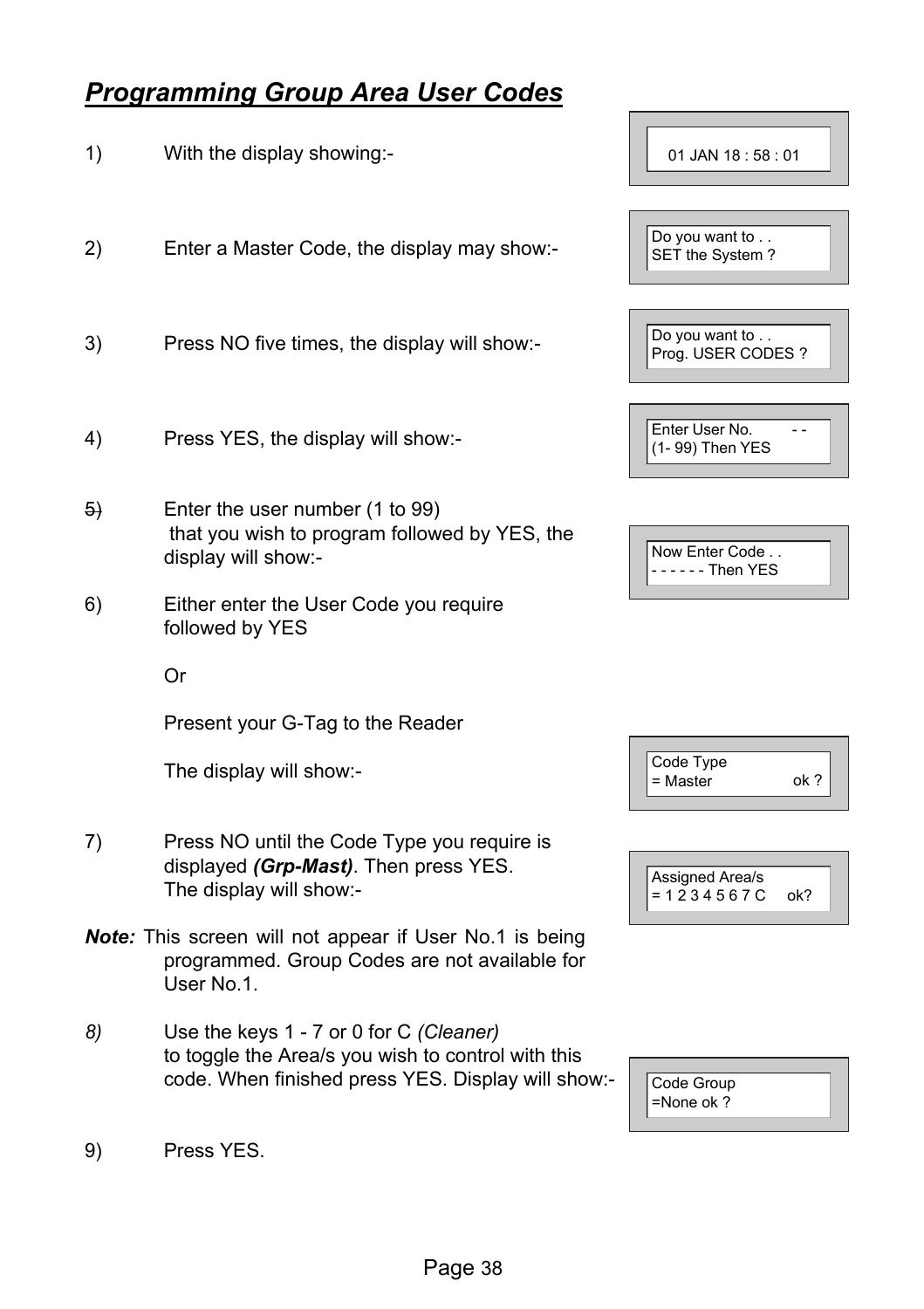10) This determines if using this user code to set the system will trigger the Vo-Comm. (For more details on Vo-Comm please refer to the Vo-Comm section). Press NO until the setting you require is displayed (YES or NO). Then press Yes.

#### *Note: The Vo-Comm will need to be programmed for this option to work (please refer to the Vo-Comm section in this manual).*

11) If you wish to accept the Username shown press YES and jump to step 16.

#### *Or*

If you wish to change the Username shown press NO, the display will show:-

12) You may now enter up to nine characters for the username using the layout shown below for the allocation of characters.

- 13) Referring to the character map enter the required character (pressing the 3 key will display 'G', pressing it again will show 'H' and again will show 'I '), once the correct character is displayed press YES and the display will move on to the next position.
- 14) Continue entering characters (up to 9). If you require a blank space press YES while the '-' is displayed.

VoComm Trigger  $=$  On Ok ?

User 02 Name  $=$  User 02

| User 1 Name |
|-------------|
|             |
|             |

| <b>ABC</b><br>JKI<br>STU | $\overline{2}$<br>DEF<br>5<br>MNC<br>8<br><b>VWX</b><br>Ĩ, | 3<br>GHI<br>6<br>PQR<br>q |
|--------------------------|------------------------------------------------------------|---------------------------|
| <b>NO</b>                | -9                                                         | <b>YES</b>                |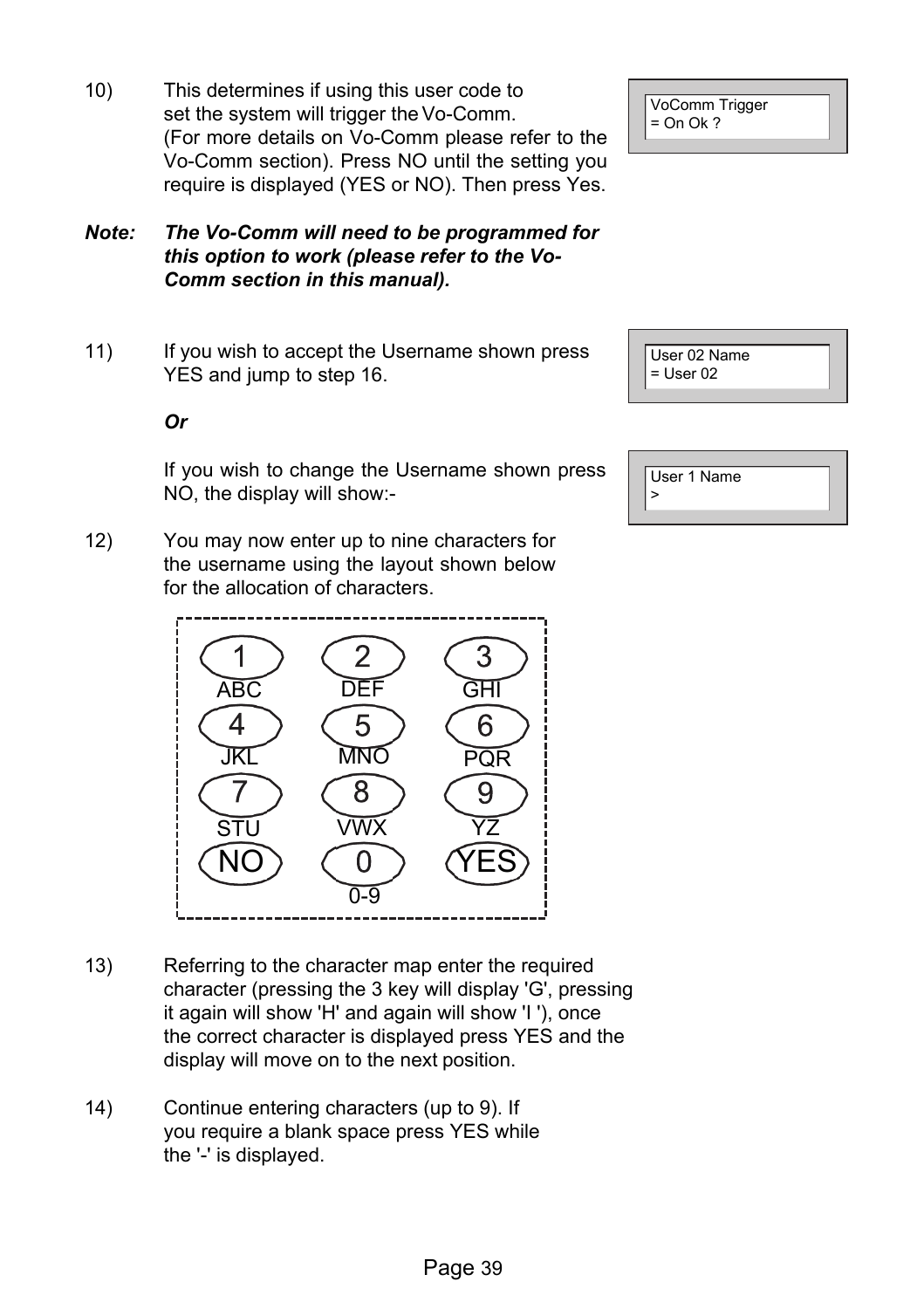15) As you press YES for the ninth character (or if you have jumped from step 11) the display will change to:-

Do you want to . . Prog. USER CODES ?

16) If you wish to program other User Codes return to step 4.

*Or* 

Press 0 to return to:-

01 JAN 18 : 58 : 01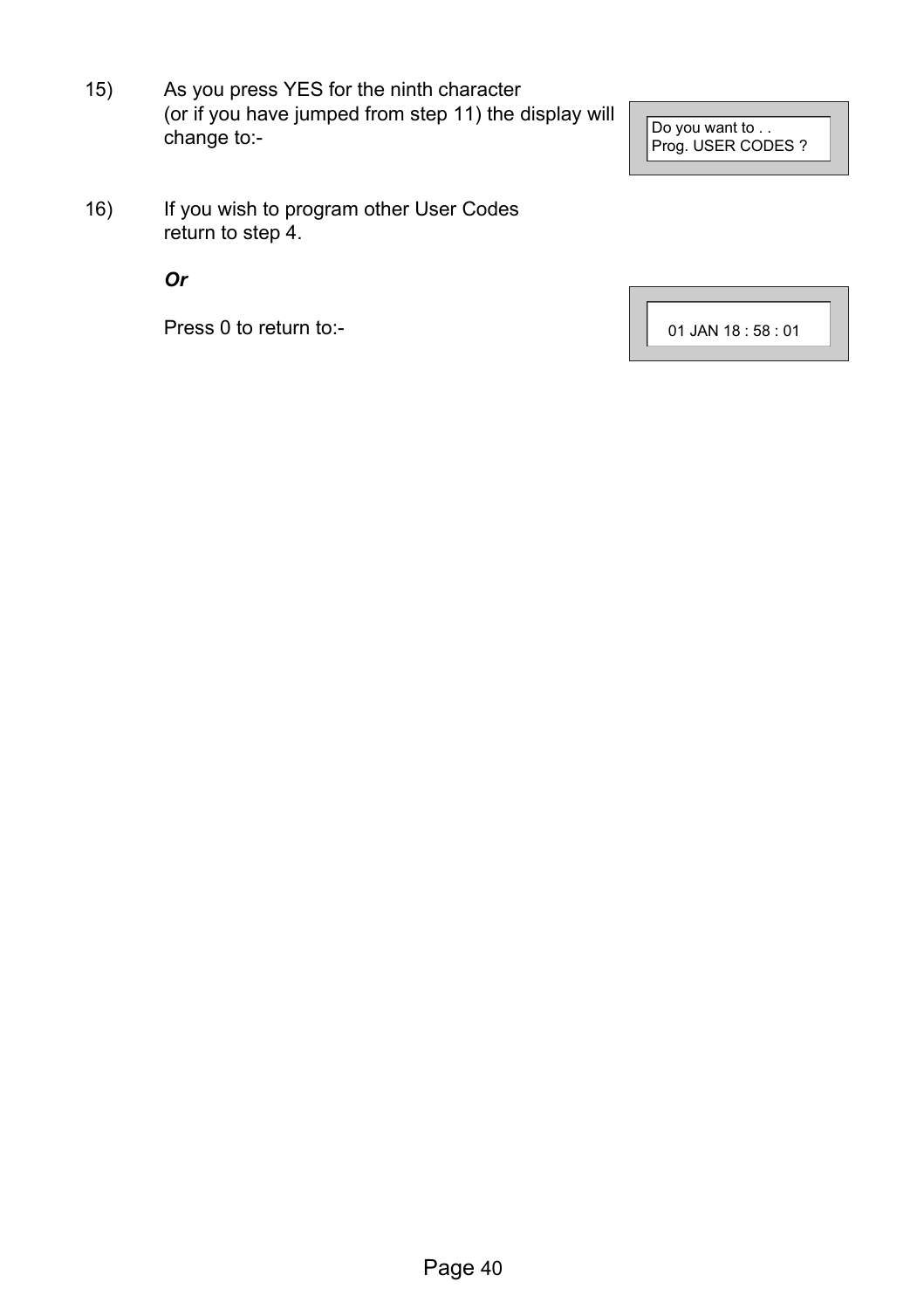## *Setting Using Group Master & Group Main Codes*

Group Master & Group Main codes follow global Master & Main codes with respect to the level functionality. The difference lies in the ability to have individual control of the Areas that been allocated to the code.

1) With the display showing:- 2) Enter a Group Master or a Group Main Code. Display will show:- 3) Press YES. Display will show:- If you Press YES, the system will start to Set all the Areas that have been allocated to this Code. 01 JAN 18 : 58 : 01 Do you want to . . SET the System? Set ALL Areas ?

Or

If you Press NO, the display will show:- *(The Areas shown will differ depending on what Areas have been allocated to your Code).* 

The Top line shows the Areas that are Set, and the Bottom line shows the Areas that are Off

(Unset). Use the keys 1 - 7 & 0 (*0 for cleaner Area*) to toggle the Areas between the Top & Bottom line. When you have finished the display may show for example:-

In this example Areas 1 & 3 will be Set but Area 2 4 5 6 7 will remain Off (Unset)

- 4) Press YES. The system will start to Set the selected Areas.
- 5) Leave the premises via an authorised exit route.

| O |
|---|
|   |

| <b>Set 13</b> |        |
|---------------|--------|
| $Off = 2$     | $Qk$ 2 |
|               |        |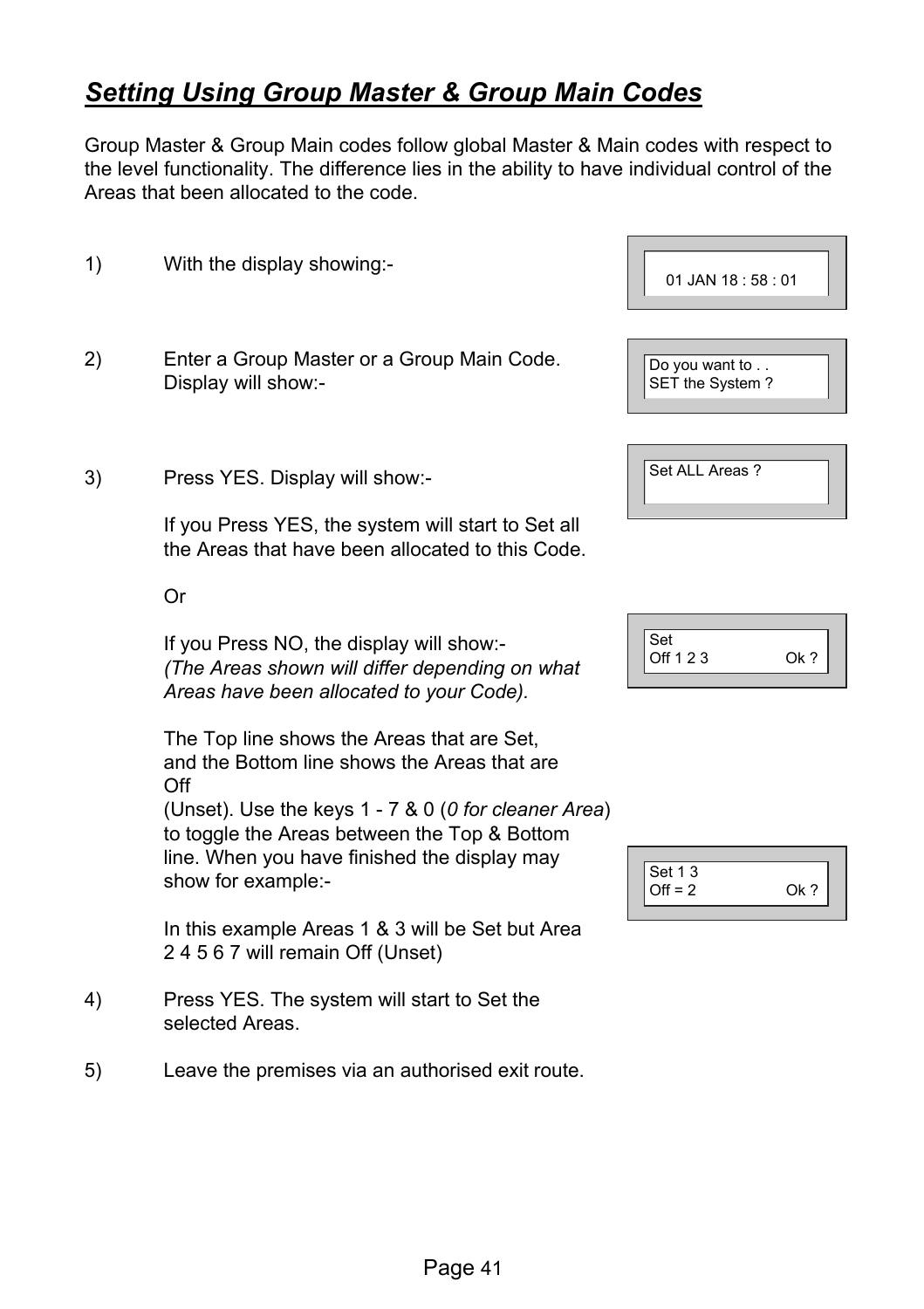## *Unsetting Using Group Area Code*

Follow the instructions as for normal Unsetting. When you are using a Group Area Code only the Area(s) allocated to that code will be Unset.

## *Unsetting Using Group Master & Group Main Codes*

| 1) | With the display showing:-<br>(Areas 1 & 7 are already Set).                                                        | 01 JAN 18:58:01                         |
|----|---------------------------------------------------------------------------------------------------------------------|-----------------------------------------|
| 2) | Enter a Group Master or Group Main level<br>Code. Display will show:-                                               | $<$ SET13<br>><br>Set Area/s ?          |
| 3) | Press NO. Display will show, for example:-                                                                          | Unset ALL Areas ?                       |
| 4) | If you wish to Unset all the Areas Press<br>YES, the system will Unset all Areas.                                   |                                         |
|    | Or                                                                                                                  |                                         |
|    | If you wish to Unset just 1 of the Set Areas<br>Press NO. Display will show for example:-<br>(Areas 1 & 3 are Set). | Set 1 3<br>Off<br>Ok?                   |
| 5) | Press the key corresponding to the Area you<br>wish to Unset, in this example press 3. The<br>display will show:-   | Set 1<br>$Off =$<br>3<br>Ok?            |
| 6) | Press Yes when you are happy with your<br>selection. Display will now show:-                                        | $<<$ SET1<br>$>$ $>$<br>01 JAN 18:58:01 |
|    | Area 3 has now been Unset.                                                                                          |                                         |
| 7) | After 10 seconds the display will show:-                                                                            | 01 JAN 18:58:01                         |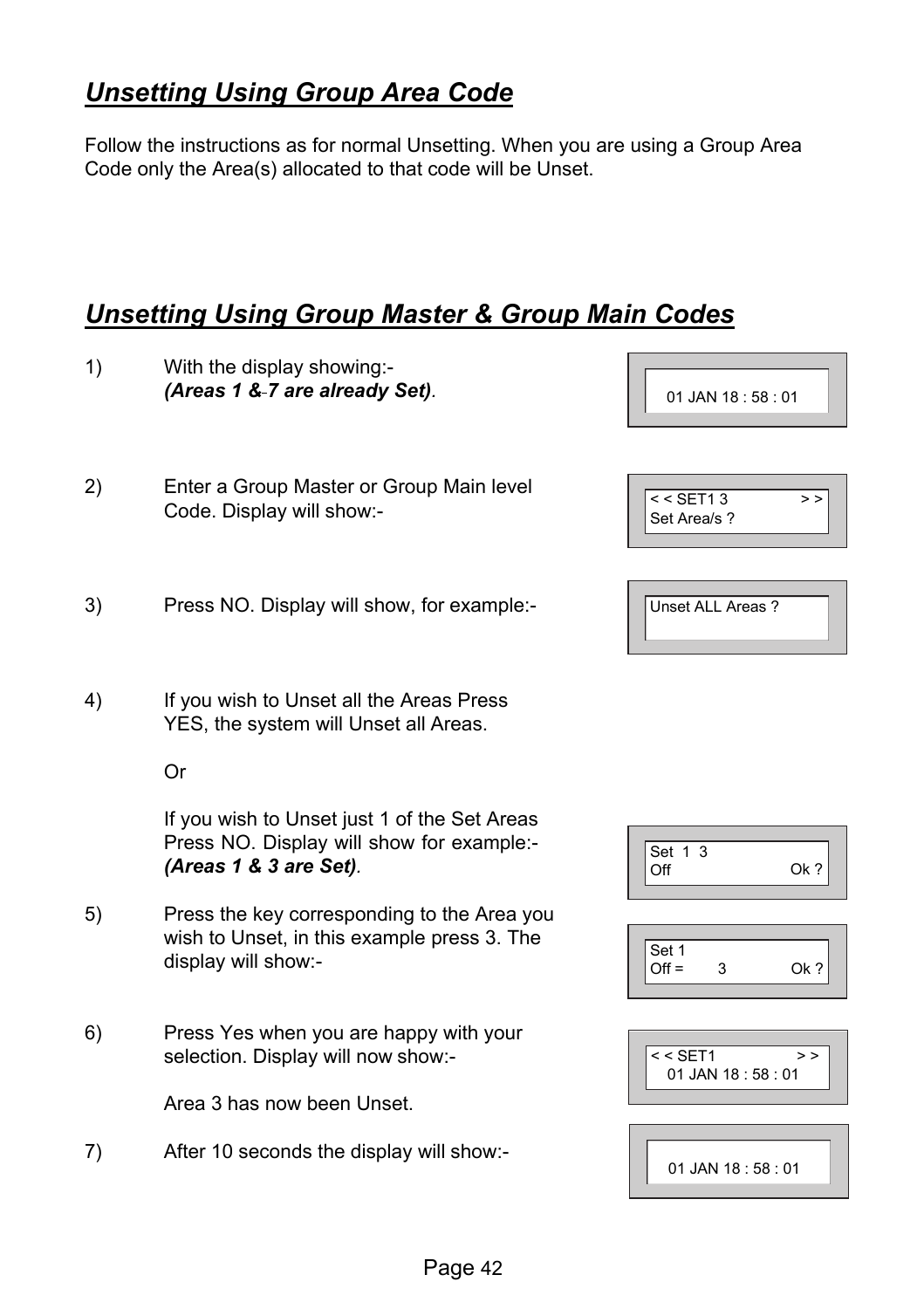## *Adding Areas to a System with Area(s) Already Set Group Master & Group Main Codes*

If your system already has an Area or Areas already Set, you may add more Area(s) as required.

- 1) With the display showing for example:- *(Area 1 is already Set).*
- 2) Enter a Group Master or Group Main level Code. Display will show:-
- 3) Press YES. Display will show:-
- 4) If you Press YES, all the remaining Areas allocated to Code will be Set.

Or

If you Press NO. Display will show:-

- 5) In this example use the 2 or 3 keys to add Area(s) 2 or 3 to the system Set.
- 6) When you are happy with your selection Press YES. The Exit sounder will sound then the display will show, for example:-

In this example Area 3 has been added to the Set.

7) After 10 seconds the display will show:-

| <u>UIJANIU. JU. UI</u>       |  |
|------------------------------|--|
|                              |  |
| $<$ SET1<br>><br>Set Area/s? |  |
| Set ALL Area?                |  |

01 JAN 18 : 58 : 01

| Set    |  |
|--------|--|
| Off 23 |  |
|        |  |

| $<$ SET13             |  |
|-----------------------|--|
| $01$ JAN 18 : 58 : 01 |  |
|                       |  |

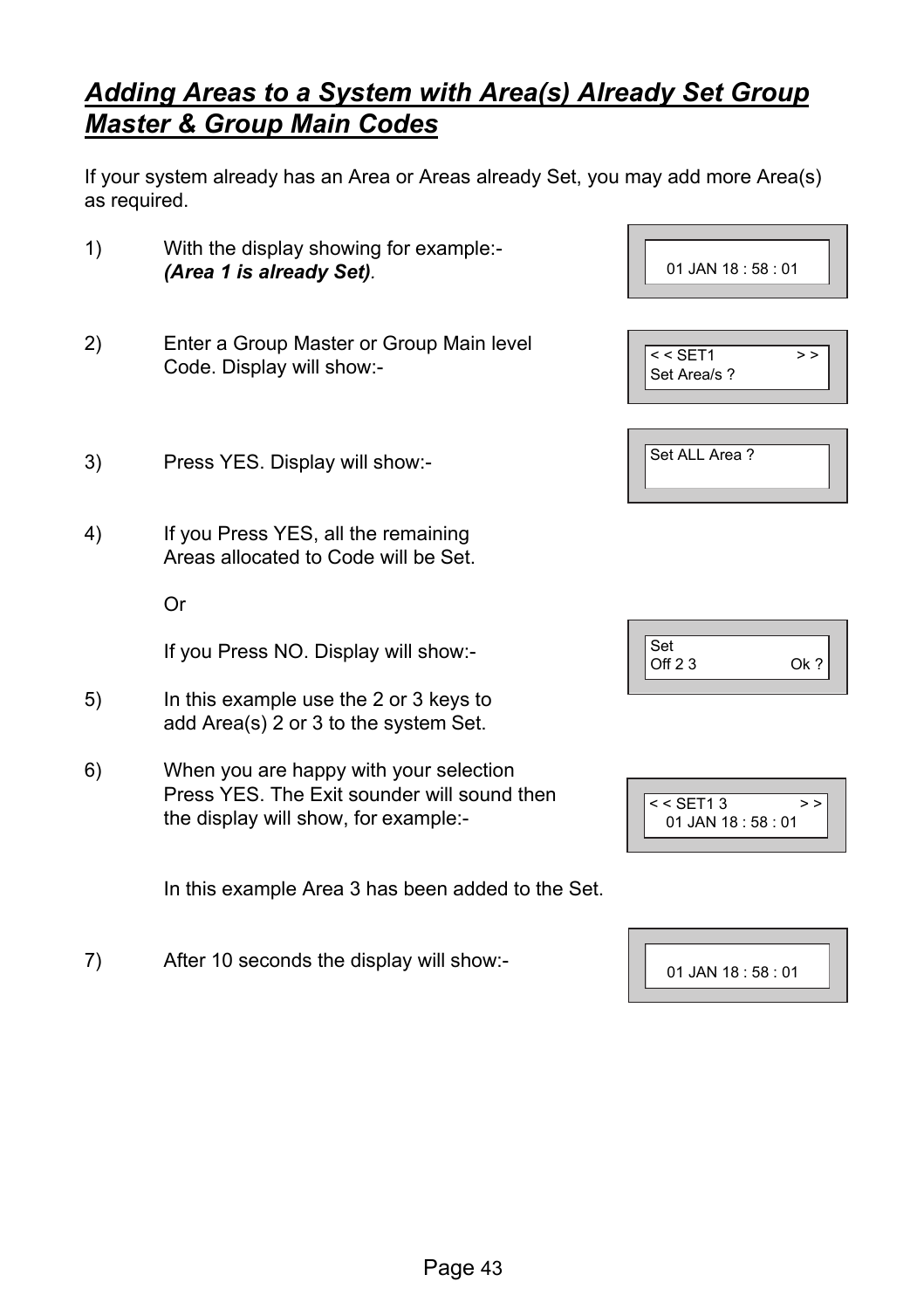## *Display Blanking*

Depending on the level of your system and the legislation that it is required to comply with your installation company may have initialised Display Blanking. When this is used the Status of the system will only be indicated on the display for ten seconds after it has been Set and for ten seconds after it has been Unset.

The Status of the system may be shown by following the procedure below. Please note Control Codes or Group codes cannot be used for this feature.

1) When the system has just been Set the display will show for example:-

For ten seconds

- 2) The display will then show for example:-
- 3) To show the Status of the system Press YES, the display will show for example:-
- 4) Enter a valid Code to display the Status for a further ten seconds.

| $<$ SET1<br>><br>$01$ JAN 18 : 58 : 01 |  |
|----------------------------------------|--|
| $01$ JAN 18 : 58 : 01                  |  |
| Press<br><b>CODE: Show Status</b>      |  |

## *End User Training*

It is the responsibility of your Installation Company to provide adequate training for people who will be expected to use the system. If further training is required for new staff etc., please contact your Installation Company. This user Manual should be accessible by all people who will be using the system. If extra copies are required, the manual may be downloaded from our web-site www.riscogroup.com/uk

## *Testing /Servicing Your System*

The system you have installed will give many years of service, but it should be tested and serviced on a regular basis by a qualified installation engineer. It may be a condition of your insurance policy and/or your Police response that it is serviced at regular intervals. For details on service periods for your system please contact your installation company.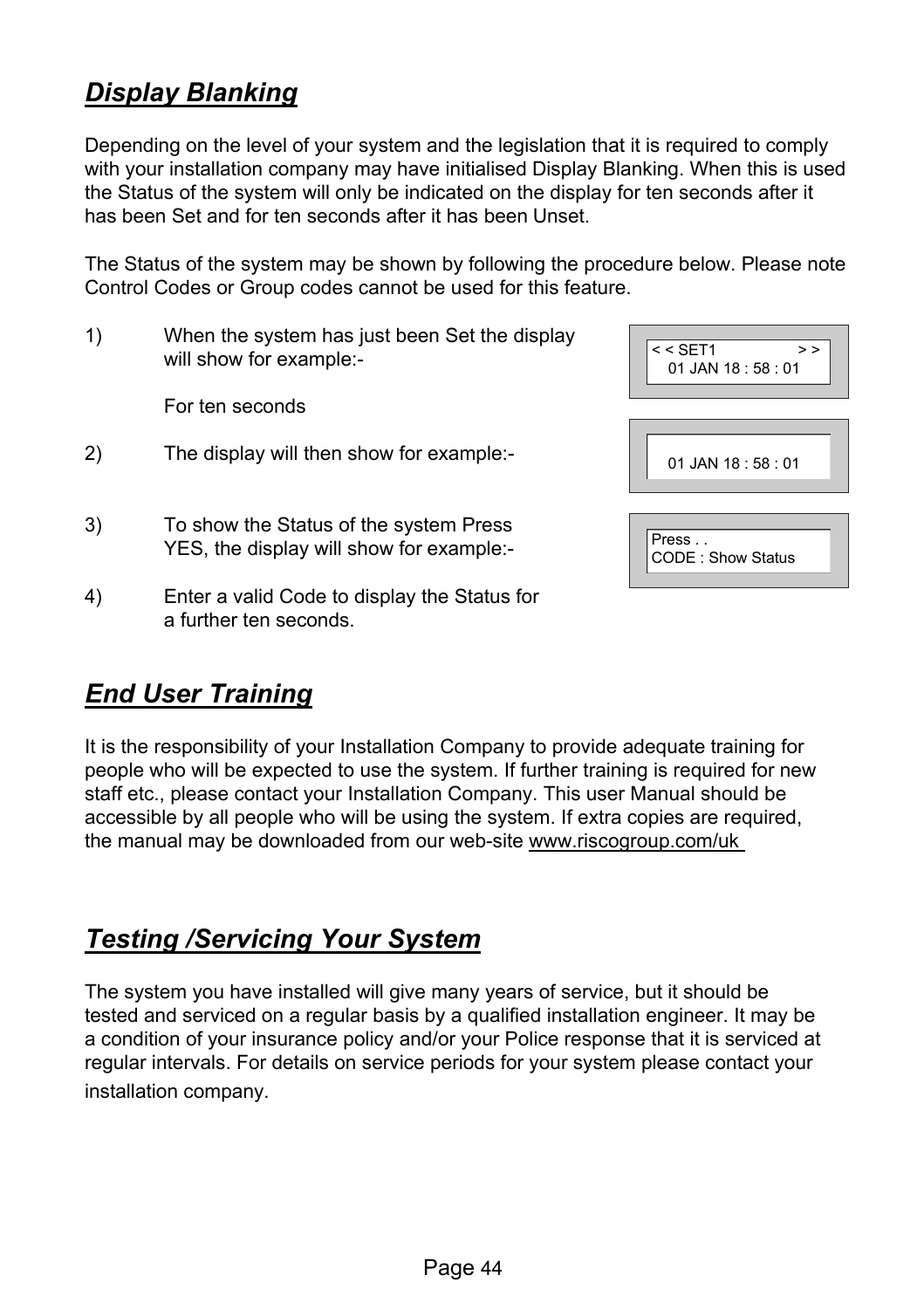## *Keypad Alert*

If programmed by your installation company, the two  $PA$  keys  $\overline{Q}$ , when pressed together will act as alert keys. The exact function will depend on what they have been programmed for. But, for example, if they are programmed as panic, pressing them will activate the alarm when the system is set or unset.

## *Keypad Tamper*

The keypad will monitor the number keys that are pressed without a valid User Code being entered. More than 24 key presses will cause a keypad tamper. This will be displayed as Keypad x Tamper and will require a valid User Code entry to stop the sounders. If the system was Unset only the internal sounders will operate. If the system was Set a full alarm will be generated.

## *System Tampers*

The full security system is tampered, any attempt to remove covers from Keypads, Control Panel, Keypads, Bell Box(es) or detectors will cause a tamper alarm. This also applies to cut cables. If the system is Unset when the Tamper occurs the alarm will be internal sounders only. If the system is Set a full alarm will be generated.

The alarm may be silenced by entering a valid User Code. The system may only be Reset when the Tamper has been cleared, otherwise another Tamper alarm will be generated.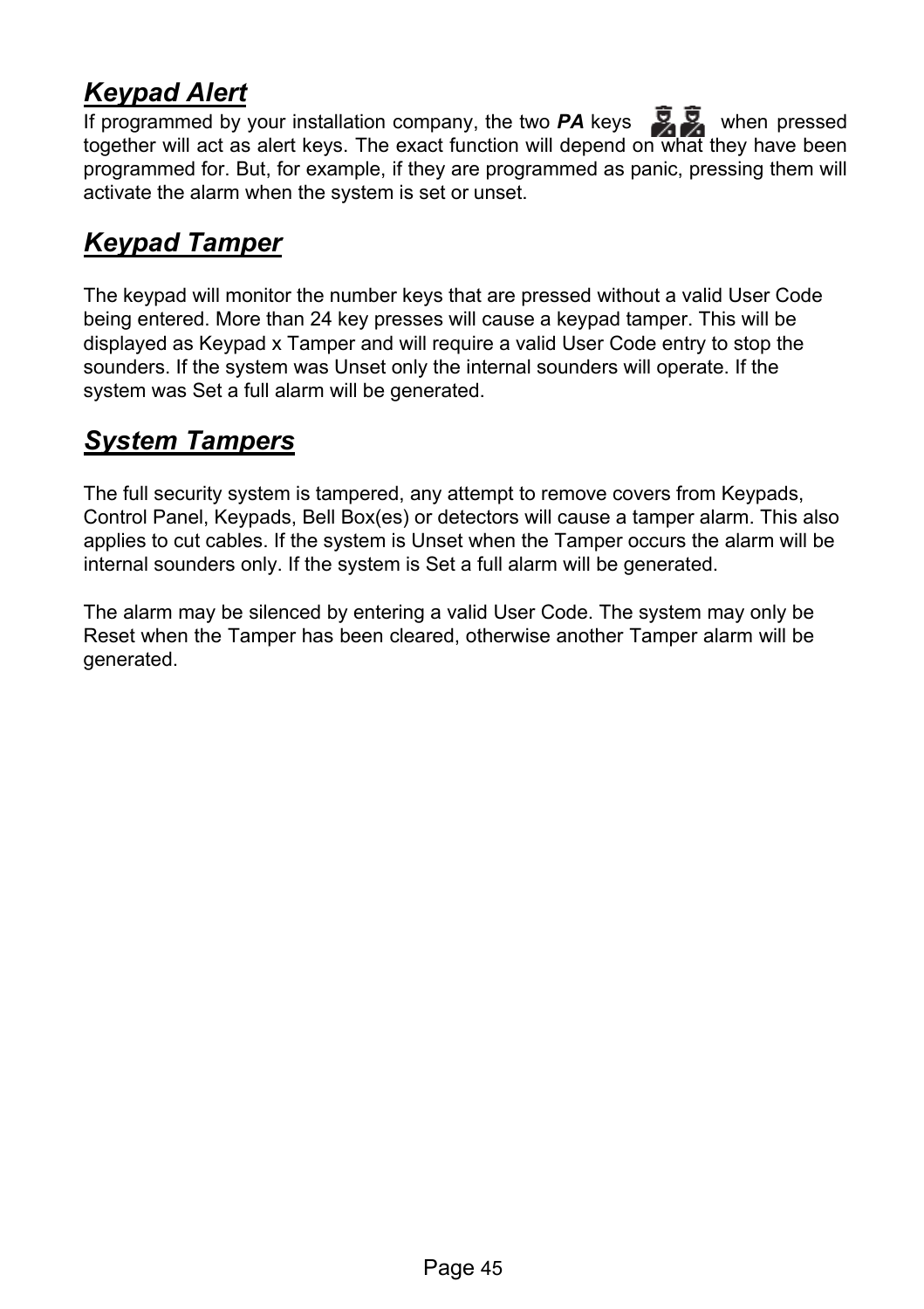| Zone No.<br>Zone Type<br><b>Descriptor</b><br>Areas (1 -7)<br>Part Set (1,2,3) | <b>System Attributes</b> |  |  |  |  |  |
|--------------------------------------------------------------------------------|--------------------------|--|--|--|--|--|
|                                                                                |                          |  |  |  |  |  |
|                                                                                |                          |  |  |  |  |  |
|                                                                                |                          |  |  |  |  |  |
|                                                                                |                          |  |  |  |  |  |
|                                                                                |                          |  |  |  |  |  |
|                                                                                |                          |  |  |  |  |  |
|                                                                                |                          |  |  |  |  |  |
|                                                                                |                          |  |  |  |  |  |
|                                                                                |                          |  |  |  |  |  |
|                                                                                |                          |  |  |  |  |  |
|                                                                                |                          |  |  |  |  |  |
|                                                                                |                          |  |  |  |  |  |
|                                                                                |                          |  |  |  |  |  |
|                                                                                |                          |  |  |  |  |  |
|                                                                                |                          |  |  |  |  |  |
|                                                                                |                          |  |  |  |  |  |
|                                                                                |                          |  |  |  |  |  |
|                                                                                |                          |  |  |  |  |  |
|                                                                                |                          |  |  |  |  |  |
|                                                                                |                          |  |  |  |  |  |
|                                                                                |                          |  |  |  |  |  |
|                                                                                |                          |  |  |  |  |  |
|                                                                                |                          |  |  |  |  |  |
|                                                                                |                          |  |  |  |  |  |
|                                                                                |                          |  |  |  |  |  |
|                                                                                |                          |  |  |  |  |  |
|                                                                                |                          |  |  |  |  |  |
|                                                                                |                          |  |  |  |  |  |
|                                                                                |                          |  |  |  |  |  |
|                                                                                |                          |  |  |  |  |  |
|                                                                                |                          |  |  |  |  |  |
|                                                                                |                          |  |  |  |  |  |
|                                                                                |                          |  |  |  |  |  |
|                                                                                |                          |  |  |  |  |  |
|                                                                                |                          |  |  |  |  |  |
|                                                                                |                          |  |  |  |  |  |
|                                                                                |                          |  |  |  |  |  |
|                                                                                |                          |  |  |  |  |  |
|                                                                                |                          |  |  |  |  |  |
|                                                                                |                          |  |  |  |  |  |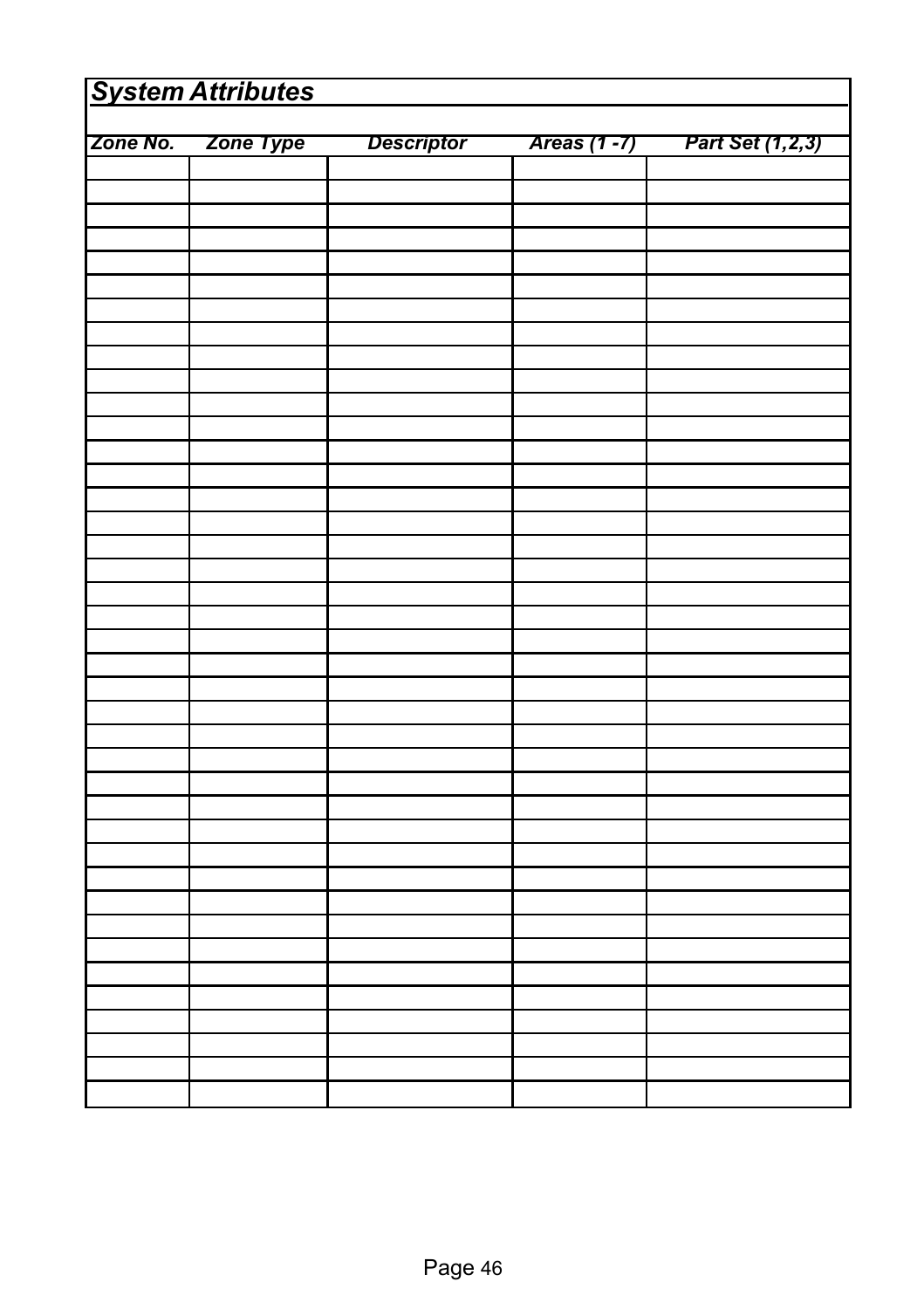| <b>System Attributes cont.</b> |  |  |              |                  |  |
|--------------------------------|--|--|--------------|------------------|--|
| Zone No. Zone Type Descriptor  |  |  |              |                  |  |
|                                |  |  | Areas (1 -7) | Part Set (1,2,3) |  |
|                                |  |  |              |                  |  |
|                                |  |  |              |                  |  |
|                                |  |  |              |                  |  |
|                                |  |  |              |                  |  |
|                                |  |  |              |                  |  |
|                                |  |  |              |                  |  |
|                                |  |  |              |                  |  |
|                                |  |  |              |                  |  |
|                                |  |  |              |                  |  |
|                                |  |  |              |                  |  |
|                                |  |  |              |                  |  |
|                                |  |  |              |                  |  |
|                                |  |  |              |                  |  |
|                                |  |  |              |                  |  |
|                                |  |  |              |                  |  |
|                                |  |  |              |                  |  |
|                                |  |  |              |                  |  |
|                                |  |  |              |                  |  |
|                                |  |  |              |                  |  |
|                                |  |  |              |                  |  |
|                                |  |  |              |                  |  |
|                                |  |  |              |                  |  |
|                                |  |  |              |                  |  |
|                                |  |  |              |                  |  |
|                                |  |  |              |                  |  |
|                                |  |  |              |                  |  |
|                                |  |  |              |                  |  |
|                                |  |  |              |                  |  |
|                                |  |  |              |                  |  |
|                                |  |  |              |                  |  |
|                                |  |  |              |                  |  |
|                                |  |  |              |                  |  |
|                                |  |  |              |                  |  |
|                                |  |  |              |                  |  |
|                                |  |  |              |                  |  |
|                                |  |  |              |                  |  |
|                                |  |  |              |                  |  |
|                                |  |  |              |                  |  |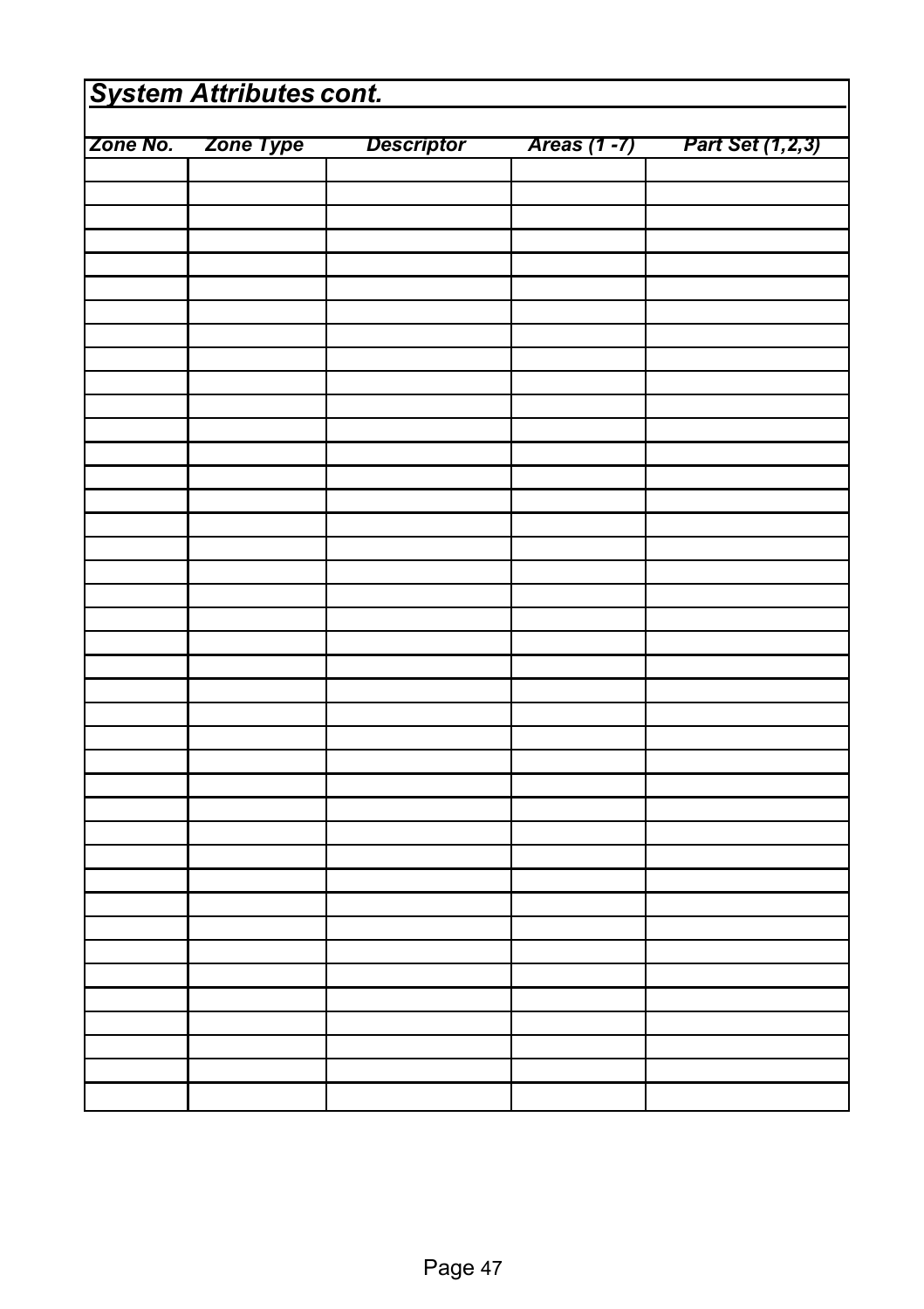| <b>System Attributes cont.</b> |                    |                   |               |                  |
|--------------------------------|--------------------|-------------------|---------------|------------------|
|                                |                    |                   |               |                  |
|                                | Zone No. Zone Type | <b>Descriptor</b> | Areas (1 - 7) | Part Set (1,2,3) |
|                                |                    |                   |               |                  |
|                                |                    |                   |               |                  |
|                                |                    |                   |               |                  |
|                                |                    |                   |               |                  |
|                                |                    |                   |               |                  |
|                                |                    |                   |               |                  |
|                                |                    |                   |               |                  |
|                                |                    |                   |               |                  |
|                                |                    |                   |               |                  |
|                                |                    |                   |               |                  |
|                                |                    |                   |               |                  |
|                                |                    |                   |               |                  |
|                                |                    |                   |               |                  |
|                                |                    |                   |               |                  |
|                                |                    |                   |               |                  |
|                                |                    |                   |               |                  |
|                                |                    |                   |               |                  |
|                                |                    |                   |               |                  |
|                                |                    |                   |               |                  |
|                                |                    |                   |               |                  |
|                                |                    |                   |               |                  |
|                                |                    |                   |               |                  |
|                                |                    |                   |               |                  |
|                                |                    |                   |               |                  |
|                                |                    |                   |               |                  |
|                                |                    |                   |               |                  |
|                                |                    |                   |               |                  |
|                                |                    |                   |               |                  |
|                                |                    |                   |               |                  |
|                                |                    |                   |               |                  |
|                                |                    |                   |               |                  |
|                                |                    |                   |               |                  |
|                                |                    |                   |               |                  |
|                                |                    |                   |               |                  |
|                                |                    |                   |               |                  |
|                                |                    |                   |               |                  |
|                                |                    |                   |               |                  |
|                                |                    |                   |               |                  |
|                                |                    |                   |               |                  |
|                                |                    |                   |               |                  |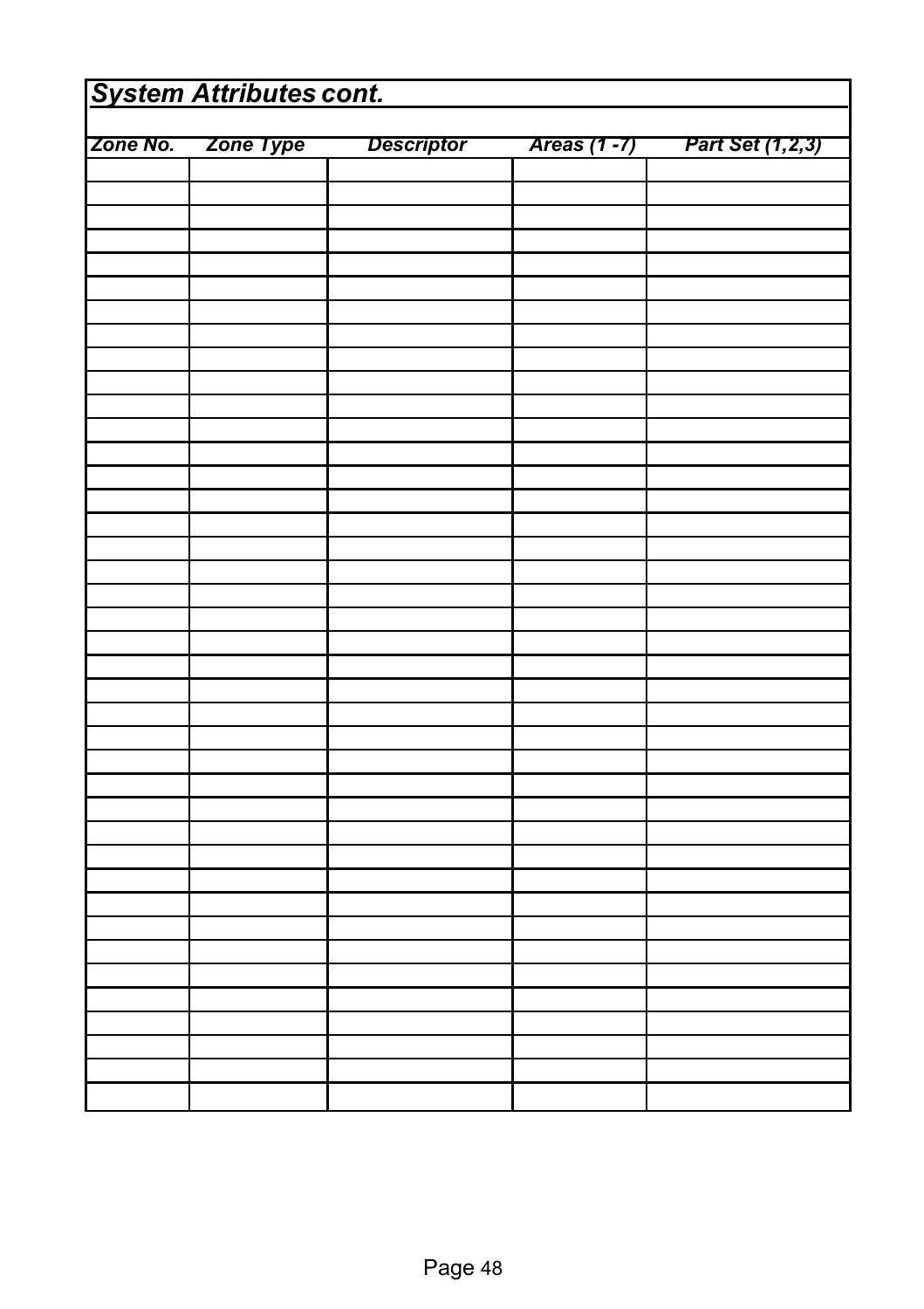| <b>System Attributes cont.</b> |           |                   |              |                  |
|--------------------------------|-----------|-------------------|--------------|------------------|
|                                |           |                   |              |                  |
| Zone No.                       | Zone Type | <b>Descriptor</b> | Areas (1 -7) | Part Set (1,2,3) |
|                                |           |                   |              |                  |
|                                |           |                   |              |                  |
|                                |           |                   |              |                  |
|                                |           |                   |              |                  |
|                                |           |                   |              |                  |
|                                |           |                   |              |                  |
|                                |           |                   |              |                  |
|                                |           |                   |              |                  |
|                                |           |                   |              |                  |
|                                |           |                   |              |                  |
|                                |           |                   |              |                  |
|                                |           |                   |              |                  |
|                                |           |                   |              |                  |
|                                |           |                   |              |                  |
|                                |           |                   |              |                  |
|                                |           |                   |              |                  |
|                                |           |                   |              |                  |
|                                |           |                   |              |                  |
|                                |           |                   |              |                  |
|                                |           |                   |              |                  |
|                                |           |                   |              |                  |
|                                |           |                   |              |                  |
|                                |           |                   |              |                  |
|                                |           |                   |              |                  |
|                                |           |                   |              |                  |
|                                |           |                   |              |                  |
|                                |           |                   |              |                  |
|                                |           |                   |              |                  |
|                                |           |                   |              |                  |
|                                |           |                   |              |                  |
|                                |           |                   |              |                  |
|                                |           |                   |              |                  |
|                                |           |                   |              |                  |
|                                |           |                   |              |                  |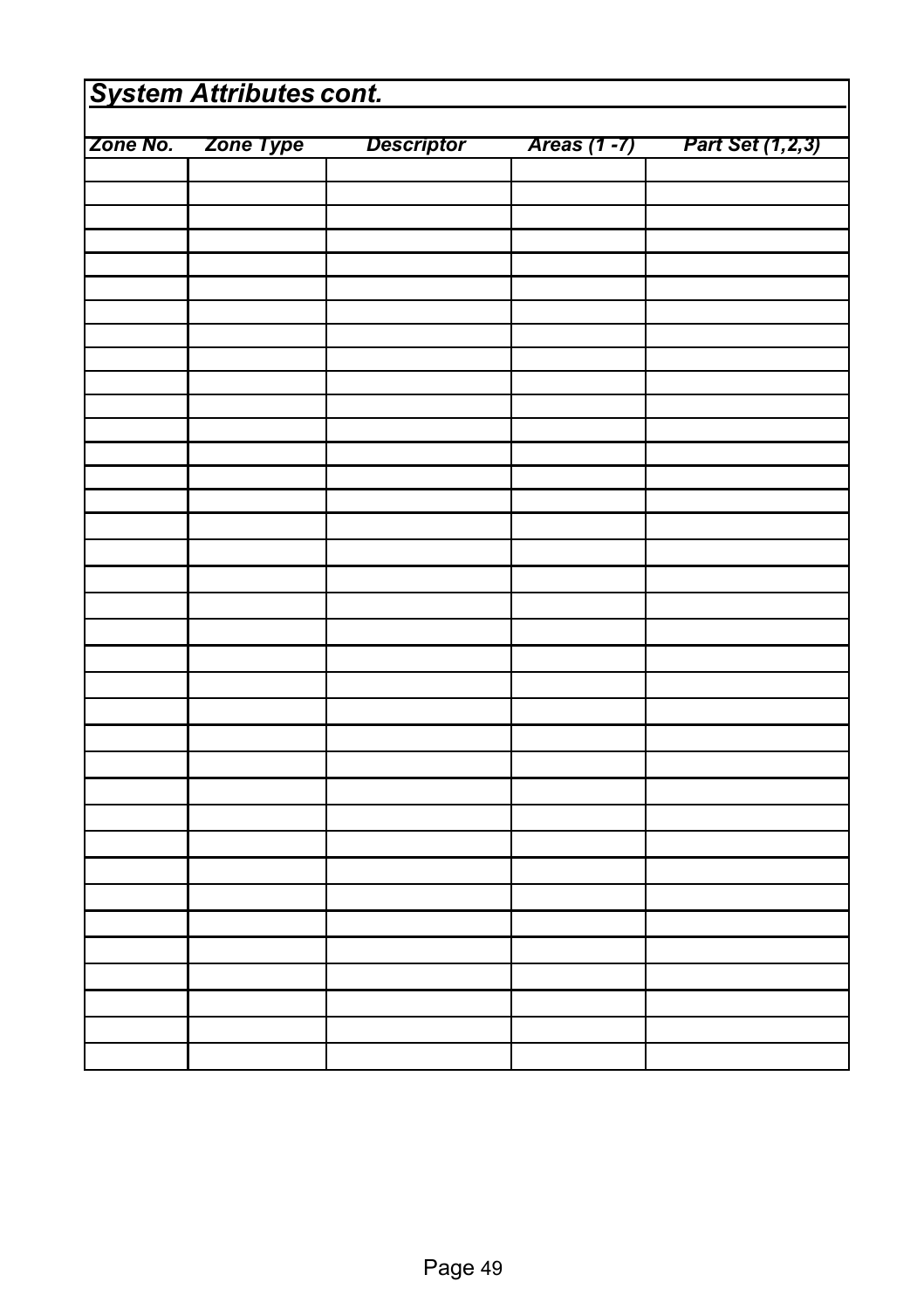## *User Chart*

Please use this chart to indicate what usernames have been programmed onto your system and those that are in use.

*Under no circumstances should the actual user code be written down.* 

|                    | <b>In Use</b> | <b>Name</b> |                       | In Use | <b>Name</b> |
|--------------------|---------------|-------------|-----------------------|--------|-------------|
| User 1             |               |             | User 26               |        |             |
| User 2             |               |             | User 27               |        |             |
| User $3$           |               |             | $\overline{U}$ ser 28 |        |             |
| User 4             |               |             | User <sub>29</sub>    |        |             |
| User 5             |               |             | User 30               |        |             |
| User 6             |               |             | User 31               |        |             |
| User 7             |               |             | User 32               |        |             |
| User 8             |               |             | User 33               |        |             |
| User 9             |               |             | User 34               |        |             |
| User 10            |               |             | User 35               |        |             |
| User 11            |               |             | User 36               |        |             |
| User 12            |               |             | User 37               |        |             |
| User 13            |               |             | User 38               |        |             |
| User 14            |               |             | User 39               |        |             |
| User 15            |               |             | User 40               |        |             |
| User 16            |               |             | User 41               |        |             |
| User 17            |               |             | User <sub>42</sub>    |        |             |
| User 18            |               |             | User 43               |        |             |
| User 19            |               |             | User $44$             |        |             |
| User <sub>20</sub> |               |             | User 45               |        |             |
| User 21            |               |             | User 46               |        |             |
| User <sub>22</sub> |               |             | User 47               |        |             |
| User <sub>23</sub> |               |             | User 48               |        |             |
| User 24            |               |             | User 49               |        |             |
| User 25            |               |             | User 50               |        |             |
|                    |               |             |                       |        |             |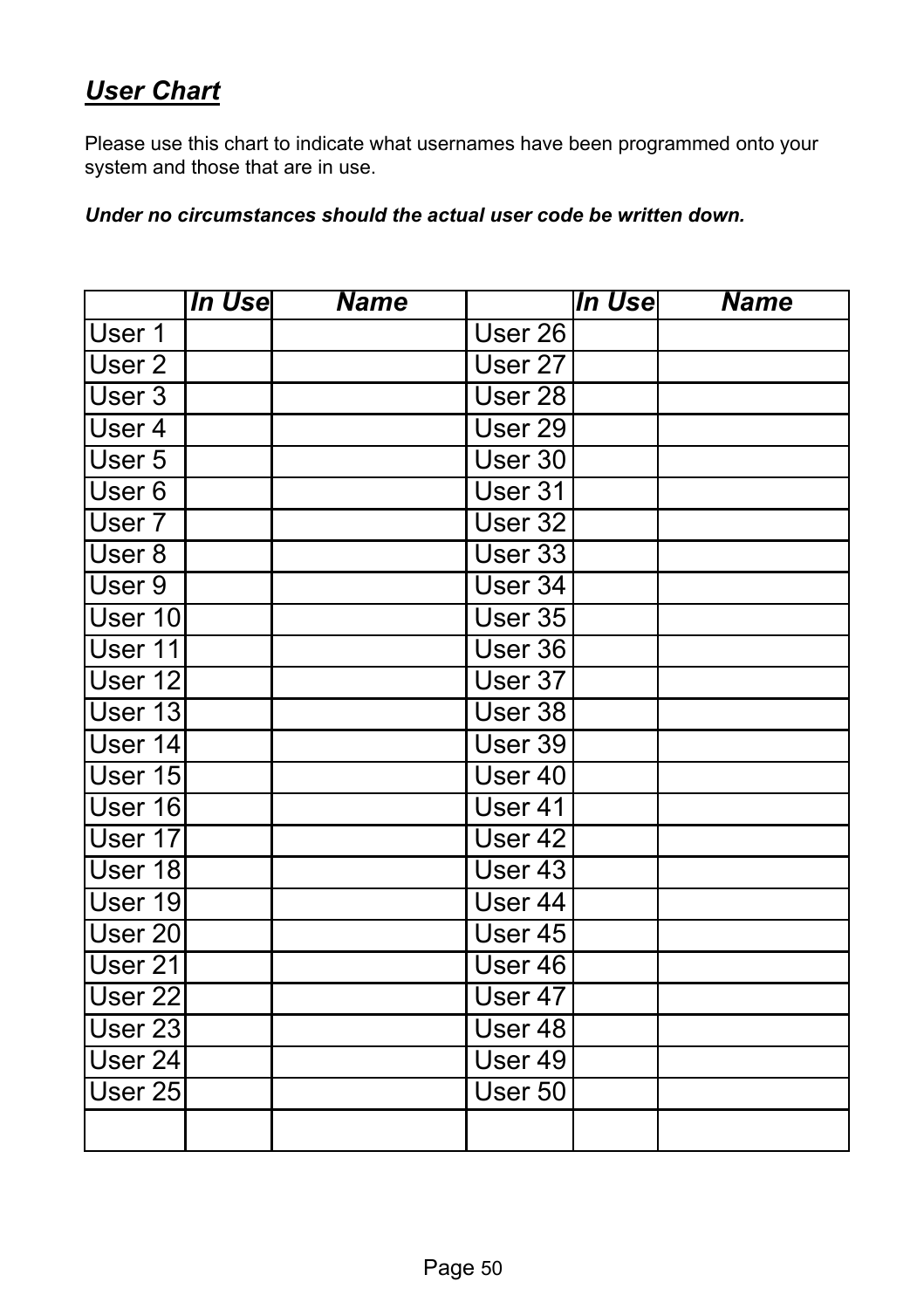## *User Chart cont.*

|                    | In Use | <b>Name</b> |                    | In Use | <b>Name</b> |
|--------------------|--------|-------------|--------------------|--------|-------------|
| User 51            |        |             | User 76            |        |             |
| User 52            |        |             | User 77            |        |             |
| User 53            |        |             | User 78            |        |             |
| User 54            |        |             | User 79            |        |             |
| User 55            |        |             | User 80            |        |             |
| User 56            |        |             | User 81            |        |             |
| User 57            |        |             | User 82            |        |             |
| User 58            |        |             | User 83            |        |             |
| User 59            |        |             | User 84            |        |             |
| User 60            |        |             | User 85            |        |             |
| User 61            |        |             | User 86            |        |             |
| User 62            |        |             | User 87            |        |             |
| User 63            |        |             | User 88            |        |             |
| User 64            |        |             | User 89            |        |             |
| User 65            |        |             | User 90            |        |             |
| User 66            |        |             | User 91            |        |             |
| User 67            |        |             | User <sub>92</sub> |        |             |
| User 68            |        |             | User 93            |        |             |
| User 69            |        |             | User 94            |        |             |
| User $70$          |        |             | User 95            |        |             |
| User 71            |        |             | User 96            |        |             |
| User <sub>72</sub> |        |             | User 97            |        |             |
| User 73            |        |             | User 98            |        |             |
| User 74            |        |             | User 99            |        |             |
| User 75            |        |             |                    |        |             |
|                    |        |             |                    |        |             |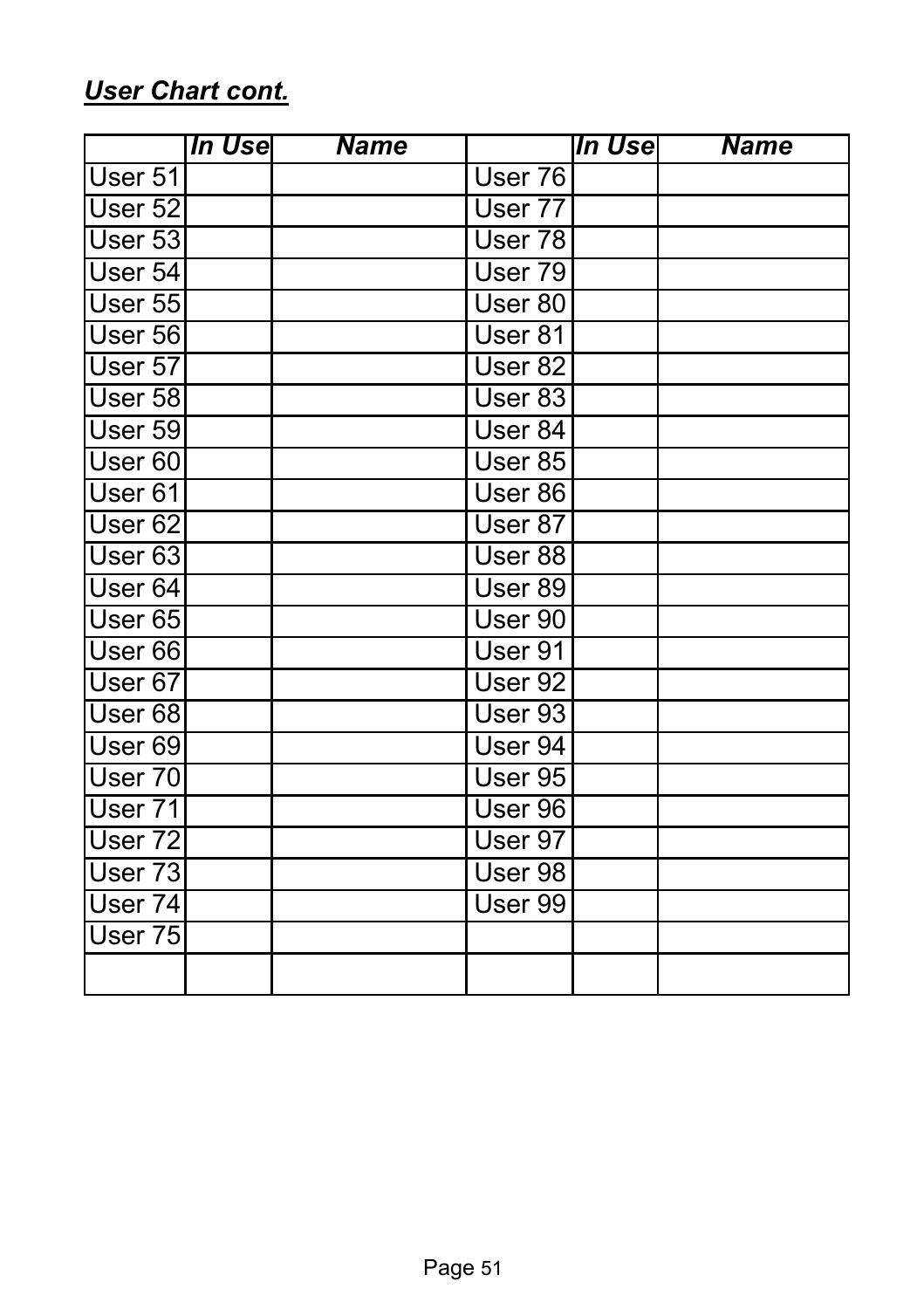#### **Standard Limited Product Warranty ("Limited Warranty")**

RISCO Ltd. ("**RISCO**") guarantee RISCO's hardware products ("**Products**") to be free from defects in materials and workmanship when used and stored under normal conditions and in accordance with the instructions for use supplied by RISCO, for a period of (i) 24 months from the date of delivery of the Product ( the "**Warranty Period**"). This Limited Warranty covers the Product only within the country where the Product was originally purchased and only covers Products purchased as new.

**Contact with customers only**. This Limited Warranty is solely for the benefit of customers who purchased the Products directly from RISCO or from an authorized distributor of RISCO. RISCO does not warrant the Product to consumers and nothing in this Warranty obligates RISCO to accept Product returns directly from end users who purchased the Products for their own use from RISCO's customer or from any installer of RISCO, or otherwise provide warranty or other services to any such end user directly. RISCO's authorized distributor or installer shall handle all interactions with its end users in connection with this Limited Warranty. RISCO's authorized distributor or installer shall make no warranties, representations, guarantees or statements to its end users or other third parties that suggest that RISCO has any warranty or service obligation to, or any contractual privy with, any recipient of a Product.

**Remedies**. In the event that a material defect in a Product is discovered and reported to RISCO during the Warranty Period, RISCO shall accept return of the defective Product in accordance with the below RMA procedure and, at its option, either (i) repair or have repaired the defective Product, or (ii) provide a replacement product to the customer.

**Return Material Authorization**. In the event that you need to return your Product for repair or replacement, RISCO will provide you with a Return Merchandise Authorization Number (RMA#) as well as return instructions. Do not return your Product without prior approval from RISCO. Any Product returned without a valid, unique RMA# will be refused and returned to the sender at the sender's expense. The returned Product must be accompanied with a detailed description of the defect discovered ("**Defect Description**") and must otherwise follow RISCO's then-current RMA procedure published in RISCO's website at www.riscogroup.com in connection with any such return. If RISCO determines in its reasonable discretion that any Product returned by customer conforms to the applicable warranty ("**Non-Defective Product**"), RISCO will notify the customer of such determination and will return the applicable Product to customer at customer's expense. In addition, RISCO may propose and assess customer a charge for testing and examination of Non-Defective Product.

**Entire Liability.** The repair or replacement of Products in accordance with this Limited Warranty shall be RISCO's entire liability and customer's sole and exclusive remedy in case a material defect in a Product is discovered and reported as required herein. RISCO's obligation and this Limited Warranty are contingent upon the full payment by customer for such Product and upon a proven weekly testing and examination of the Product functionality.

**Limitations**. This Limited Warranty is the only warranty made by RISCO with respect to the Products. The warranty is not transferable to any third party. To the maximum extent permitted by applicable law, this Limited Warranty shall not apply and will be void if: (i) the conditions set forth above are not met (including, but not limited to, full payment by customer for the Product and a proven weekly testing and examination of the Product functionality); (ii) if the Products or any part or component thereof: (a) have been subjected to improper operation or installation; (b) have been subject to neglect, abuse, willful damage, abnormal working conditions, failure to follow RISCO's instructions (whether oral or in writing); (c) have been misused, altered, modified or repaired without RISCO's written approval or combined with, or installed on products, or equipment of the customer or of any third party; (d) have been damaged by any factor beyond RISCO's reasonable control such as, but not limited to, power failure, electric power surges, or unsuitable third party components and the interaction of software therewith or (e) any failure or delay in the performance of the Product attributable to any means of communication provided by any third party service provider, including, but not limited to, GSM interruptions, lack of or internet outage and/or telephony failure. BATTERIES ARE EXPLICITLY EXCLUDED FROM THE WARRANTY AND RISCO SHALL NOT BE HELD RESPONSIBLE OR LIABLE IN RELATION THERETO, AND THE ONLY WARRANTY APPLICABLE THERETO, IF ANY, IS THE BATTERY MANUFACTURER'S WARRANTY. RISCO does not install or integrate the Product in the end user's security system and is therefore not responsible for and cannot guarantee the performance of the end user's security system which uses the Product or which the Product is a component of.

This Limited Warranty applies only to Products manufactured by or for RISCO. Further, this Limited Warranty does not apply to any software (including operating system) added to or provided with the Products or any third-party software, even if packaged or sold with the RISCO Product. Manufacturers, suppliers, or third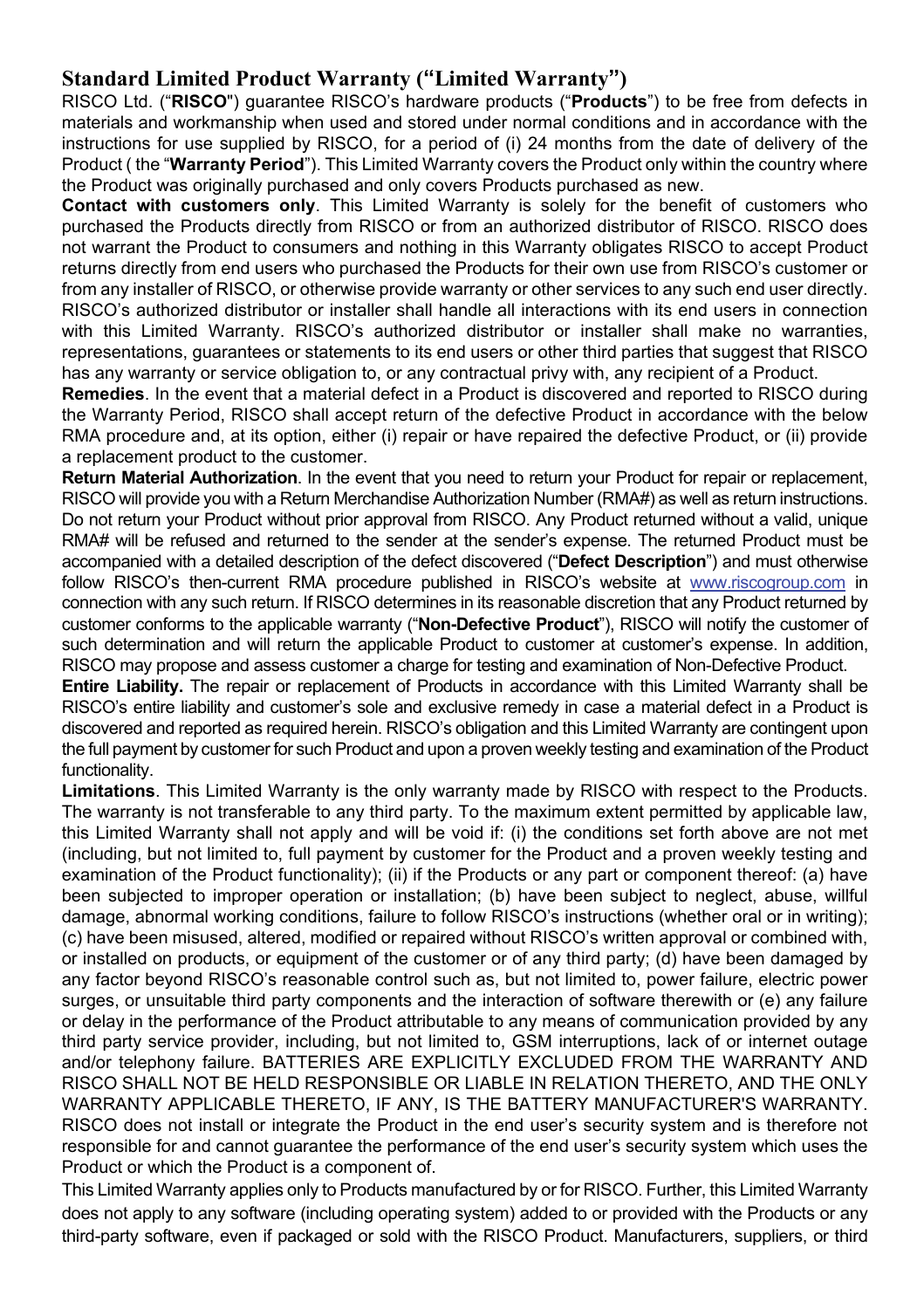parties other than RISCO may provide their own warranties, but RISCO, to the extent permitted by law and except as otherwise specifically set forth herein, provides its Products "AS IS". Software and applications distributed or made available by RISCO in conjunction with the Product (with or without the RISCO brand), including, but not limited to system software, as well as P2P services or any other service made available by RISCO in relation to the Product, are not covered under this Limited Warranty. Refer to the Terms of Service at: https://riscocloud.com/ELAS/WebUI/UserLogin/License for details of your rights and obligations with respect to the use of such applications, software or any service. RISCO does not represent that the Product may not be compromised or circumvented; that the Product will prevent any personal injury or property loss by burglary, robbery, fire or otherwise, or that the Product will in all cases provide adequate warning or protection. A properly installed and maintained alarm may only reduce the risk of a burglary, robbery or fire without warning, but it is not insurance or a guarantee that such will not occur or will not cause or lead to personal injury or property loss. CONSEQUENTLY, RISCO SHALL HAVE NO LIABILITY FOR ANY PERSONAL INJURY, PROPERTY DAMAGE OR OTHER LOSS BASED ON ANY CLAIM AT ALL INCLUDING A CLAIM THAT THE PRODUCT FAILED TO GIVE WARNING.

EXCEPT FOR THE WARRANTIES SET FORTH HEREIN, RISCO AND ITS LICENSORS HEREBY DISCLAIM ALL EXPRESS, IMPLIED OR STATUTORY, REPRESENTATIONS, WARRANTIES, GUARANTEES, AND CONDITIONS WITH REGARD TO THE PRODUCTS, INCLUDING BUT NOT LIMITED TO ANY REPRESENTATIONS, WARRANTIES, GUARANTEES, AND CONDITIONS OF MERCHANTABILITY, FITNESS FOR A PARTICULAR PURPOSE, TITLE AND WARRANTIES AGAINST HIDDEN OR LATENT DEFECTS, TO THE EXTENT PERMITTED BY LAW. WITHOUT LIMITING THE GENERALITY OF THE FOREGOING, RISCO AND ITS LICENSORS DO NOT REPRESENT OR WARRANT THAT: (I) THE OPERATION OR USE OF THE PRODUCT WILL BE TIMELY, SECURE, UNINTERRUPTED OR ERROR-FREE; (ii) THAT ANY FILES, CONTENT OR INFORMATION OF ANY KIND THAT MAY BE ACCESSED THROUGH THE PRODUCT SHALL REMAIN SECURED OR NON DAMAGED. CUSTOMER ACKNOWLEDGES THAT NEITHER RISCO NOR ITS LICENSORS CONTROL THE TRANSFER OF DATA OVER COMMUNICATIONS FACILITIES, INCLUDING THE INTERNET, GSM OR OTHER MEANS OF COMMUNICATIONS AND THAT RISCO'S PRODUCTS, MAY BE SUBJECT TO LIMITATIONS, DELAYS, AND OTHER PROBLEMS INHERENT IN THE USE OF SUCH MEANS OF COMMUNICATIONS. RISCO IS NOT RESPONSIBLE FOR ANY DELAYS, DELIVERY FAILURES, OR OTHER DAMAGE RESULTING FROM SUCH PROBLEMS. RISCO WARRANTS THAT ITS PRODUCTS DO NOT, TO THE BEST OF ITS KNOWLEDGE, INFRINGE UPON ANY PATENT, COPYRIGHT, TRADEMARK, TRADE SECRET OR OTHER INTELLECTUAL PROPERTY RIGHT IN ANY EVENT RISCO SHALL NOT BE LIABLE FOR ANY AMOUNTS REPRESENTING LOST REVENUES OR PROFITS, PUNITIVE DAMAGES, OR FOR ANY OTHER INDIRECT, SPECIAL, INCIDENTAL, OR CONSEQUENTIAL DAMAGES, EVEN IF THEY WERE FORESEEABLE OR RISCO HAS BEEN INFORMED OF THEIR POTENTIAL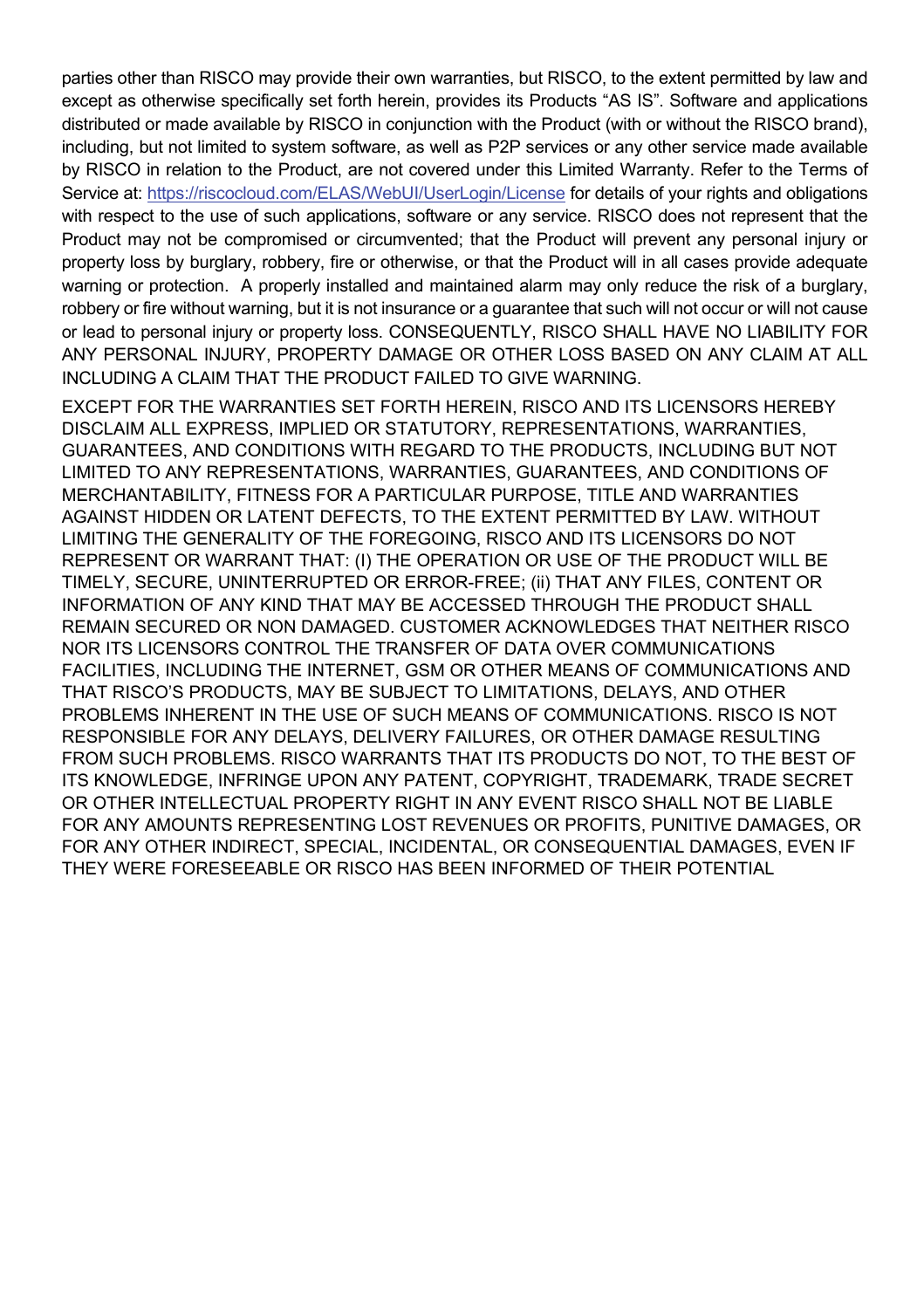#### **Contacting RISCO Group**

RISCO Group is committed to customer service and product support.

You can contact us through our website www.riscogroup.com/uk or as follows: Tel: 0161 655 5500 E-mail: support-uk@riscogroup.com

This RISCO product was purchased from: